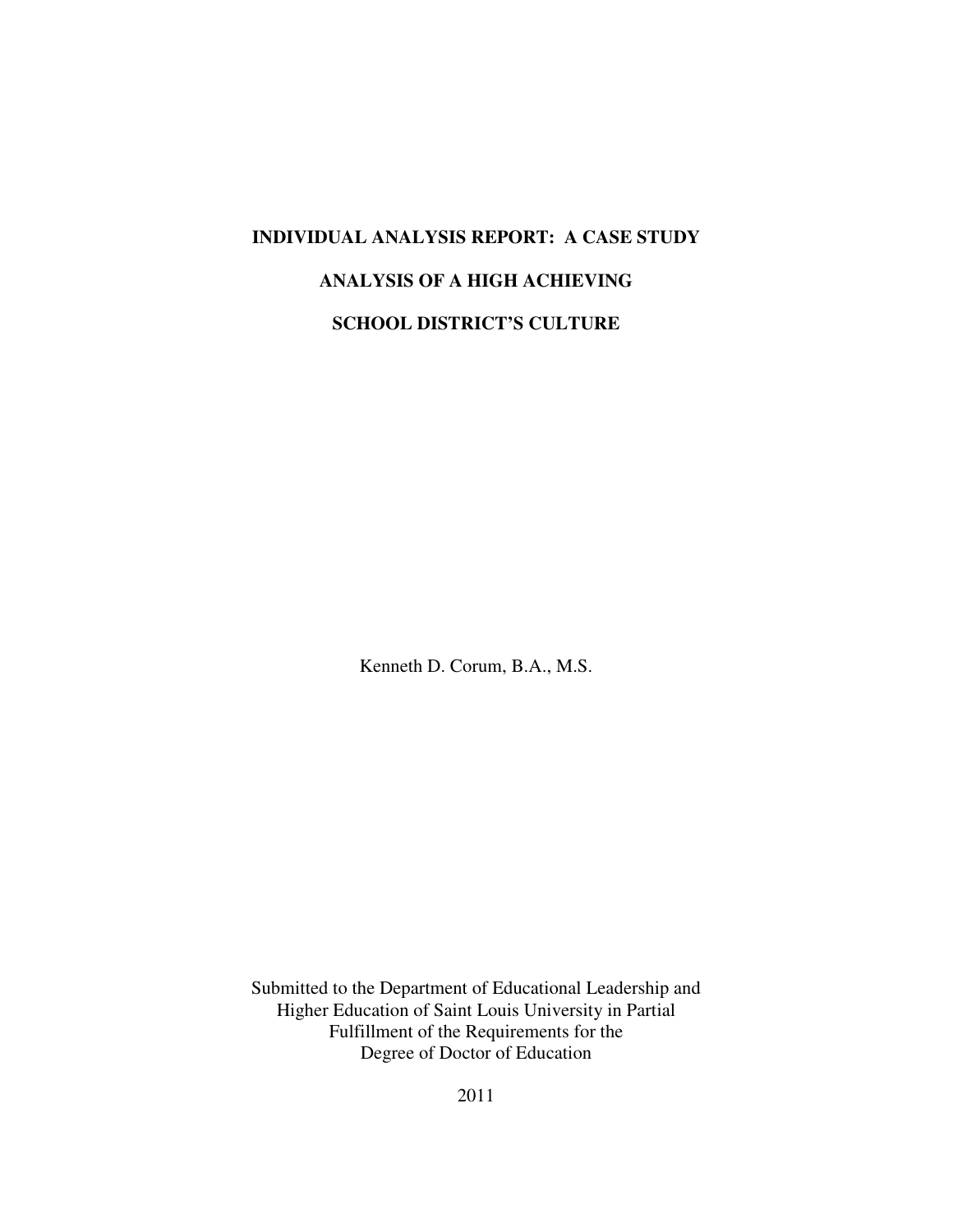# **Table of Contents**

| CHAPTER 1: INDIVIDUAL'S ANALYSIS OF THE PROJECT FOCUS1         |
|----------------------------------------------------------------|
|                                                                |
|                                                                |
|                                                                |
|                                                                |
|                                                                |
| CHAPTER 2: INDIVIDUAL'S ANALYSIS OF THE PROJECT PROCEDURES AND |
|                                                                |
|                                                                |
|                                                                |
|                                                                |
|                                                                |
|                                                                |
|                                                                |
|                                                                |
|                                                                |
|                                                                |
|                                                                |
|                                                                |
|                                                                |
| Appendix C PROJECT MANAGEMENT PLAN AND                         |
|                                                                |
|                                                                |
|                                                                |
| Appendix E QUALITATIVE RESEARCH PROPOSAL - DEC. 12, 201052     |
|                                                                |
| Appendix F QUALITATIVE RESEARCH PROPOSAL - DEC. 31, 201054     |
|                                                                |
| Appendix G SEQUENCE OF EVENTS FOR PROBLEM                      |
|                                                                |
| .58                                                            |
|                                                                |
|                                                                |
|                                                                |
|                                                                |
|                                                                |
| Appendix K FIVE DIMENSIONS OF THE                              |
|                                                                |
| Appendix L DEPARTMENT OF EDUCATIONAL LEADERSHIP AND HIGHER     |
|                                                                |
|                                                                |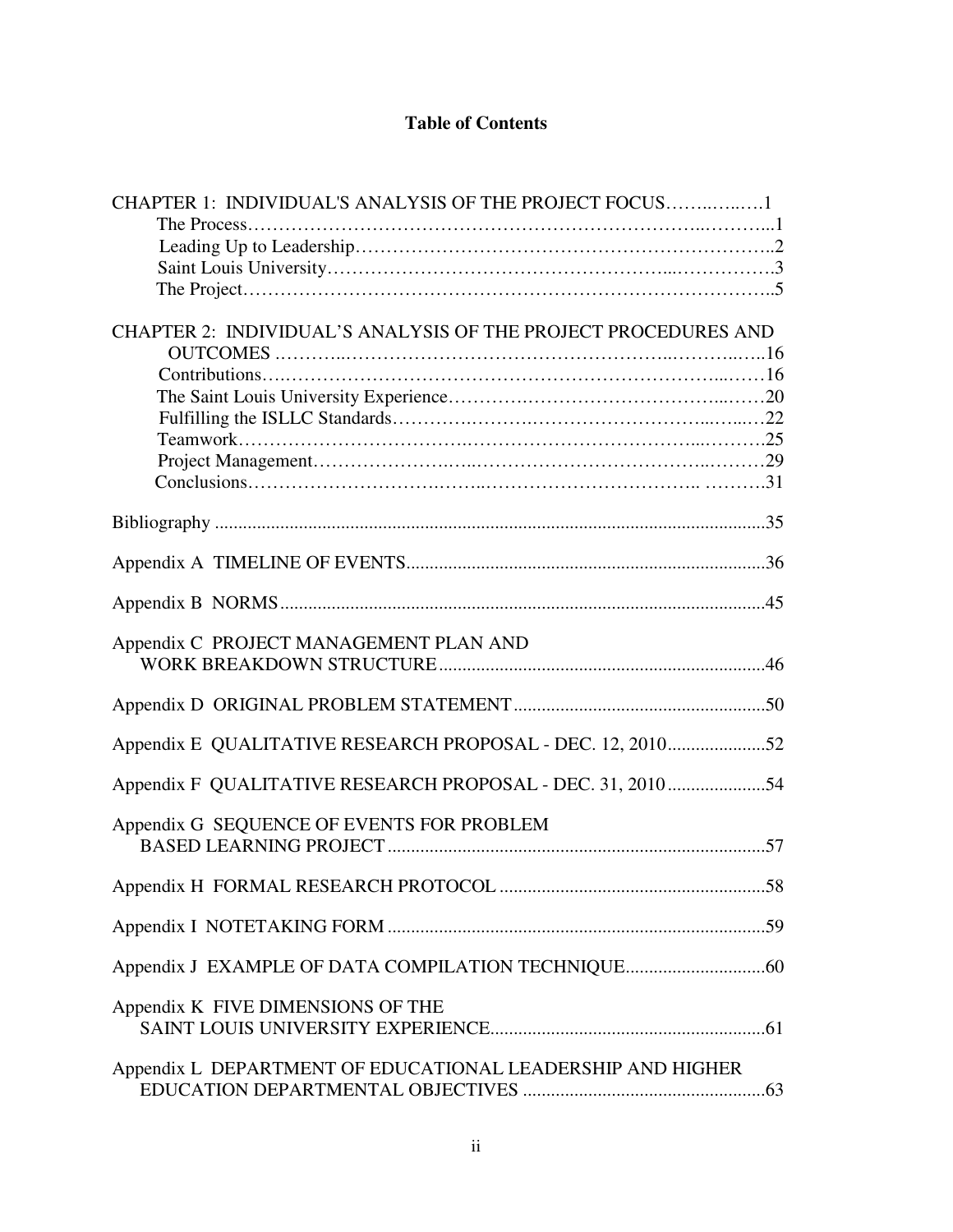| Appendix M INTERSTATE SCHOOL LEADERS LICENSURE CONSORTIUM |  |
|-----------------------------------------------------------|--|
|                                                           |  |
|                                                           |  |
|                                                           |  |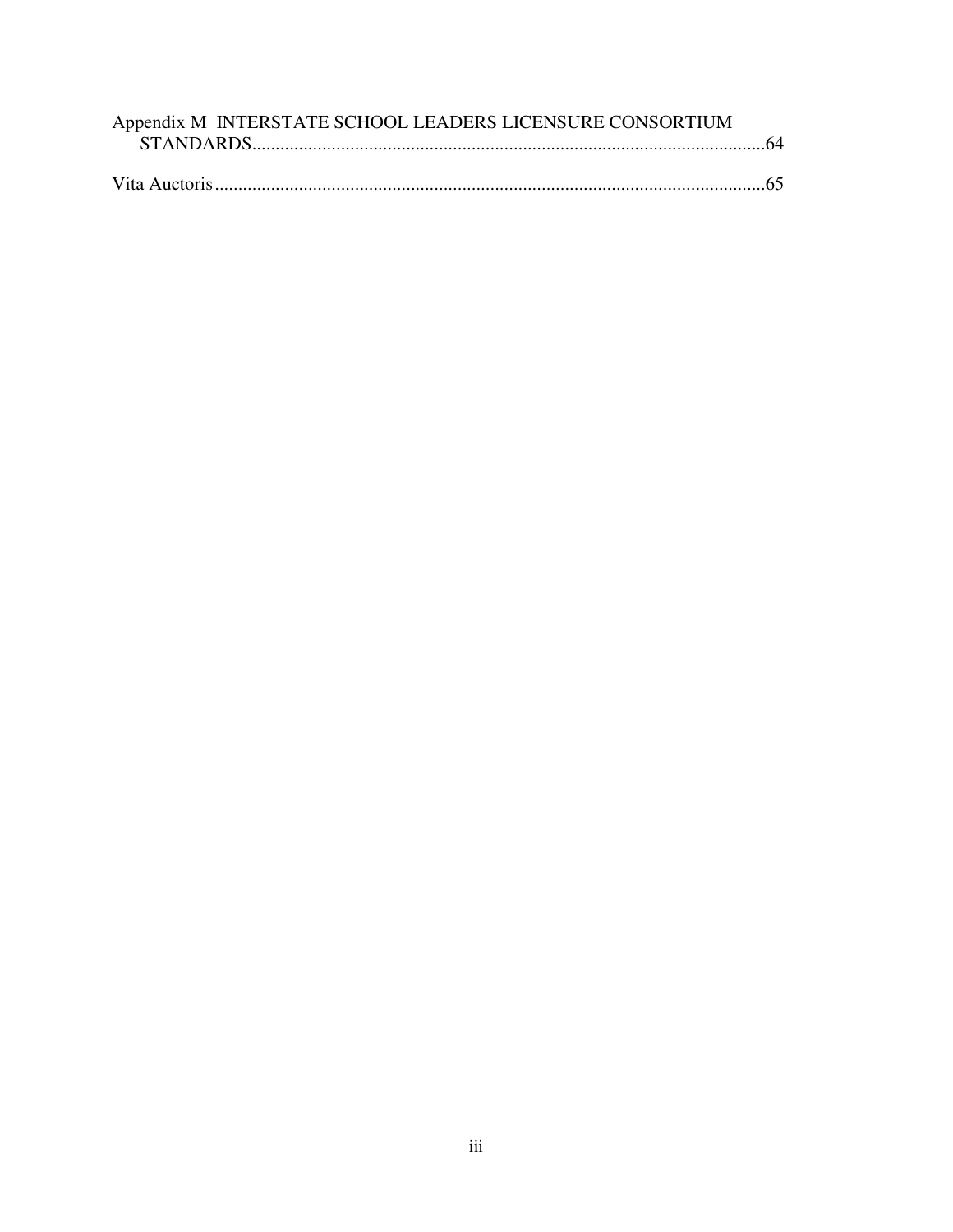#### **CHAPTER 1: INDIVIDUAL'S ANALYSIS OF THE PROJECT FOCUS**

### The Process

 Many people have stated that the best part of completing a long journey is remembering the process of the lessons learned along the way instead of focusing on the finished product itself. This is the best way I can describe my experiences along the path of completing this capstone project and the accompanying dissertation paper en route to completing the requirements for a doctoral degree in Educational Leadership from Saint Louis University.

 This entire project was unlike anything I have ever accomplished in my life, and my growth definitely occurred during the process with the hopes that the finished paper will reflect the best of what I've learned.

 Prior to entering the doctoral program at SLU, my only exposure to the work associated with such a degree was through my wife, Jennifer, who completed this program a few years prior. I was aware of the Saturdays that she was absent from home, as well as the work she put in with her project group. I also knew how happy she was at the hooding ceremony in St. Louis upon completion of her degree. Other than that, I didn't have direct knowledge of what she was actually doing all those hours she was gone.

 Several years ago, I was in a position where I needed to make a career decision. I earned my master's degree, but I had no hours beyond that. At that point in my teaching career, I was a couple of years away from bottoming out on the master's column of my school district's salary scale. In order to save myself from losing money in the short and long term, I needed to add hours to my resume. Therefore, I had two choices: take classes for the sole purpose of moving over on the salary scale, or earn something more substantial, like a specialist or doctoral degree.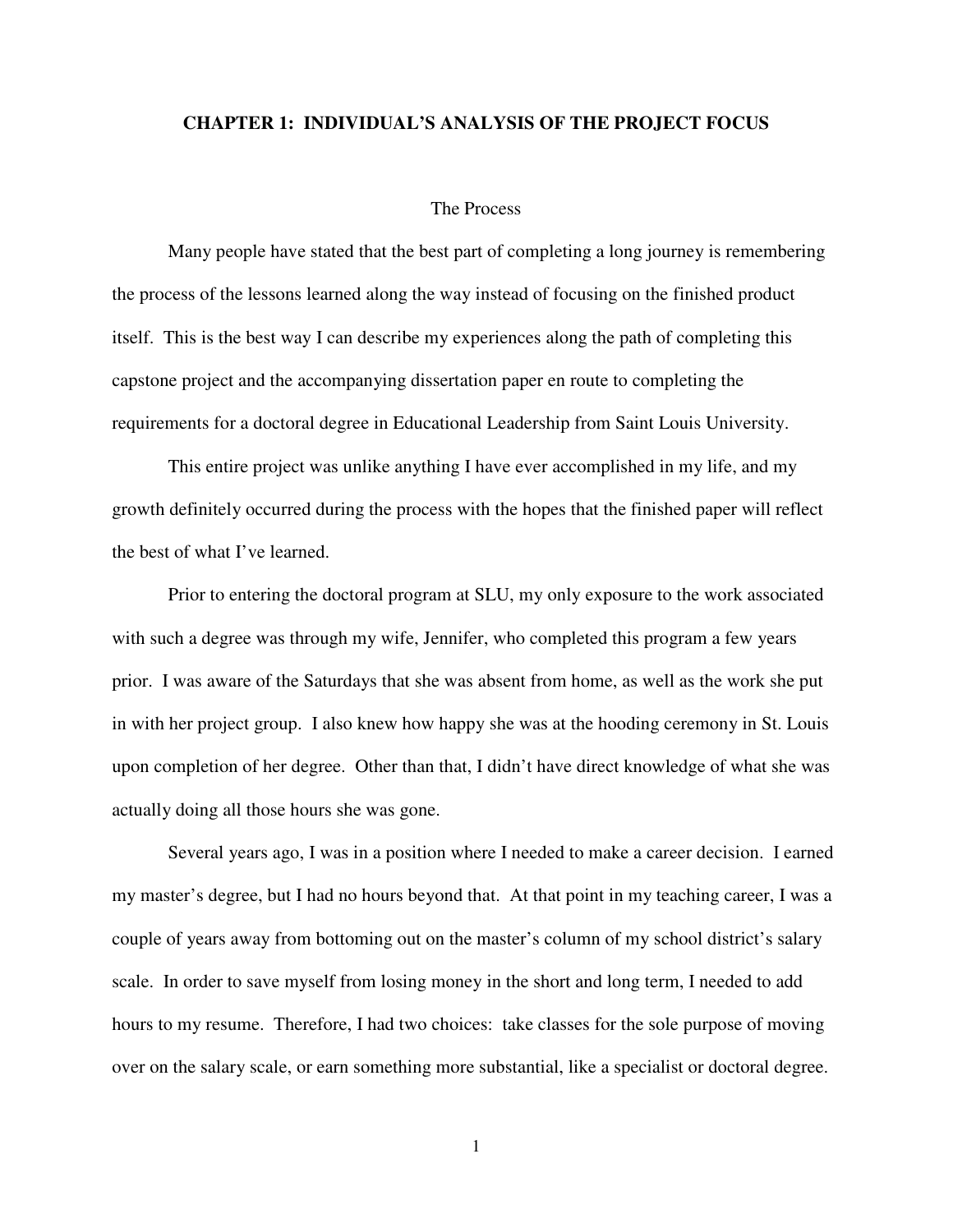My immediate thought was that another degree was a much better option in the event I had career aspirations involving administration or higher education later. If I took hours just to move over, I would essentially be ending those options in my career. After program shopping, I decided to take on the same challenge that my wife encountered and enrolled at Saint Louis University.

 My background is in physical education and health, and I have worked as a teacher in those disciplines in the middle and high school settings. Also, I have successfully coached interscholastic girls' basketball and volleyball for a number of years. Suffice it to say, there aren't very many physical education teachers and coaches on a path to receive a doctorate! However, I've always felt I was unique in the cerebral way I approached my jobs. To me, it seemed natural to bridge these two seemingly mismatched worlds in my life.

#### Leading Up To Leadership

 Others have seen leadership qualities in me. At the start of my teaching career, a former principal immediately thought I should follow the administrative path, so I began to attend functions, symposiums, and conferences with other area administrators. My name started to circulate as an aspiring administrator. However, as the speed of fast track increased, I felt like I needed to establish myself as a teacher and coach in order to be a more effective administrator. So, I put the brakes on that piece of my life and chose to become a head coach and to continue teaching.

 Looking back, that was a milestone moment in my life. I don't think there was much doubt with the connections I was making and administrative experience I was gaining, it would have been a matter of time before I landed an entry-level position. However, I reflect on that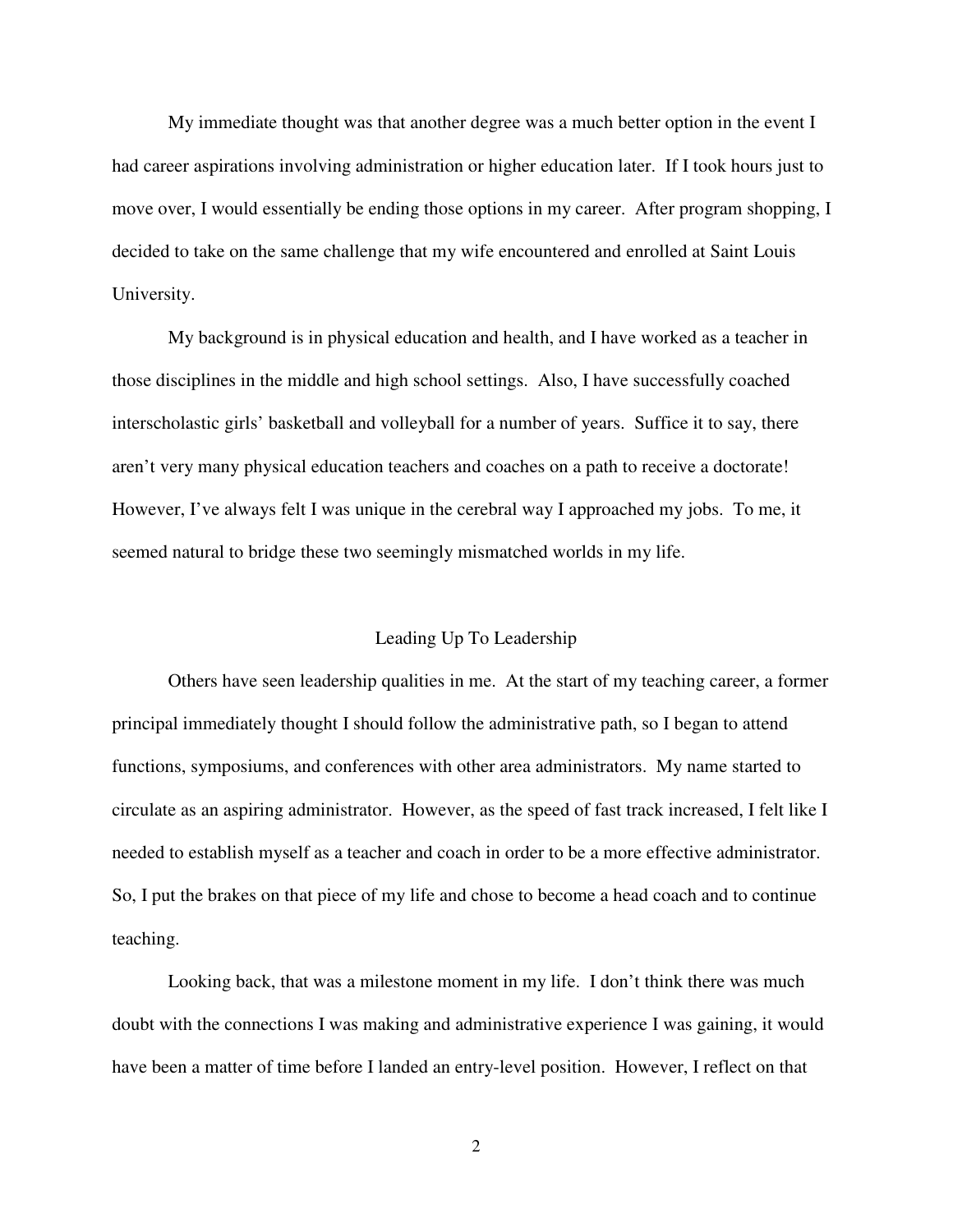time and my life and believe that I would have not had the impact I could have now that I have many more experiences to draw upon.

 I do believe, however, that I gained valuable leadership experience, even though I have never carried the official title of an administrator. Through my teaching and coaching career, I have served on committees such as site based council, instructional leadership team, and building leadership team. I have assumed coordinator positions with regards to ACT Prep in my building, the advisory program and with our literacy project. I have been an adjunct professor at a nearby university for a master's course. Finally, I was the president of our local, and eventually, our state volleyball coaches association which required great organization and coordination of many individuals across Missouri.

 So, after nearly a decade of all that, I felt much better prepared to tackle the mantle of school leadership and to pursue the doctoral degree. Of course, now that I believe I'm ready, administrative positions are at a premium versus when I could have had one easier ten years ago! Regardless, I have no regrets and believe that this was the most effective path for me.

#### Saint Louis University

 Therefore, I enrolled at Saint Louis University and throughout the coursework, I knew that this moment dealing with the project was coming. However, it never seemed real to me. As I was focused only on working within the scope of my coursework, this idea of the capstone project was amorphous at best. For the longest time, it was this big nebulous idea that never was tangible until I actually had to understand it and face it. That moment was at Gateway in the summer of 2010.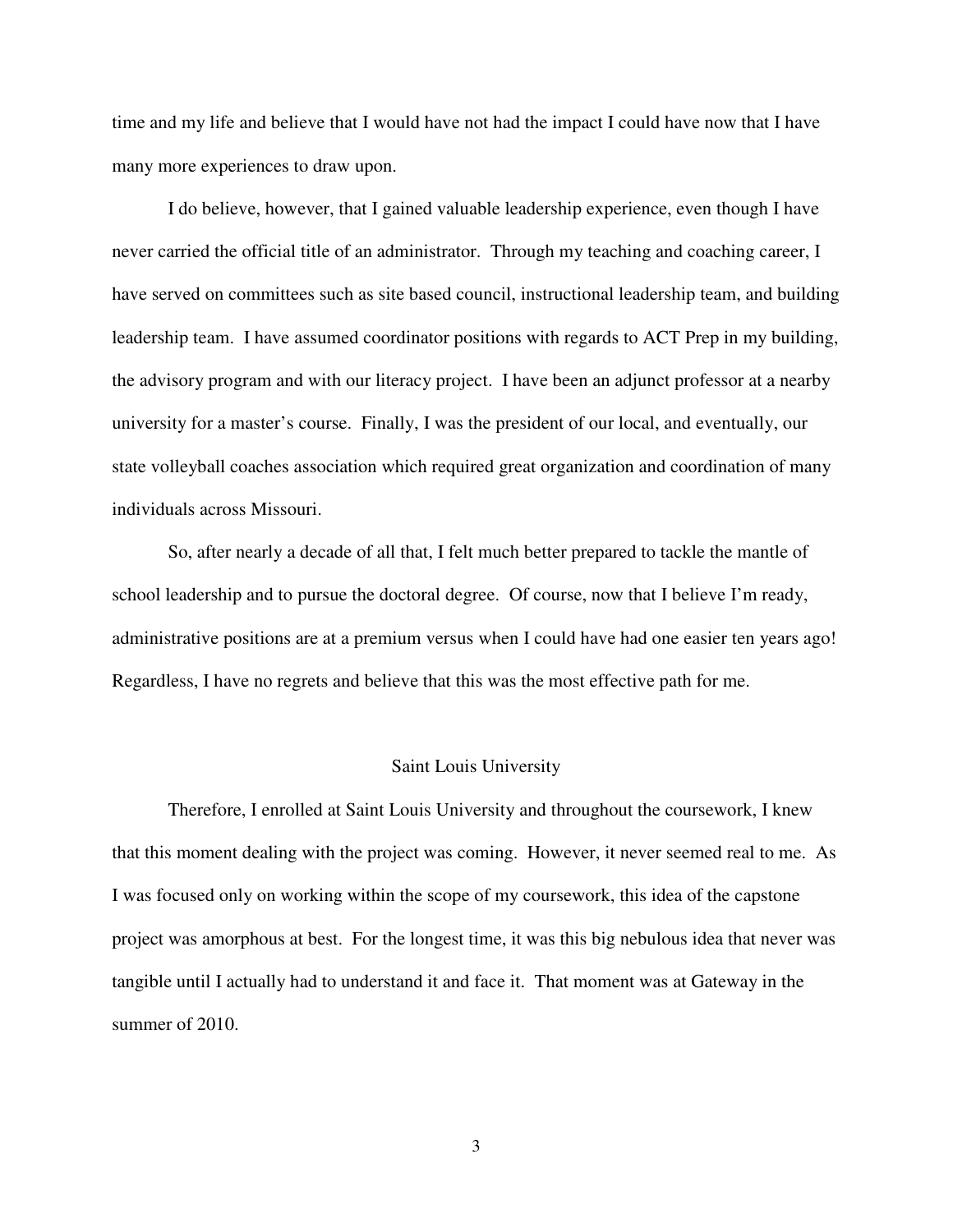The best part of the program at Gateway was the closing sessions where program graduates would present their projects, but more importantly, what it took to complete their projects. It was then, that I gained a full appreciation of what was in front of myself and my partner.

 Speaking of my partner, Todd Schuetz, he was terrific to work with. The thing about Saint Louis University that was appealing is the emphasis on collaboration. That is what will occur in the real world, so why not incorporate that into aspects of the coursework and the degree itself? And, in what I've witnessed, whoever makes the project group assignments usually nails it right on the nose. Very few groups have been destroyed due to total dysfunction. That's not to say there aren't hurdles to overcome—it just takes a great deal of trust and communication. Those traits are critical to success in positions of leadership in our educational world today.

 Originally, we were to have been a group of three, however the third person was unable to continue the program and so, Todd and I were left as a twosome. Todd's background was much more administrative than me. The last time he was a classroom teacher was nearly a decade ago. He has served as a building principal and an assistant superintendent in several different districts since then. Upon our assignment together, he was in the Rolla cohort and moving to the Kansas City area from the Springfield area, so we never officially met until he began working as the assistant superintendent of human resources in the Smithville School District.

 So, he brought a very different perspective to the partnership. He had tangible experience in administration, whereas, I had a number of ideas and theories about leadership at that level. Fortunately, we shared most everything else: the same sense of humor type, the same life stage,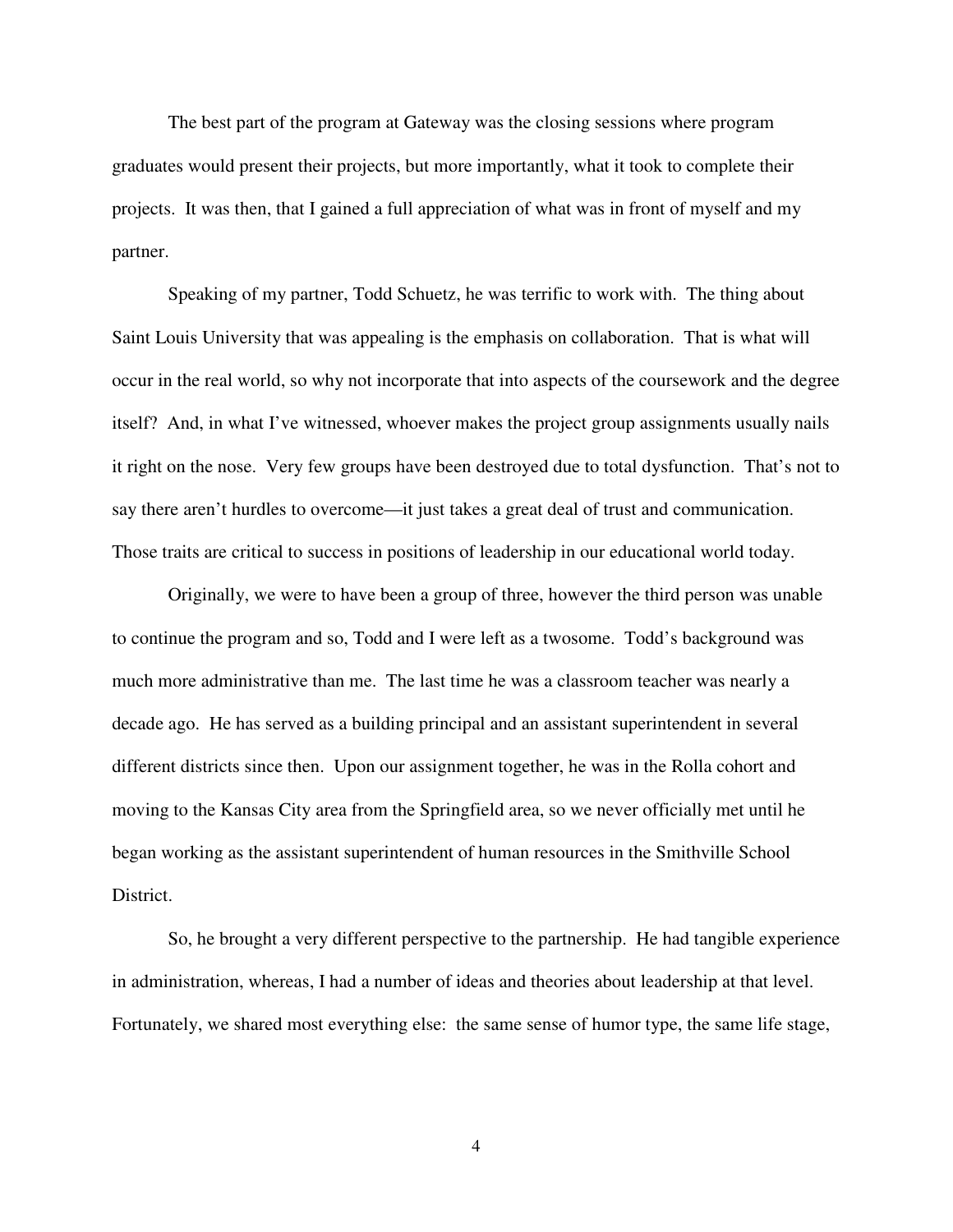the perspective of being a father and husband, the same motivation and desire to learn and grow, and the same interests in sports and family.

 We got off to a late start with regards to selecting a topic because we never actually met face-to-face until the fall of 2009. Many other groups had already established themselves and created problem statements at this point, but since Todd was in transit from Springfield to Kansas City, we hadn't even met. This, of course, created challenges right from the beginning in order to maintain an appropriate timeline to finish our project and graduate by the spring of 2011.

 So, our norms were created in the fall and winter of 2009 (Appendix B), and at this point, we were just beginning to understand our strengths and weaknesses and to apply the teamwork principles of Larson and LaFasto (1989) along with the project management skills from Lewis (2002). This process will be covered in depth in the next section.

#### The Project

 Finding the true topic of the project ended up being the largest and most time-consuming aspect of the experience. Right off the bat, Todd and I liked the area of leadership styles. Since the end-all, be-all of No Child Left Behind was associated with student achievement, we thought that there may be a link between those two ideas. However, the area of leadership styles in general was a pretty broad topic. We then chose to focus on the leadership style of the person at the top, the superintendent.

 From the beginning, in our research, we knew that there wasn't a great deal of literature out there that created a direct link between superintendent-level leadership and student achievement. There are many levels and rinse cycles that need to happen before any initiative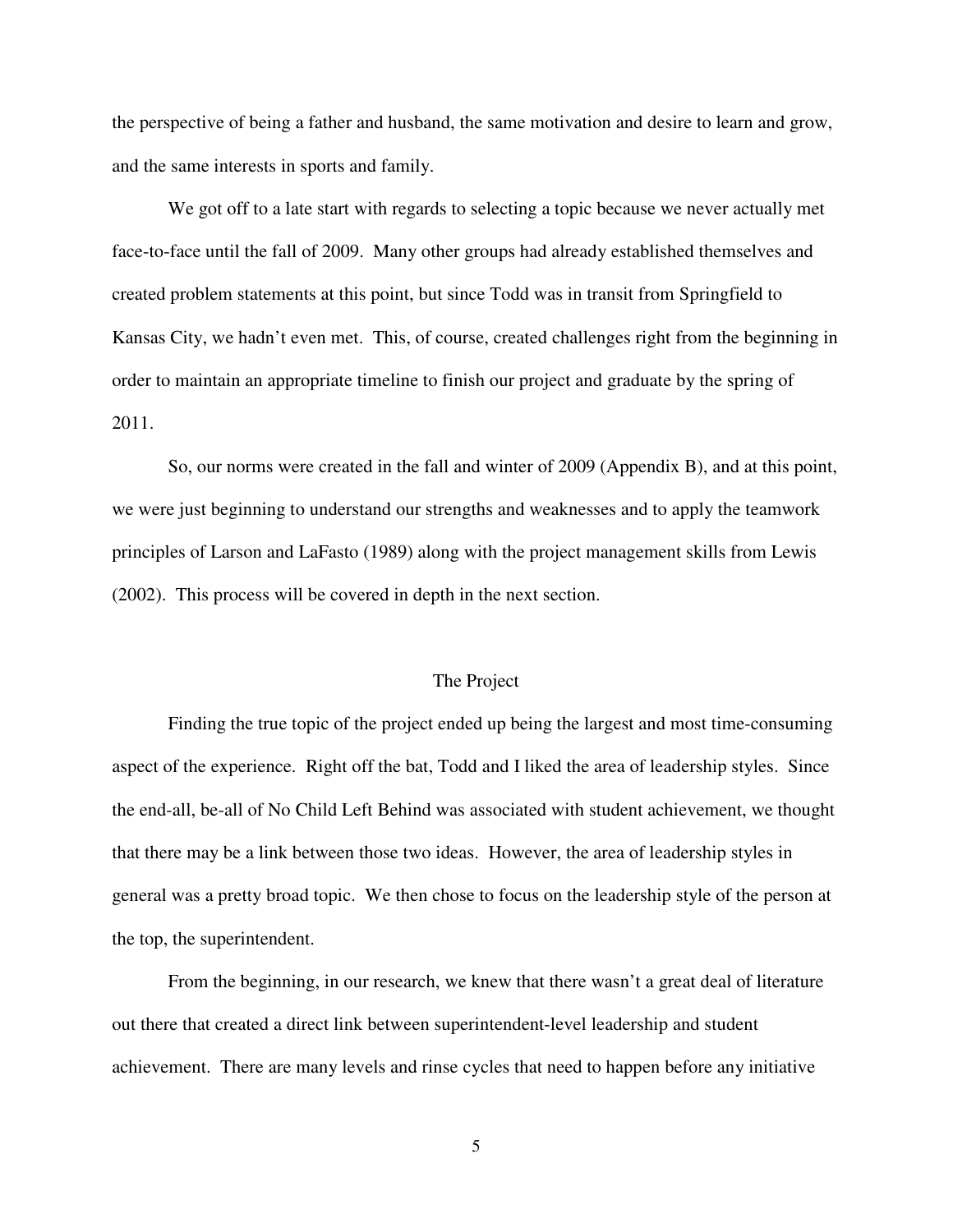developed at central office reaches the classroom, of course. However, was there any definitive path for school districts to take with regards to making student achievement easier or more effective from the office of the superintendent?

 The more we jumped into our research, the more excited we got about the prospects of turning this concept into our project. In December 2009, we attempted to contact our advisor, Dr. Ronald Rebore, about his thoughts regarding our potential topic. Of course, we didn't fully realize that he had multiple advisees with the same amount of vigor and passion towards their projects as well, and we weren't able to connect with him for several months.

 As an amusing aside, Todd and I initially thought that our advisor was Dr. William Rebore, instead of Dr. Ronald Rebore. We had actually made first contact with William and he had emailed us a worksheet to fill out concerning the initial stages of choosing a topic. It wasn't until I was organizing some paperwork where I came across the letter from the university with the name of our advisor: Dr. Ronald Rebore. Immediately, I contacted Todd and we quickly rectified the situation with all parties, but we hoped that lack of attention to detail wasn't going to permeate throughout our project!

Meanwhile, back to our potential topics, we continued down the path in the best way we could by reading already-published dissertations and articles on the topic and looking for measurement tools that related leadership styles to achievement in school districts.

When we were able to speak with Dr. Rebore, his initial response was that the link between leadership and achievement was too broad and that we should look at culture as a possible bridge between those two concepts.

 Of course, we didn't like that idea, because that would create a new dimension to the project that would create more work! So, we set aside Dr. Rebore's comments and continued to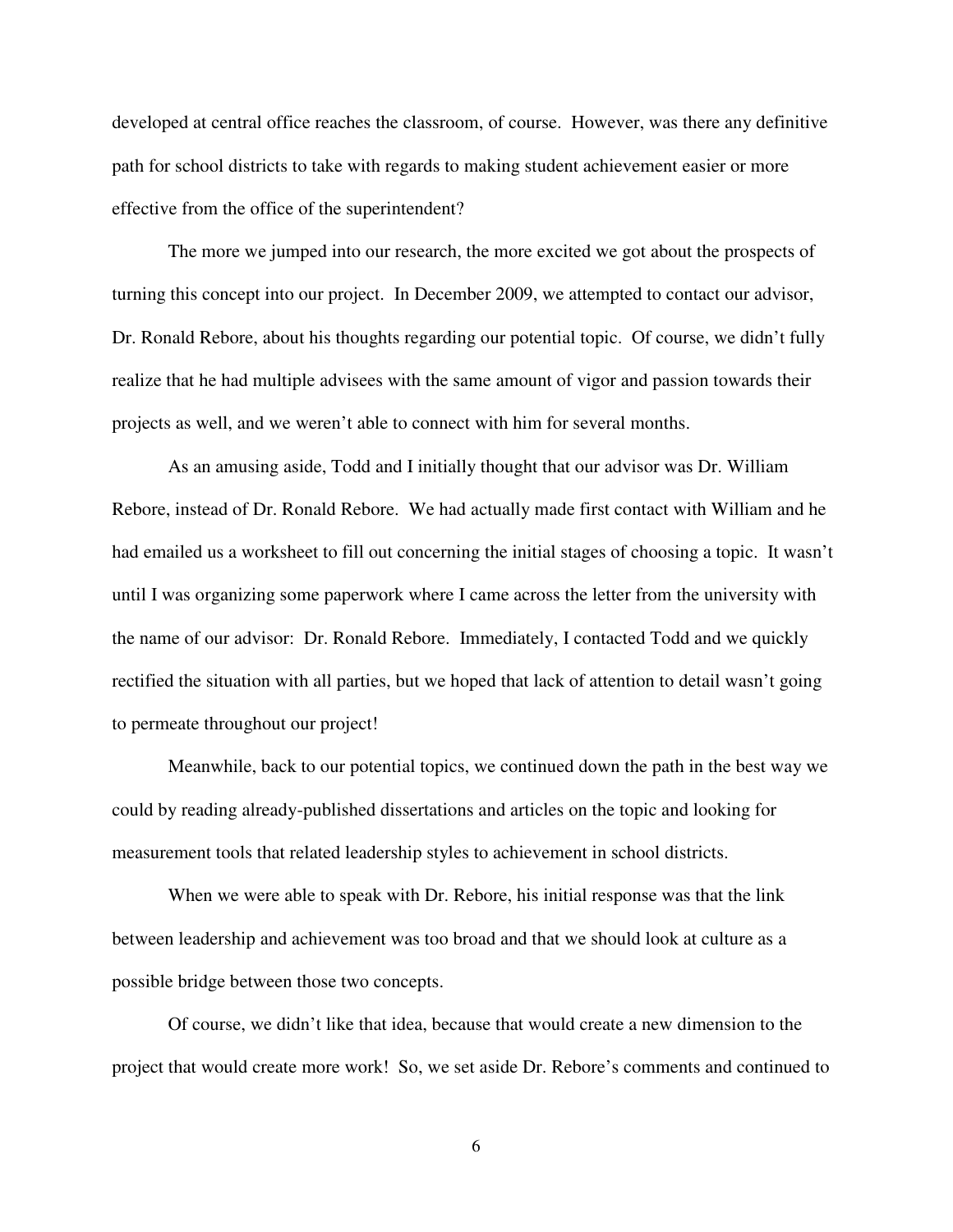read on the topics we wanted to expand upon. This error would cost us later, in terms of time, but the process we were about to undertake would teach us a great deal as well.

 At this point, we were determined to make our topic work. In April 2010, Dr. Rebore wanted to see a problem statement. So, we created one and submitted it (Appendix D). It wouldn't be until Gateway in June before we were able to discuss it face-to-face. Going into that meeting, Todd and I were very confident that Dr. Rebore would see what kind of research we had done and that our original topic was the way to go. In the interim months between submitting the problem statement and our meeting at Gateway, we had decided we were going to use a measurement instrument concerning superintendent leadership styles and use that data and somehow link it to data from DESE with regards to student achievement in a selected number of school district statewide. We were writing the I.R.B. at this point and were about ready to seek permission from the author of the measurement instrument to utilize it. We were all set and all Dr. Rebore had to do was to rubber stamp our plan at our Gateway meeting. We were so excited!

 However, Dr. Rebore grounded the plane before we were even cleared for take-off. Through all the literature and planning we had presented him, he was unconvinced that there was a direct link between superintendent leadership style and student achievement. His main issues dealt with three areas: was this project relevant, doable, and creative. In his estimation, it was a relevant topic, it was somewhat creative, but definitely not doable.

 So, with our tail between our legs, we tried to regroup. Later that summer, we talked more with Dr. Rebore, and he thought we should look at taking our topic down a more qualitative path. To this point, we thought it would be more significant if we were able to statistically analyze measures of superintendent leadership style and student achievement for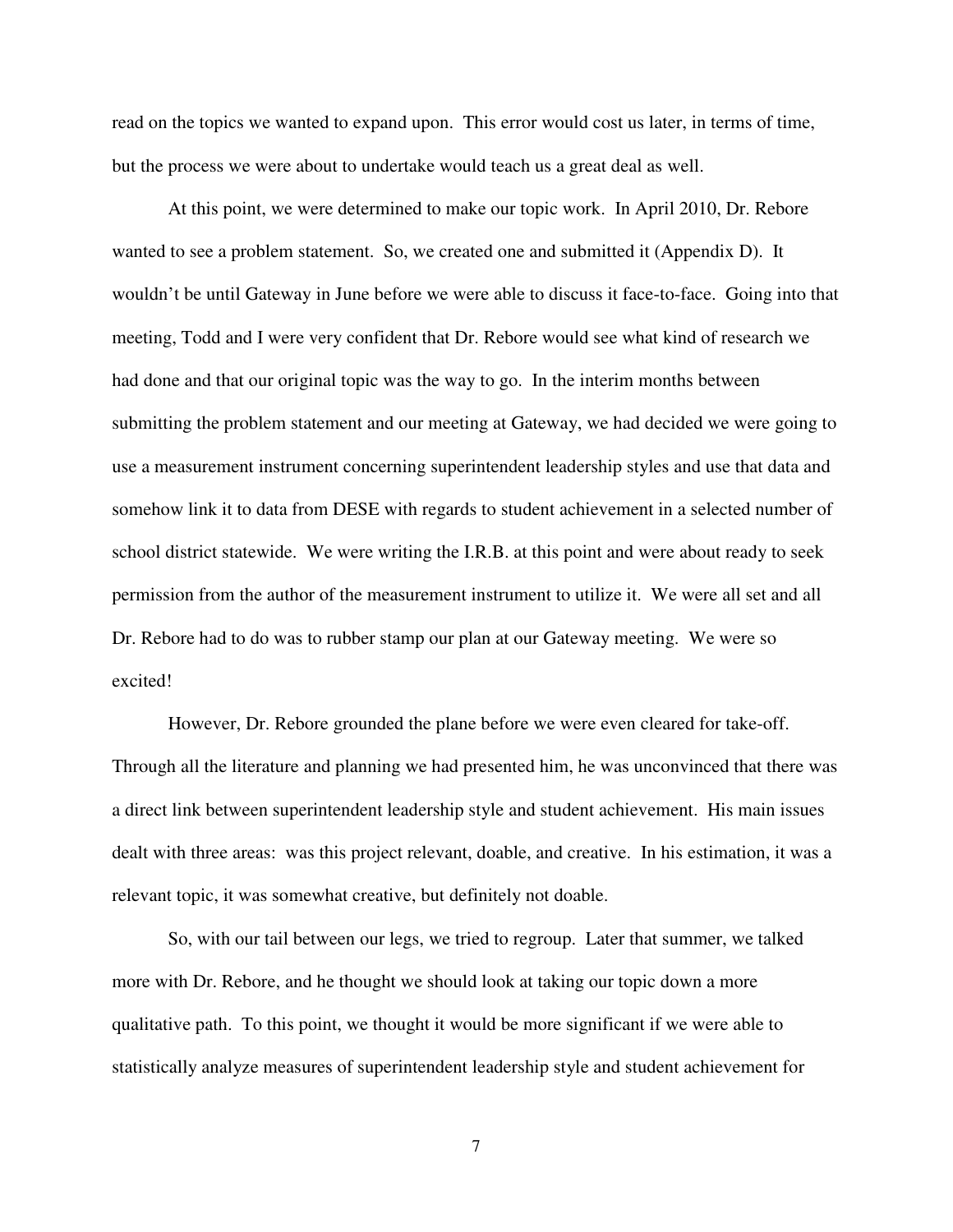basis of comparison and to be able to draw relevant educational conclusions. However, Dr. Rebore, who still thought we should explore the culture piece, thought that strictly numbers would not tell the entire story with this topic.

 So, he wanted us to send him our bibliography thus far, which at this point had totaled over 75 references. After that, he wanted us to write our literature review and send that to him.

 So, tt was at this point, we needed to start cataloging our reading and creating an efficient way to amass the notes we have taken thus far in order to create a cohesive literature review. At Gateway, there were program graduates from several groups that presented about their experiences with regards to the team project. Many of these groups utilized team websites from Google that assisted them greatly. So, we decided to start a website of our own in July 2010 to begin the process of compiling our information in a more organized fashion.

 This was the most important decision we made to maximize the efficiency of our group. So, we were able to catalog and organize the notes from our reading we amassed thus far and we were able to begin writing our literature review on the website itself. One of the best features was the ability to co-edit the same document at the same time. Todd was the primary author. I took on the responsibility to edit and format. So, when Todd was done with a section and would begin another part of the chapter, I could get a visual and edit the previous part of the same document as he was writing the subsequent part of that chapter. This was the writing process that organically emerged and was incredibly beneficial for our styles as time went on.

 Through this process, we were able to complete the literature review with a few months and sent it to Dr. Rebore. At this point we were approaching December 2010. In a short period of time, Dr. Rebore went back and referred us to the discussion about taking a qualitative or quantitative approach to our project. We then recalled our previous discussions with Dr. Rebore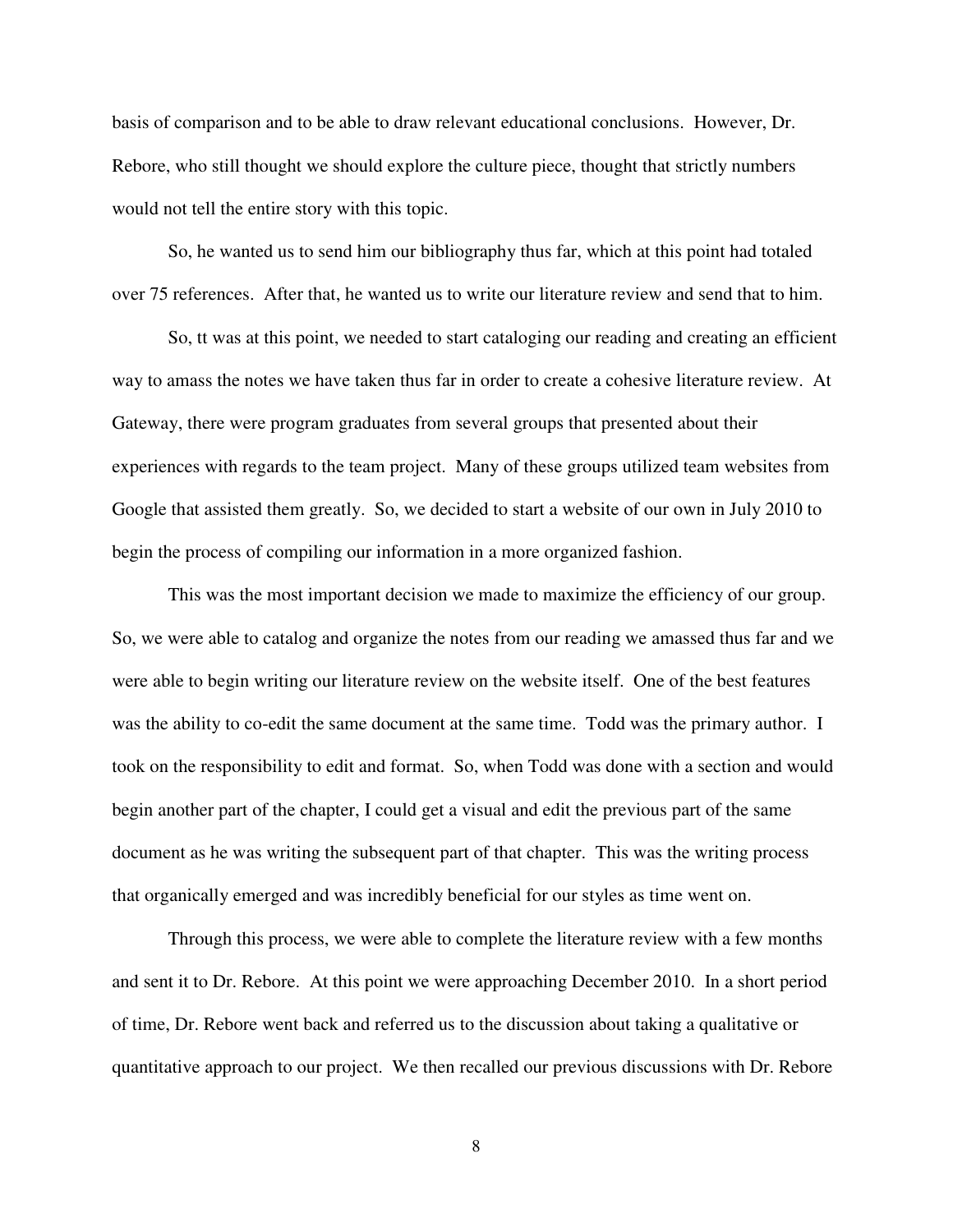and thought it best to succumb to the idea that a qualitative approach was necessary to make the link between leadership style and achievement (Appendix E). Shortly after Christmas, Dr. Rebore, finally put his foot down and said that we were not going to get anywhere the longer we held on to the idea there was a direct link between our two topic areas.

 So, we had to refocus. We held on to the qualitative methodology and abandoned our original idea of studying superintendent leadership style. We then focused our attention to school district culture, in general, and how that related to student achievement (Appendix F). It was a bittersweet moment, because we really wanted to center our study around what a superintendent can do directly to influence student achievement. However, we reluctantly realized that nothing a superintendent does happens in a vacuum. Some of our own research even said as much. There are many, many other factors that come into play and it was much more relevant and doable to address the entire culture surrounding a school district with regards to improving student achievement.

 Of course, now we had a much larger project on our hands. And we only had a review of literature that only focused on the superintendent piece. In essence, we were back at square one again.

 So, Dr. Rebore suggested that we look at various subsets of qualitative research methodology. After sifting through several ideas, we all thought it best to focus on a high achieving school district and what makes them tick via a case study methodology. Dr. Rebore seemed to think that this plan of attack was doable, relevant, and creative.

 The value of this project is to study the idea that cumulative factors that may have impact on the student achievement of a school district. We discovered a number of singular factors that contribute to success, but there wasn't as much research in existence that cited combinations of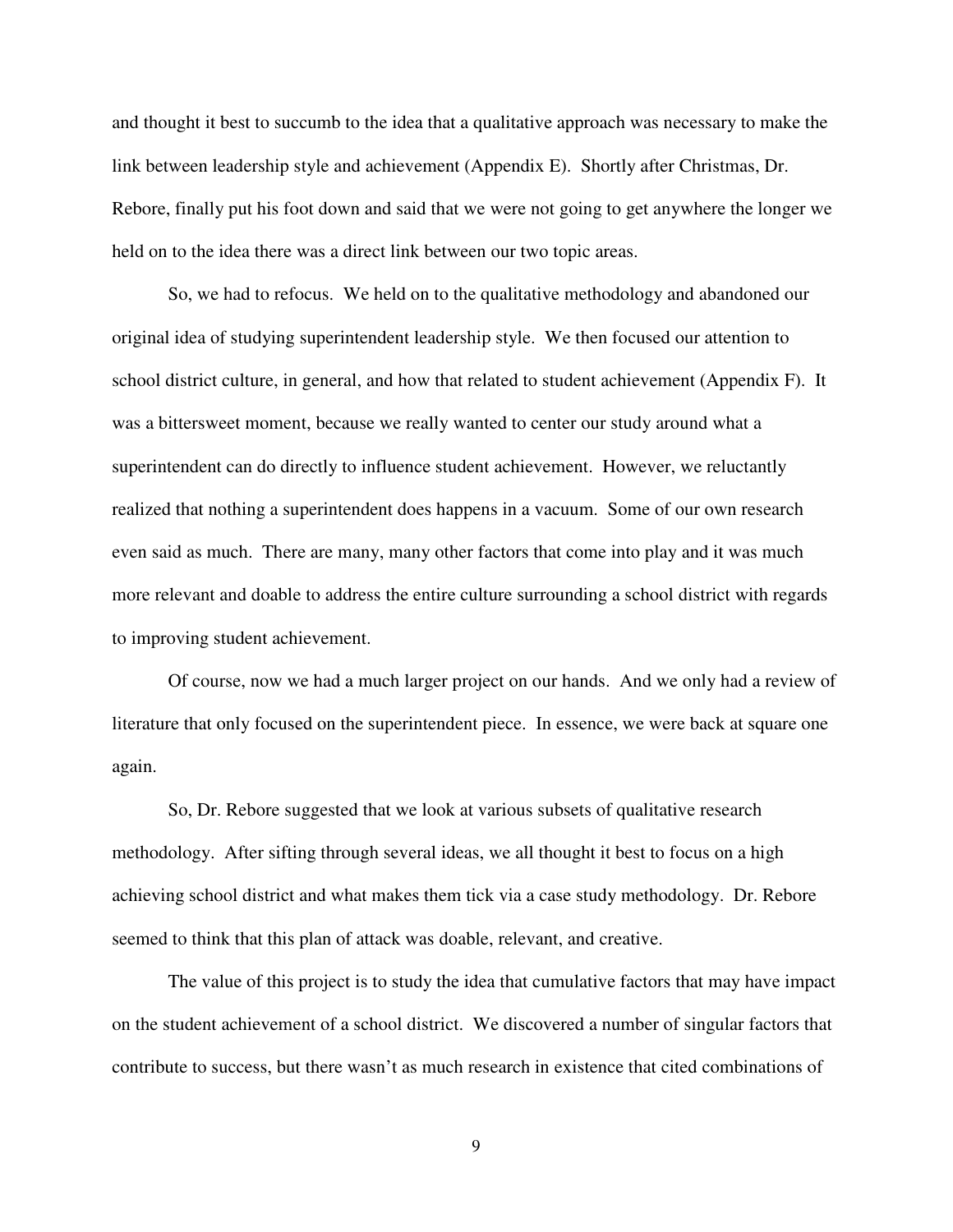observed, research-based factors that formulated a comprehensive plan for a school district to model to maximize achievement. We ended up taking our project down that path. It was mentioned that we should have listened to Dr. Rebore more carefully in the beginning. It was this path that he suggested in the first place. At this point, we did acknowledge the fact that our passion for the original project combined with our stubbornness about changing our topic focus added time on to our project. However, in retrospect, we probably learned more from that birdwalk and the more circuitous route we navigated to get to the same conclusion that Dr. Rebore had from the beginning. We may have gotten done with our project faster had we made different choices many months ago, but we may not have learned as much!

 So, we had a new blueprint. The only problem was that we had to fix and remodel what we had already accomplished in order to fit what the future paper was supposed to look like. The beginning of this was expanding and changing the literature review. We had to again search for more reading material that now focused on culture instead of leadership style. What ended up happening was that we had to overhaul nearly two-thirds of our 25 page review of literature. That was not an easy process that took several months that led us into 2011 and precariously on the edge of not being able to finish our project by the end of this school year.

 However, we were able to concurrently rewrite what we have done to this point and plan on how we were going to fulfill the tenets of a qualitative case study methodology. In addition, we needed to rework our I.R.B. application to reflect the protocol changes in our research as well to the case study methodology.

 The new piece that we needed to decide upon was what district or districts we were going to study. We started with all 525 districts in the state and wanted to approach the case study with the hopes of analyzing an already high-performing district and figuring out what makes them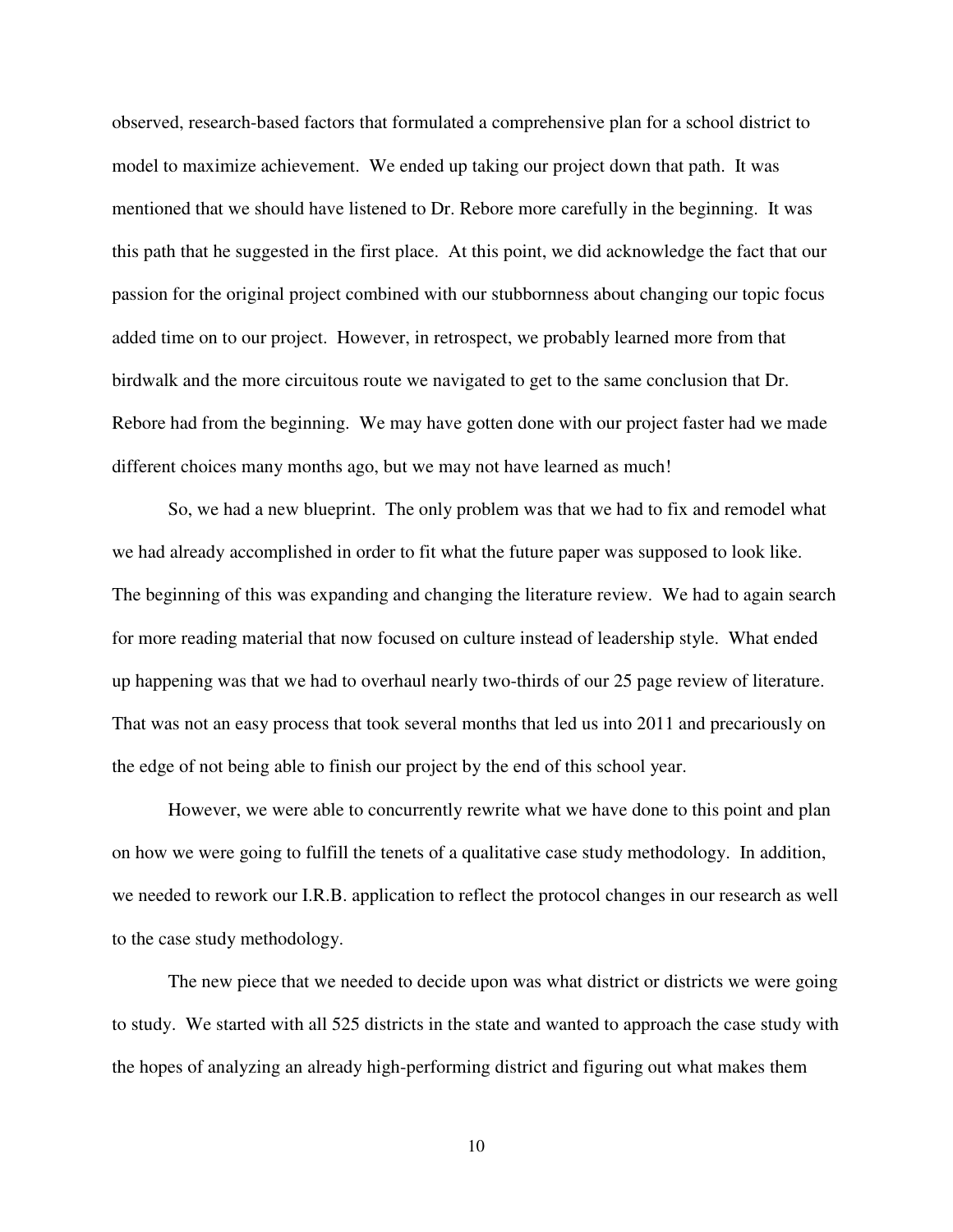high performing along with comparing that to what the research has stated about the same topic. The hope would be to see how much of the theory matches the actual practice.

 To define "high performing," we arbitrarily chose to use the top 3% of all school districts in the state as our pool to choose from. We weren't sure how large our pool would be, but we thought that would be a good starting point. The state tests all school districts in 17 grade levels and subject areas, so we thought a good measure of performance would begin with how many districts would fall within the top 3% of each of these tests.

 When we started to analyze the data, it was daunting at first, but thanks to computer spreadsheets, we were able to ascertain that seven school districts separated themselves from the rest of the state. We thought that was a pretty good number of schools to choose from. But we needed additional criteria. Part of our logic in studying school district culture was longevity. So, this is where our affection for superintendent leadership came back into play. Our next criterion was how many of those seven districts had a superintendent that had served at least ten years in that position?

 The list was then shortened to three high performing districts: Clayton, Park Hill, and Nixa. Both of our spouses work in the Park Hill School District, so we eliminated that district from consideration because of fears of not being impartial and thereby, undermining the credibility of our study.

 When it came to Clayton and Nixa, we then analyzed all aspects of the districts to see which high performing district would be more intriguing to research. At the end of a long weekend of researching school districts and settling on a location for our study, we decided that Nixa would be more interesting due to the much higher free and reduced lunch rate in the district and lower amount of money spent per pupil that still yielded strong student performance, as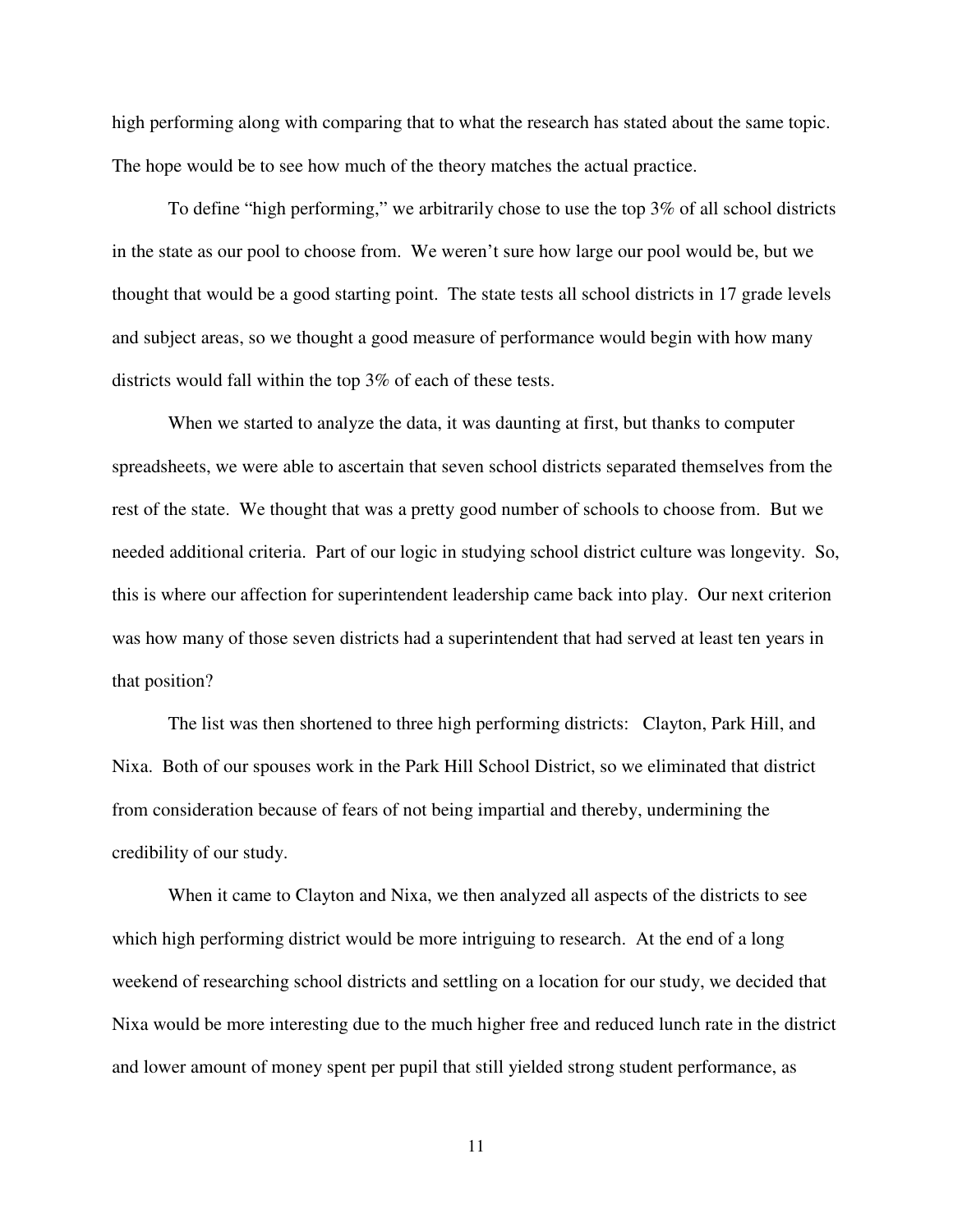opposed to Clayton with much more in student expenditures and a higher socioeconomic status. The added advantage to selecting Nixa was that Todd has served the district previously as a teacher and principal seven years prior. There were a number of individuals, including the superintendent, who remained in the district from his time there that would allow us trust and access than in a district where we were unknown.

 So, we rewrote our I.R.B. with Nixa in mind. Using Robert Yin's (1994) model of case study methodology, we forged ahead and created research based questions to ask the principal individuals in the district (Appendix H). We decided to personally interview central office personnel and head building administrators, survey teachers and other directors at the central office and building levels, and to attend a number of meetings and observe in schools to gain an understanding of how this district's students were achieving at such a high level. In order to create these research based questions, we employed a number of different authors, noted in the dissertation, and their conclusions of what makes a school district high performing on paper.

 So, by the end of January, we were set with our plan. We just needed to make sure the Nixa Public Schools and Dr. Rebore were all on the same page (Appendix G). During February, we continued to converse with Dr. Rebore about the elements of the I.R.B. and was able to officially submit the application in mid-February. In the meantime, we were in contact with the Nixa superintendent and he approved our intended plans as well. We were also able to begin lining up our interviews, pending final I.R.B. approval.

 It was at this point where we consulted with Dr. Rebore and determined with a heavy heart that it was unrealistic for us to be able to complete the project in time to go through this year's commencement ceremonies. This was a big blow to our psyches, but in the end, we realized that the process is more important than the product. It was more important to create a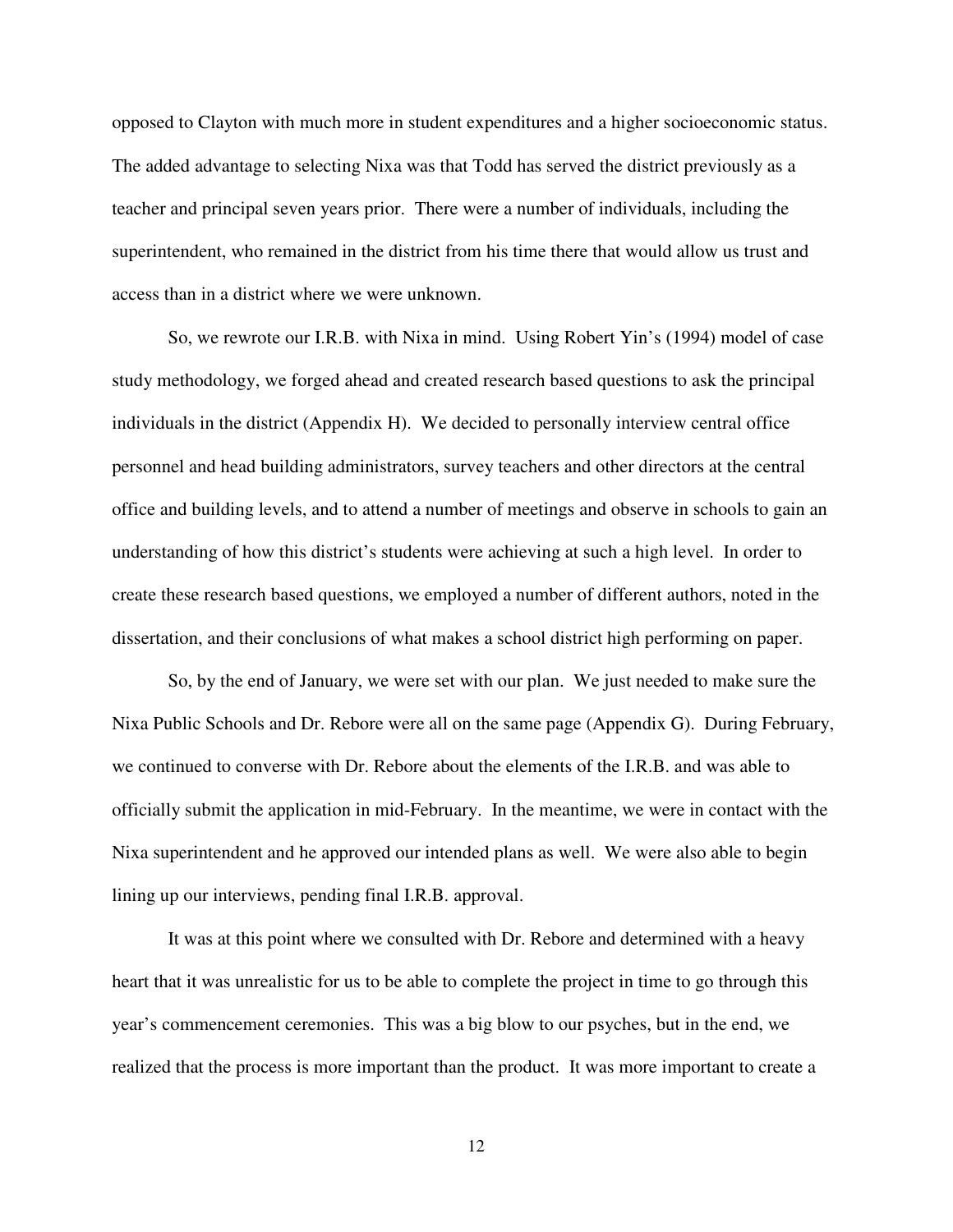quality project that was well-reasoned and thought out instead of slapping one together sloppily in order to fulfill a calendar timeline. This was the major lesson I learned in the project that I alluded to at the beginning of this individual reflection paper. The process is much more important than the product itself. I needed to experience the period of mourning of not being able to get done "on time" in order to concentrate on the finer points of the project that would make it creative, doable, and relevant—like Dr. Rebore wanted in the first place.

 So, after the period of mourning, we were able to refocus and find time to write our introduction chapter as well as our methodology chapter with more clarity and quality. So, we were ready to assimilate data with our preliminary writing behind us.

 On the evening of March 8, 2011, our I.R.B. was officially approved, so we wasted no time in getting started collecting data. We had already created a Zoomerang survey online for teachers to take with the research based questions we had chosen earlier. With the help of the communications director in Nixa, we were able to immediately set up our plan to deploy our open-ended survey to have teachers, along with selected others, take. Also, the very next day, we traveled to Nixa to introduce ourselves to many members of the school district and were introduced at that evening's school board meeting. This was a critical move so that we could express our intentions to the entire district and community and set the stage from cooperation at all levels. We found that first day in the district to be extremely helpful as we informally met many central and building administrators, along with being able to tour most of the district's buildings to being our data compilation process.

 When we got back from the first day in Nixa, we were able to finalize the computer survey and have that officially deployed with the hopes that we could have some hard data before beginning the interview process when our schedules allowed in about five weeks. The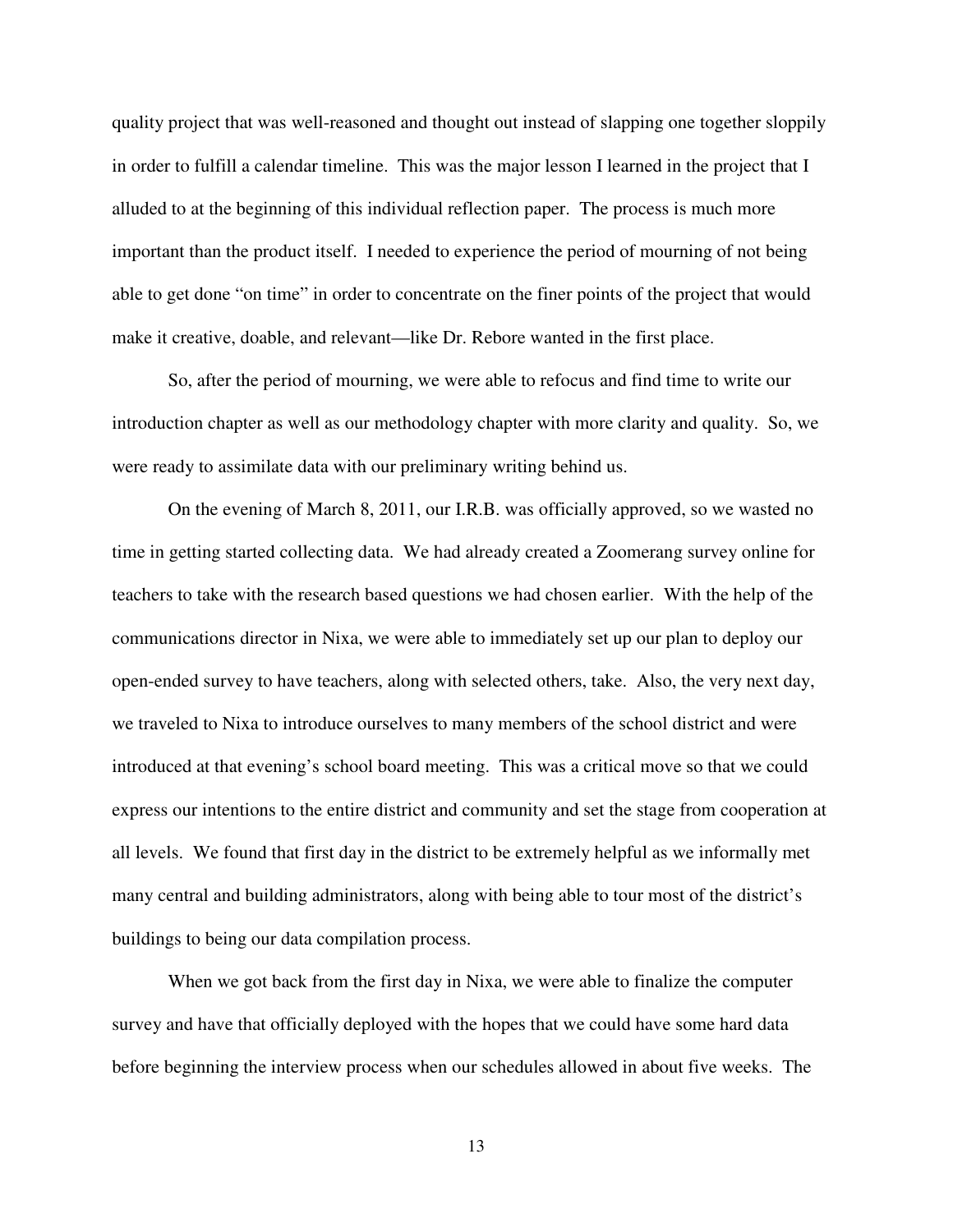way the interview and meeting schedule was shaping up, we were going to have to take six days off work in April to be able to compile the necessary data. This was not exactly desirable to my administrator considering that our Missouri Assessment Program testing was coming up soon.

 Fortunately, we were able to schedule everything in order to accommodate everyone and soon we were on our way to have a great deal of qualitative data beginning to pile up. We were prepared, however, thanks to Peterson, as we utilized forms (Appendix I) that exemplified and categorized data and observations into his five key points. Yin was extremely helpful as well, as we were able to assimilate all the comments and data in spreadsheet form. While going through each of the data points, we were able witness trends organically emerge from the commentary. This was one way that Yin recommended to categorize the myriad of data that has amassed over time. We found it best to accomplish this on a spreadsheet, and it worked out very well.

 Over the course of six long days spent in Nixa over parts of three weeks, we were able to conduct all of our interviews and attend all of our meetings. Upon returning from Nixa, all data from surveys, interviews, and meetings was uploaded into the spreadsheet. The total number of data points added up to be over 2,200 bits of information we needed to sort through and categorize.

 Next up was the painstaking task of going through all those data points and tagging them by trend. It took all weekend, but we were able to come up with 14 categories that we could put the data into in order to quantify the trends we were seeing. We were then able to sort the data points into trends and it was much more apparent to visualize what was significant about what makes the Nixa Public Schools tick and what it was about their culture that led to student achievement (Appendix J).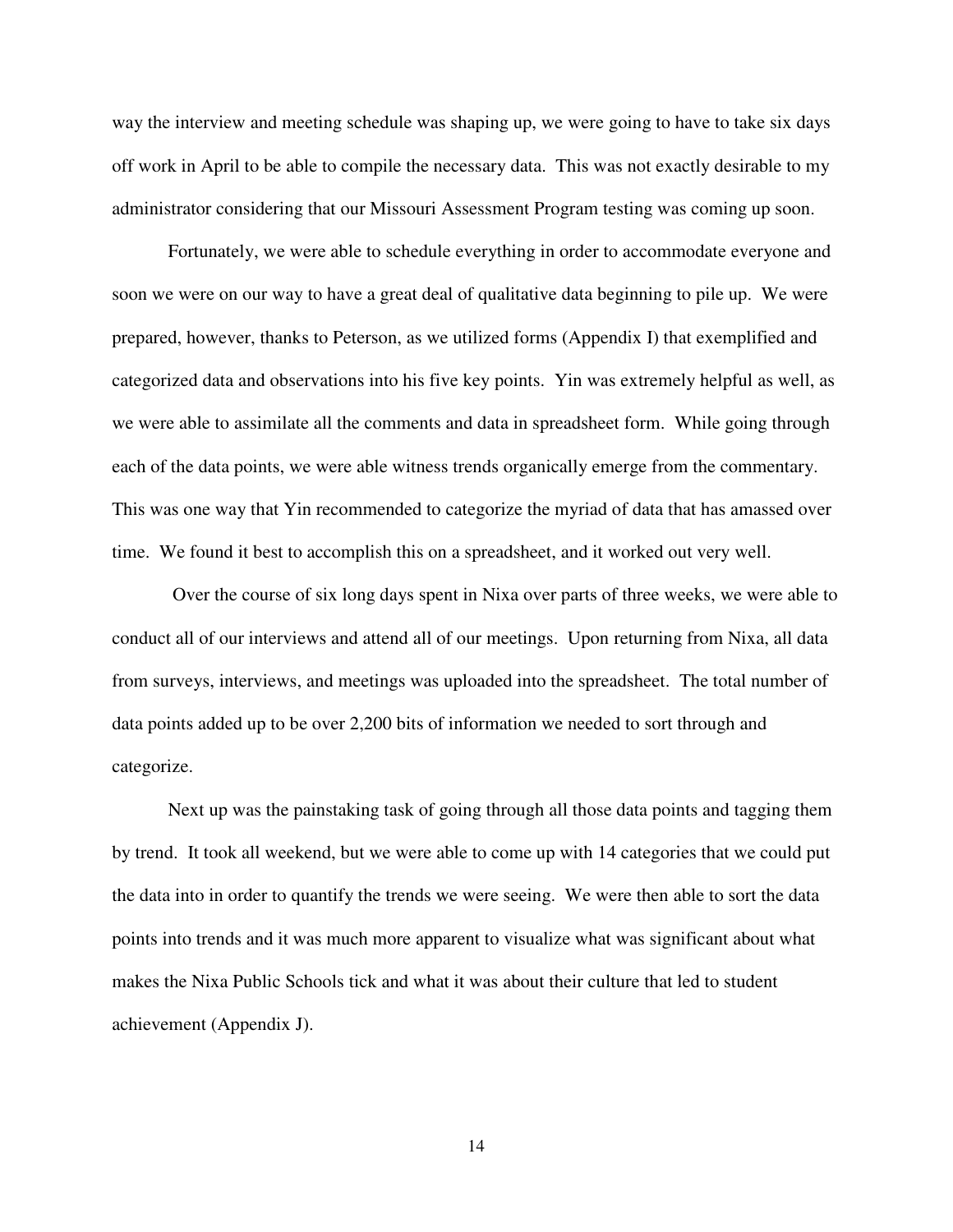Because we now were into early June 2011, and we completed the process of assimilating the data, Todd and I were ready to jump head first into a writing frenzy. Using the Google website we had created earlier, we jumped back in the saddle and wrote, edited, formatted together. Todd did most of the writing, and I did most of the editing and formatting to APA and SLU guidelines. I took what we had written and put it into Word format, complete with a bibliography, table of contents, vita auctoris, and an abstract. We went over the entire document one more time for readability and to fix minor issues. Then, with a great deal of pleasure, on June 26, 2011, we submitted the rough draft to Dr. Rebore.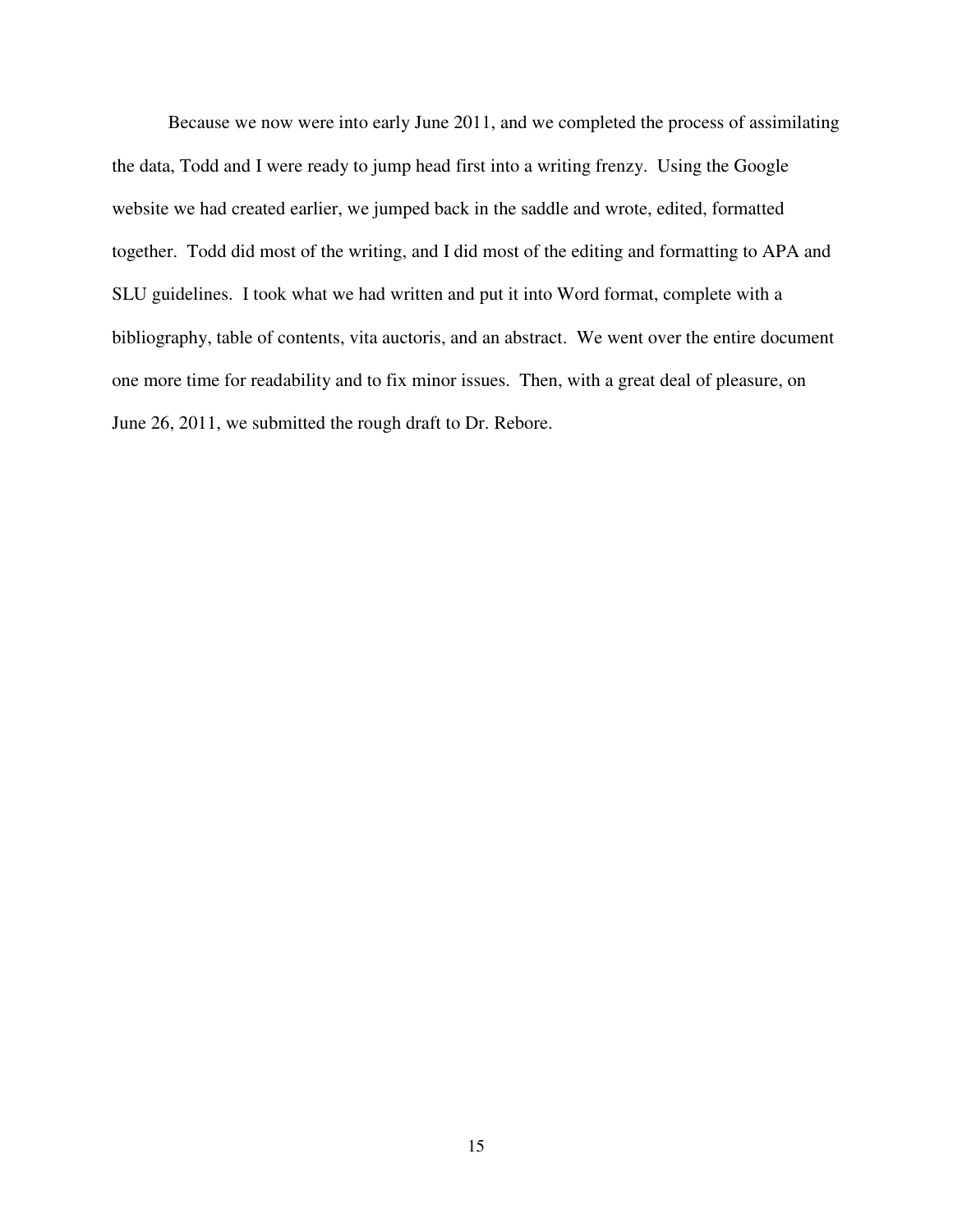# **CHAPTER 2: INDIVIDUAL'S ANALYSIS OF THE PROJECT PROCEDURES AND OUTCOMES**

#### **Contributions**

 In reflection, I can't help but come back to an obvious statement: this project involved a great deal of work! How Todd and I did all that work is still something that I can't fully understand, comprehend, or explain. I would imagine that writing a non-fiction book would involve much of the same processes that we encountered, especially if it was one that involved a great deal of research and narrative on educational topics.

Regardless, this assignment was unlike any assignment I've ever taken on in my life. The process of writing a dissertation paper involved many, many stages—all in the hopes of creating the perfect paper. In the past, when I've been assigned a paper to write, I would write the paper by the due date, turn it in, get the appropriate grade, and move on. In this instance, however, the process is the most critical aspect, not the finished product. The idea is that the product will be exemplary. The trick is to try and jump enough hurdles and learn enough about the process in order to get to that point as efficiently as possible.

When I look back upon our timeline of events (Appendix A), I can't believe how many obstacles we overcame when it came to the completion of this project. I really do feel like Todd and I have accomplished something significant and worthy of earning the title of Doctor of Education, and that we have added something meaningful to the body of knowledge to move education in a positive direction.

I can honestly say that the workload was as close to even as possible, and that our work really highlighted our overall strengths in terms of what we brought to the team. Some of the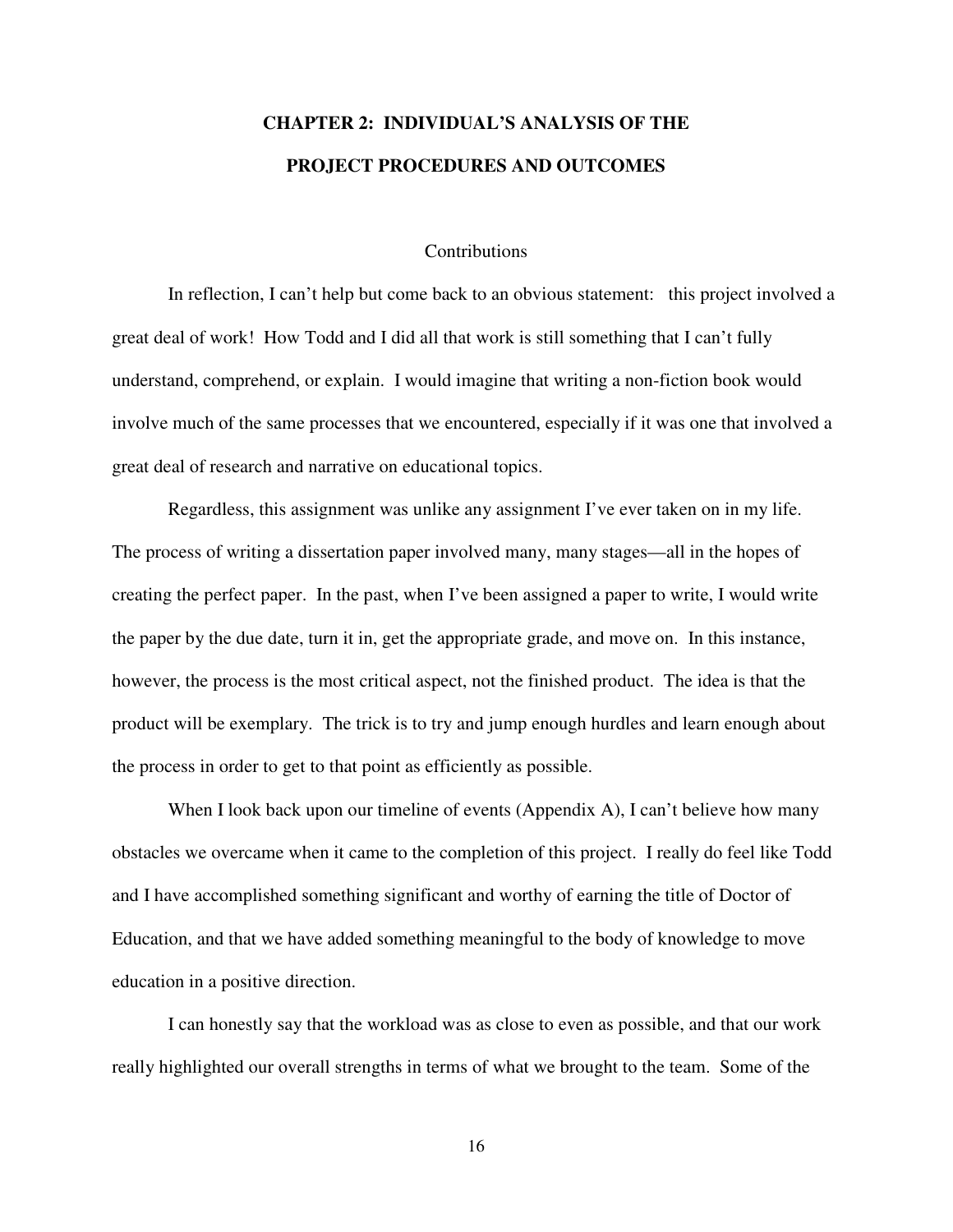decision making process in this regard was determined by one of us choosing to take on a specific task for the sake of moving forward, but some of it organically emerged as each of us took a particular aspect of the project as ours. The ownership and autonomy we showed each other really ended up being one of our strengths as we were able to trust each other to do our parts. When we put the parts together to create the whole project, the assimilation was nearseamless. The end product displayed how like-minded each of us was with regards to the project, in specific, as well as our overall approach to project management, in general.

How we broke down the work was as follows: I created the Google website for us to use as our primary communication and creation platform. Once that was established, we were able to start cataloging the reading and notetaking we had been doing. The neat thing about the Google website was that we were both able to enter and edit information simultaneously to the same document. That proved to be very useful later on.

So, our reading phase was quite extensive as we continued to add to what we called our bibliography notes document. Having the information in this format was beneficial in two ways. First, we had catalogued our notes alphabetically by author in proper APA bibliography form. This made it much easier to assimilate the proper bibliography that Dr. Rebore requested initially as well as to transfer those entries into our actual paper towards the end of the project. Second, being able to cite sources during the writing process was simplified as well. When a quote or source was used in the body of the paper, we would turn the color of the text in the bibliography notes document a different color. This would ensure that we wouldn't have any repeated information or overlap that would inhibit the flow of the paper.

The actual writing phase began with Dr. Rebore requesting our review of literature chapter be written first. Todd elected to be the primary author, whereas I would take care of the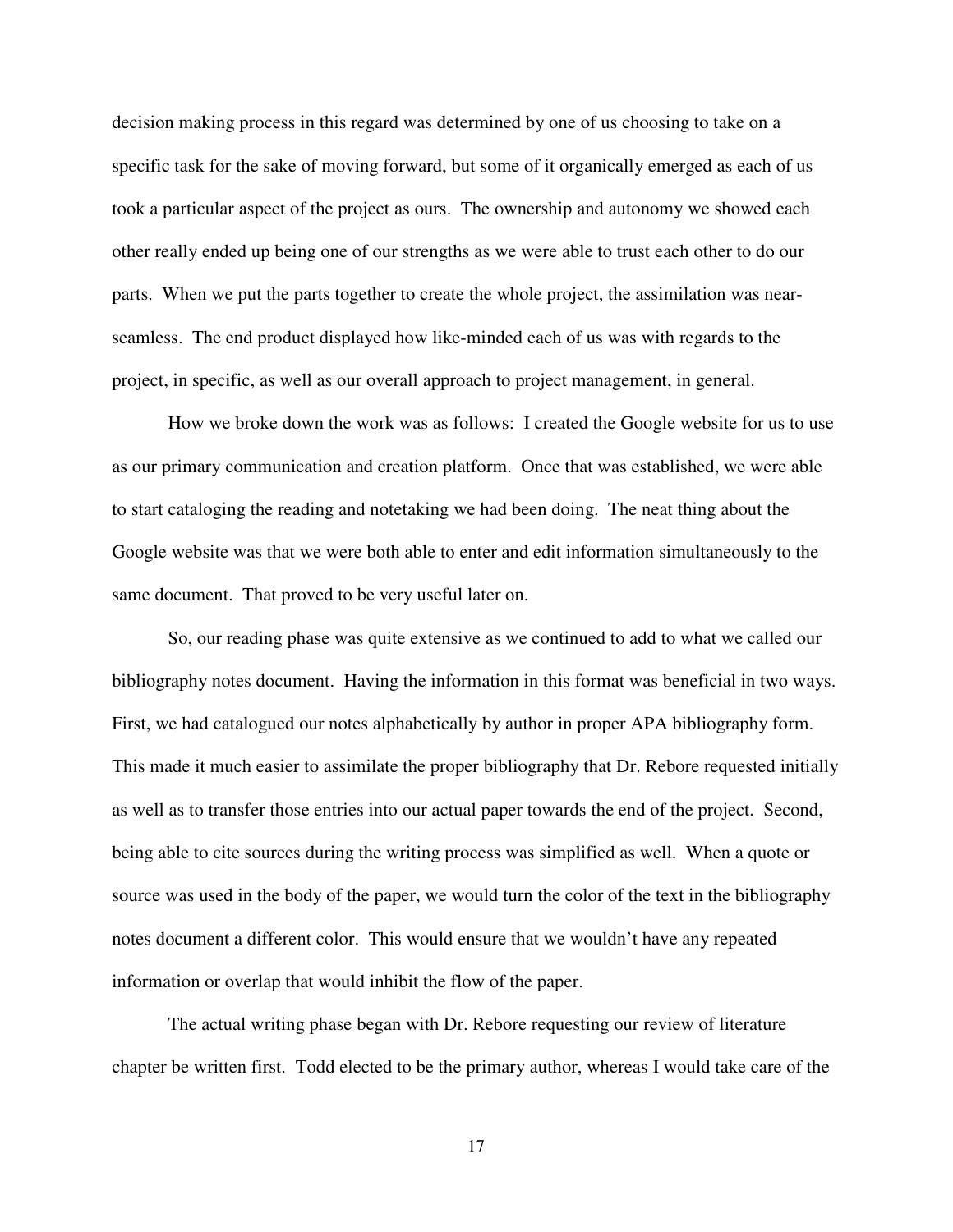minutia of the APA and SLU style and formatting along with editing responsibilities. While Todd wrote, I became very familiar with the style books and other documentation that would assist us greatly later on. In addition, as Todd wrote, I would add to the body of knowledge in our bibliography as I came across other sources of information that would prove to be useful in the paper. Writing the literature review turned out to be a major job for Todd, so I needed to assume a greater quantity of tasks.

We decided to have a primary communicator position with Dr. Rebore, and it was decided that I would assume that responsibility. Every phone call or email communication would go through me. That way, Dr. Rebore wouldn't be bombarded with double the questions and the communication would be streamlined in one direction as well from Dr. Rebore to us. Also, Dr. Rebore and I would hopefully establish a singular report that would be helpful as the project continued.

One of the aspects of the foundation of this project was the understanding the basis of qualitative case study methodology. As Todd continued to write the review of literature, I also took on the research of how to conduct a case study. That way, we could seamlessly enter into action steps as soon as we were able to get the literature review approved by Dr. Rebore.

So, as Todd's writing continued, I would edit and format as we went along. I believe that step saved us an inordinate amount of time. As I read Todd's style of writing, we learned that we had pretty similar approaches. So, as time went on, we wrote concurrently. As Todd would finish the literature review, I would go on to write the introduction chapter. We would discover that it took very little time to coalesce our separate pieces into one cohesive piece of writing.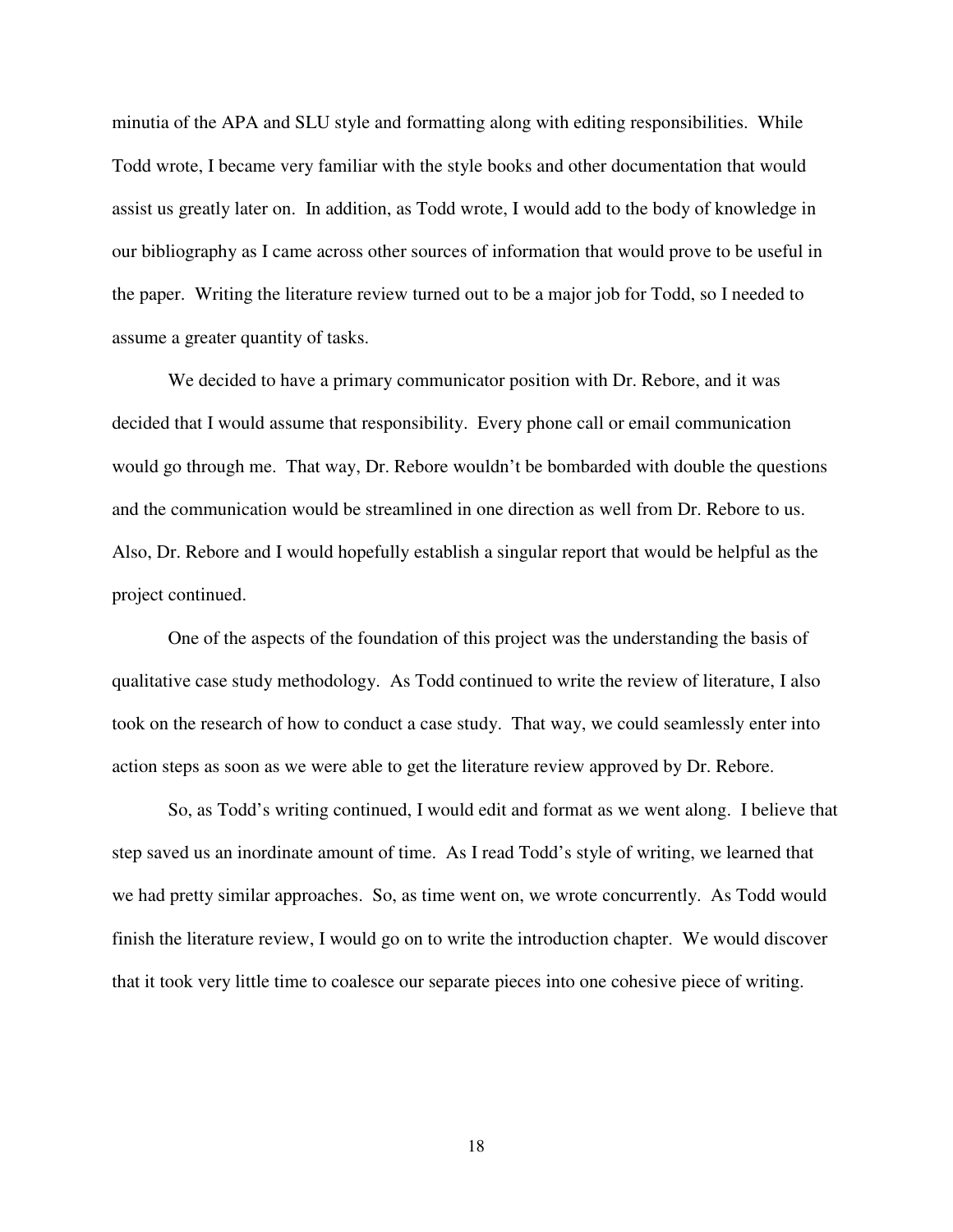It was shortly after this point, Dr. Rebore changed our focus from superintendent leadership style to school district culture and the effect on student achievement. So, Todd had to rework a large portion of the literature review to reflect that change in focus.

When it came time to actually begin the research phase where we were conducting surveys and interviews, I set up the Zoomerang account for us to gather data electronically, because I had prior experience with that method of data compilation. Todd, on the other hand, made phone calls to Nixa to set up interviews and meetings since he had familiarity with people there to expedite that process.

We decided that Todd would be the lead researcher and conduct all the interviews, for consistency in questioning as well as for the familiarity factor previously mentioned. My primary responsibility would be to take notes in each meeting, interview, and observational setting and compile all of that data in a meaningful spreadsheet method.

Upon completing the data compilation and the creation of the master spreadsheet, we were easily able to identify the most prevalent cultural factors that had influence in the school district on student achievement. We worked on that aspect together.

When it came to the final two chapters regarding findings and conclusions, we were also able to wholly collaborate on writing and polishing up the paper. We would spend a great deal of time discussing what would be in those chapters. However, again, Todd was the primary author, and I would fill in where necessary. It was a great formula thus far, and it worked very well for us.

After completing the writing phase, we read the entire paper in its entirety for purposes of flow and readability. We made a few small changes, but we were extremely satisfied with the final version and sent it in.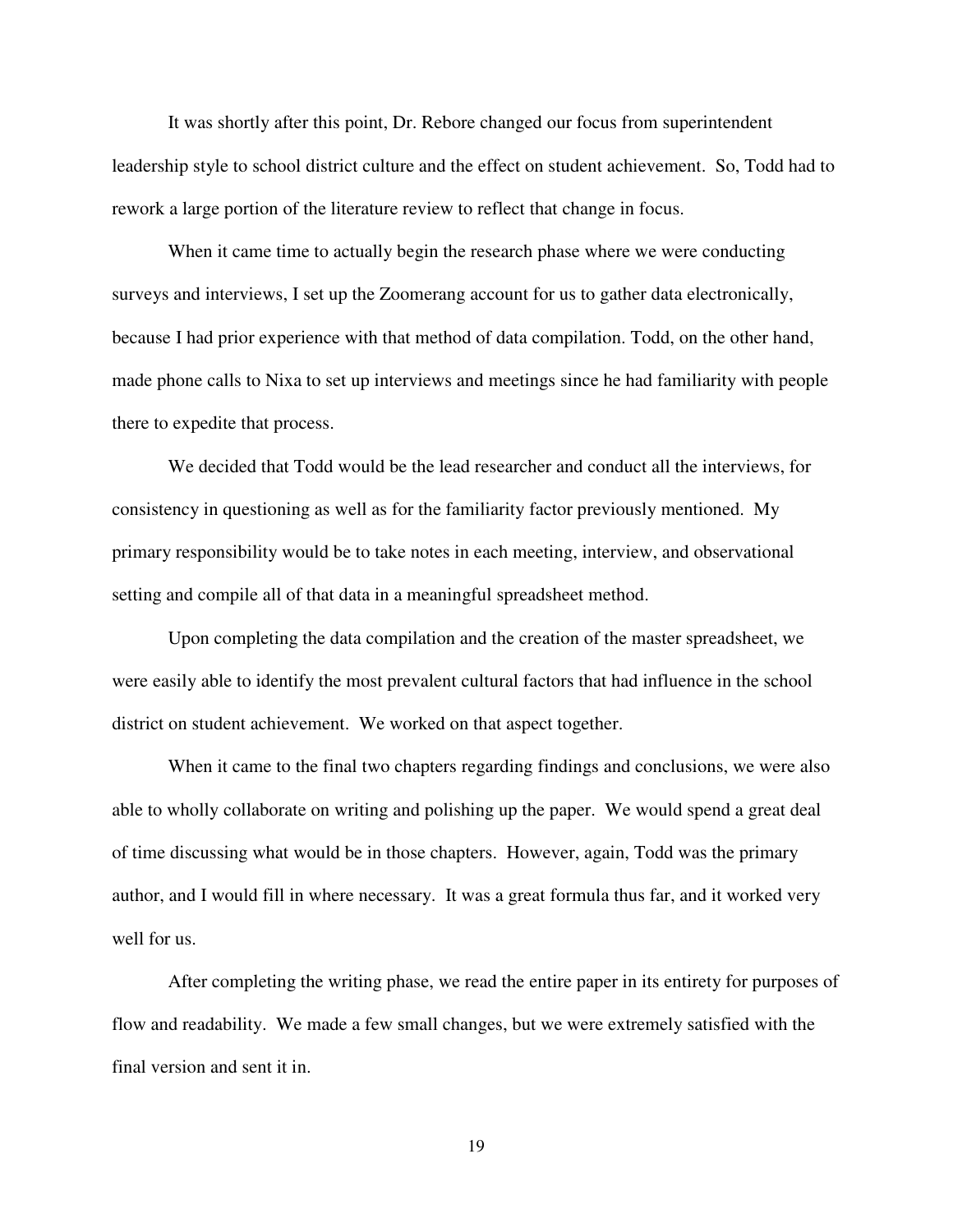#### The Saint Louis University Experience

 With regards to the entire program, I believe that the five dimensions on the Saint Louis University experience (Appendix K) and the Educational Leadership and Higher Education departmental objectives (Appendix L) were met. As with any long and difficult journey, there were many high points and low points, but without a doubt, I believe that I grew professionally and personally as a result of this program. In specific to the five dimensions, examples are as follows.

 When it comes to scholarship and knowledge, the coursework, in reflection, was a very good foundation for future educational positions and to exemplify characteristics associated with lifelong learning. I am not currently in an administrative role, so having a doctorate in educational leadership will definitely set me apart from my peers. In addition, being able to teach and work in the classroom setting will allow me to view teacher-related issues with an administrator's lens. I hope this will assist me and my colleagues in understanding administration decision-making as well as gaining an appreciation for the big picture of education.

 Through this process, when it comes to intellectual inquiry and communication, I have definitely gained an appreciation for research, in particular, the case study qualitative variety. Of course, this program doesn't have a dissertation as its end goal. The skills of communication, critical thinking, problem solving, inquiry and the ability to engage in effective discourse were traits I was able to build and work on to help me in future situations.

 The concept of community building is prevalent throughout the coursework and project at SLU. Being able to work with others in the classroom on various assignments required a great deal of improvisation and communication skills in order to accomplish the given objective.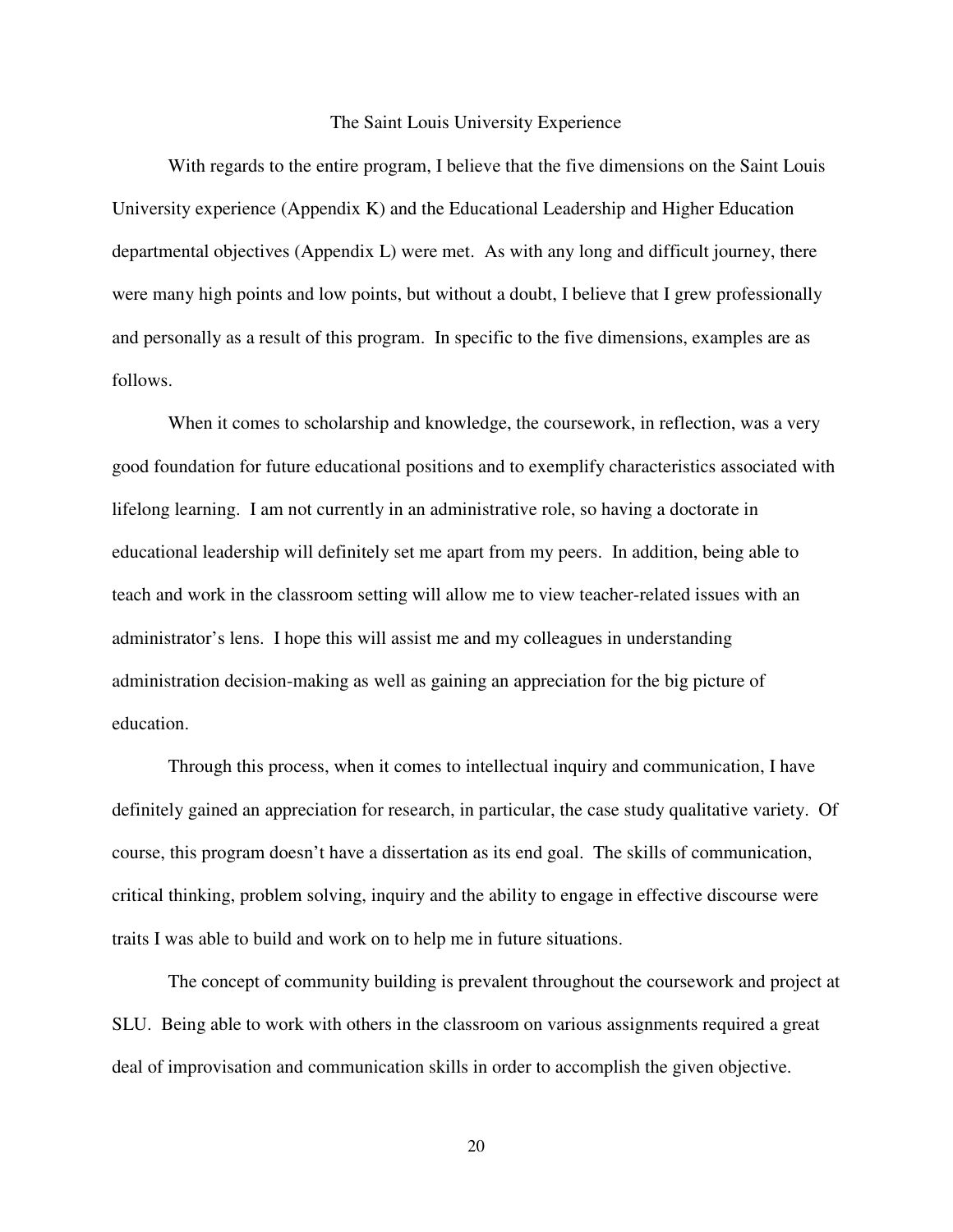Dealing with other human beings can be a messy proposition, so the idea that the department values collaboration is one that brings very valuable lessons, also exemplified in the fourth departmental objective. In education today, it is critical to be able to work with others in order to accomplish tasks related to helping children succeed. Being able to not only work together, but being able to respect one another, understand your strengths and weaknesses, and to focus on a goal are skills that are paramount to success in the world we live in. This program certainly helped my skill set in that regard.

 In leading and providing service, I understand that the paper we authored will not work in a vacuum. The purpose of this paper is to add to the body of knowledge that exists in the world in order to promote and further educational ideals. In that regard, we are definitely serving as leaders in our topic area as well as providing a service to the educational domain as a whole. Even though the completion of this degree is a goal, it is not the end-product. Many opportunities remain to take the knowledge and conclusions created in this project to other levels or to encourage others to do so as well. The second departmental objective addresses these thoughts as well.

 Lastly, this experience has had a great deal of impact on my spirituality and value system. When I speak of spirituality, I don't believe I'm talking about it from a Biblical perspective, because I still have a great deal of work to do in that sense overall, much less trying to interpret what my time at SLU means to that area of my life. I am actually speaking more about my ability to be reflective and to be able to better articulate what type of leader I want to be and how I define my values and morals in a larger sense. This also applies to the first departmental objective.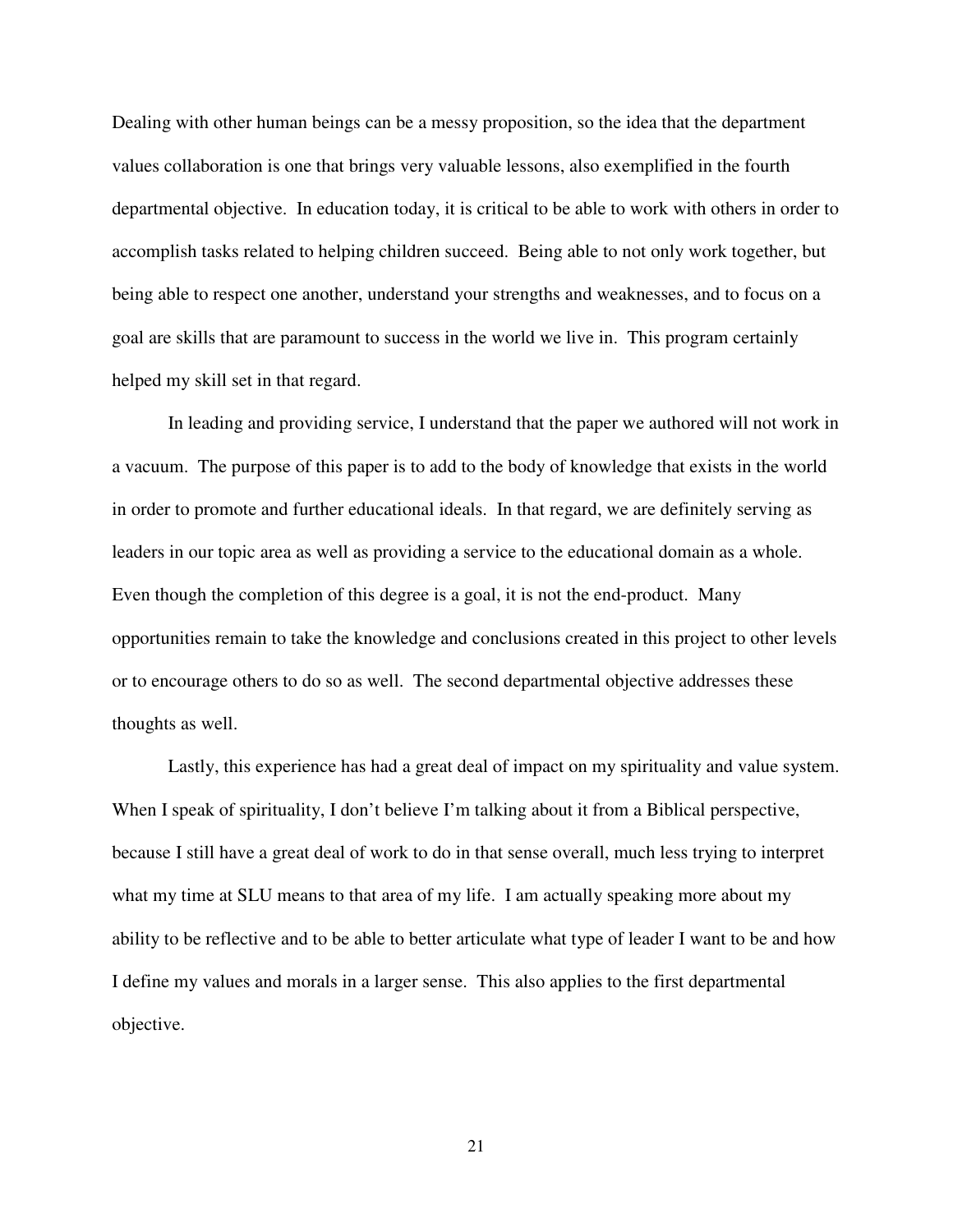With regards to the four habits that the department wishes to instill in students, I believe that the habits of service, self-examination and reflection, leadership, and inquiry and research are very evident in the project as outlined in the upcoming section concerning fulfilling the ISLLC standards.

I know that even though I have focused on myself the last three years with the endproduct being a doctoral degree, but I also know that my set of values understands that much more is now possible to help children learn because of my experiences.

#### Fulfilling the ISLLC Standards

 The idea of school district culture is one that, on the surface, seems like a easy topic to tackle. If a school district has a number of positive and effective programs, good communication and the ability to put children first, then it seems obvious that district will be high-achieving. Well, what we learned was that it's not easy to implement these ideals district-wide for a number of reasons along with the fact that there is a great deal of behind-the-scenes legwork that needs to occur before rolling out such ideals publicly. These ideals are very evident in the six ISLLC standards (Appendix M) that not only measure our project, but also represent the ideals that school administrators are to continuously promote.

 First, we realized that without a vision, none of the high-achievement we witnessed would not be possible. Someone had to get the ball rolling with regards to understanding what that vision of learning was going to be. Once the initial ideas were pitched, people started latching on to those ideals. Before long, the skeptics were swept up as well after seeing such tactics were successful. The superintendent was the one who started that process. It's one thing to see a standard written on paper, but quite another to see the resultant actions and conclusions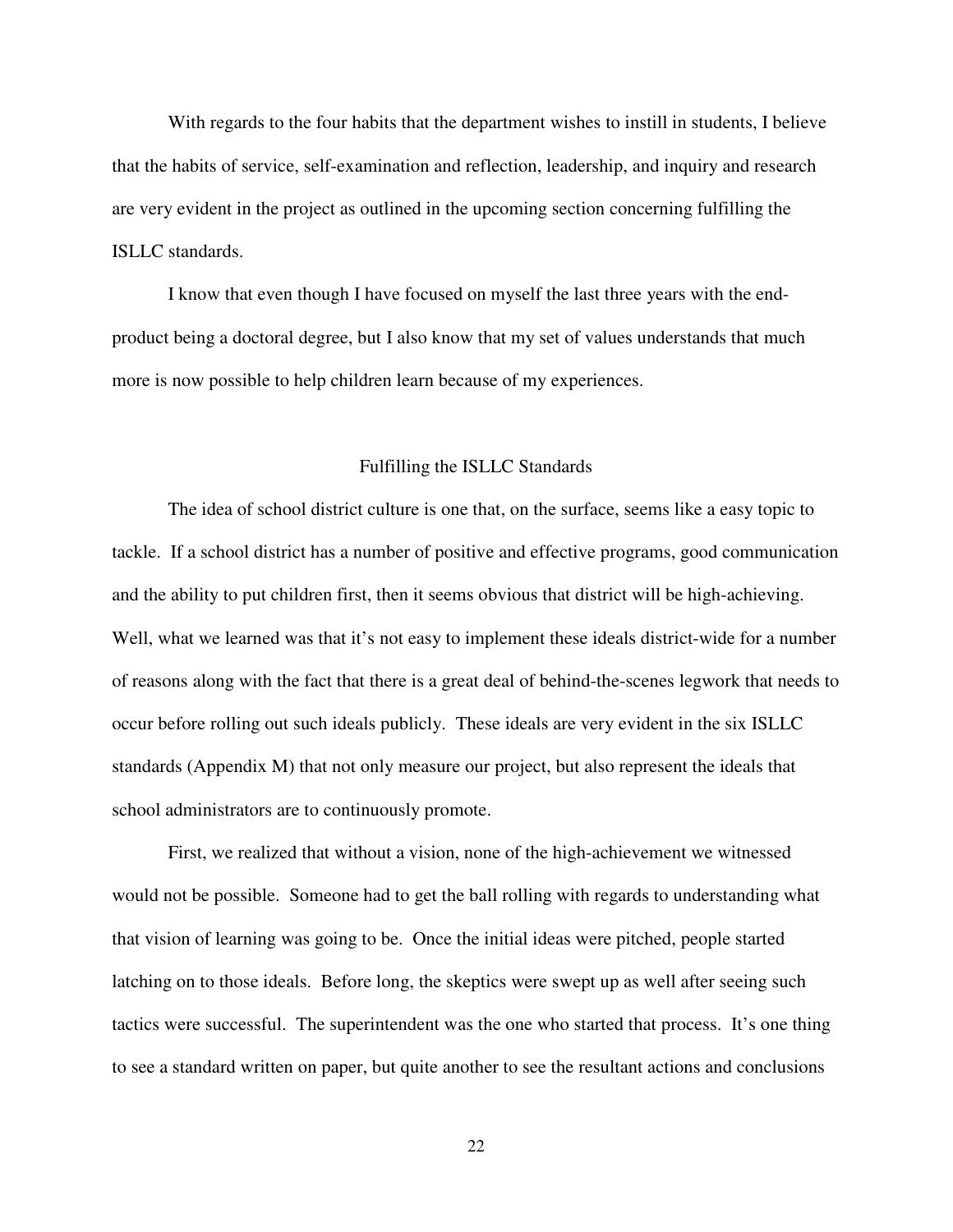based upon those standards like we did in our case study model school district. I learned that big things are possible with this over-riding vision, even if people think you're crazy. All it takes are people to jump on board and the ability to use leadership skills to the best of your ability.

 The second ISLLC standard places an emphasis on professional development. It was evident in the Nixa Public Schools that continuous learning and growth was something that is valuable to all members of the community. In order for that to happen, educational leaders must model those ideals as well. Growth and development isn't something that just isn't dictated from above, it must be something that permeates that culture of the district from top to bottom. For me, I believe that in order to lead, you must read as well as research and continuously get better at what you're trying to accomplish. Staying stagnant does nobody any good.

 The next ideal of organizational management is something that I have always believed in. In order to have an efficient and effective learning environment, you have to be organized and have the infrastructure in place in order to accomplish the varied and many tasks required in an average school. The operation of a school district is a much more extensive proposition with many more tentacles and issues. In order to achieve sustained success, as Nixa has at that level, organization is critical. I have learned that in order to succeed, it is very important to implement programs and create a mindset that only address the goals, mission, and vision of the district and to completely concentrate on a small number of items instead of trying to cover everything. Proper organization is central to accomplishing that task.

 The fourth standard involves making sure that the community is involved in the efforts ongoing in the school district. In Nixa, the word is definitely out as to the district's effectiveness. Many individuals we spoke with promoted the district to outsiders so well, that a number of families have moved to Nixa for the sole purpose of getting a better education versus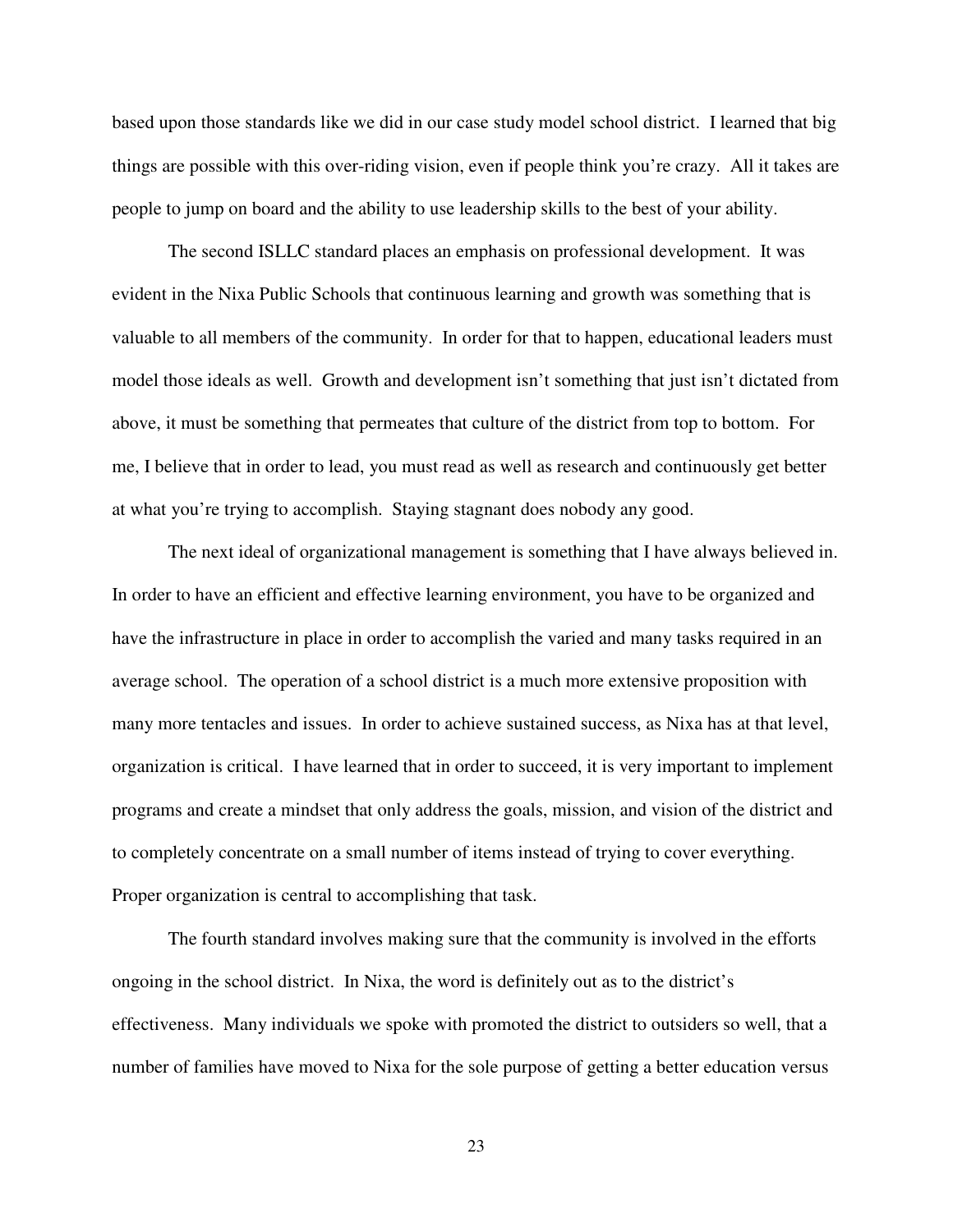where they may currently live. That fact that occurs is an indication that not only is the community talking positively about the schools within the city, but also talking about the district's positive impact outside of the area as well. I have learned that you could have the greatest initiatives in the world, but without support of people not directly involved in your school (like parents or political leaders) you will be sunk. Schools can be the central focus for a community and it's important they feel like they are a part of the process to take pride in a district's successes.

 I believe that the next standard should be self-explanatory, but not everyone is as clearcut about it as I am. Integrity, fairness and ethical behavior should be givens in our profession, but with ongoing events such as cheating on standardized tests or inappropriate behavior between teachers and students have shown, this is a topic that needs to be revisited on a consistent basis. I would like to think that my values and morals growing up would help me a great deal when it comes to making ethical decisions, but pressures are squeezing educators from all directions in today's world. I am confident that I have learned either from my parents or from this program that there are no shortcuts when it comes to saying and doing the right things.

 Finally, the average teacher only sees what's going on within his or her four walls. They probably don't have time to do anything else! But the reality is that those educators are really missing the big picture concerning the total educational landscape. There are all kinds of political, social, economic, legal, and cultural contexts that exist and have an influence on what takes place in the classroom. Being able to acknowledge their existence is a good first step into understanding this domain. After that, paying attention to educational journals and to individuals in the know are critical to gain a deeper understanding of what's occurring. Then, once you grasp those concepts, then the ability to influence such domains is the ultimate step to take. I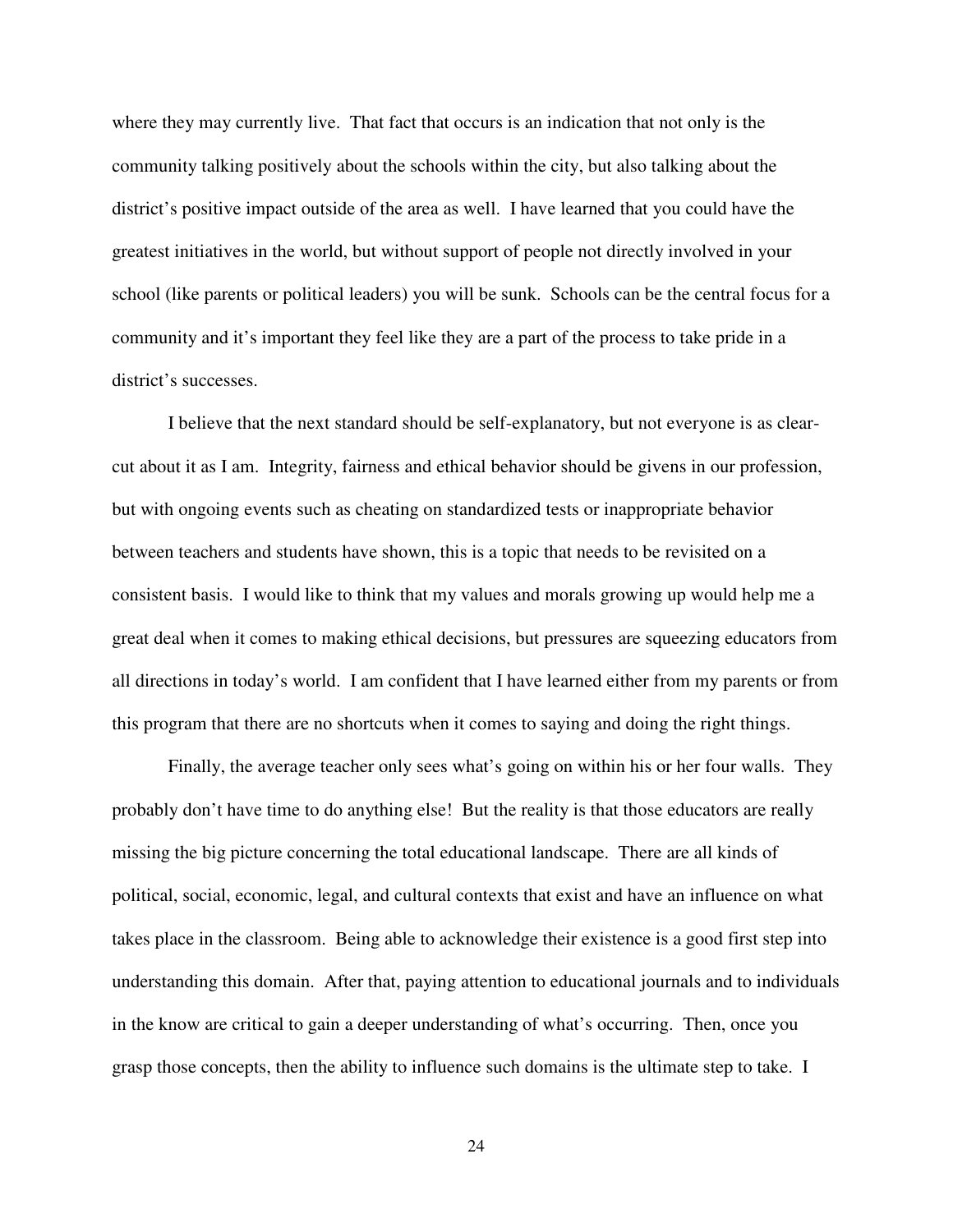believe that I am on the edge of deep understanding and influence. My role is different that most educators pursuing their doctorates. I am still in the classroom, therefore, I can implement ideas at that level directly instead of delegating that to occur. Whether or not that turns out for the best remains to be seen, but I definitely believe with a big picture mentality, my skills as a teacher will definitely benefit children in my school as a whole.

### Teamwork

 "Team leadership enhances the possibility that different styles of leadership—and different skills—can be brought to bear simultaneously" (Gardner, 1993, p. 150). This quote proved to be accurate. Even though Todd and I have similar personalities, we placed different priorities on different aspects of the project. Given the fact that we had a team of two instead of three or four, the dynamics of our team were quite different from others. There was no majority to a vote, we had consensus, or we did not. The level of trust we had to develop with each other was understood, but not fully realized at the beginning of the project.

As we began to work with each other, we went through the stages of team development that were consistent with what Lewis terms as "forming, storming, norming, and performing" (Lewis, 2007, p. 134). The initial meetings had involved our discussions around what our topic should be. We began the process with varying interests and ideas about what we wanted to pursue. In the beginning, we were very enthusiastic about getting started, but our trust in each other was not established.

"Trust allows team members to stay problem-focused" (Larson, 1989, p. 88). We were both very excited to start our project and we "stormed" ahead to begin reading as much as we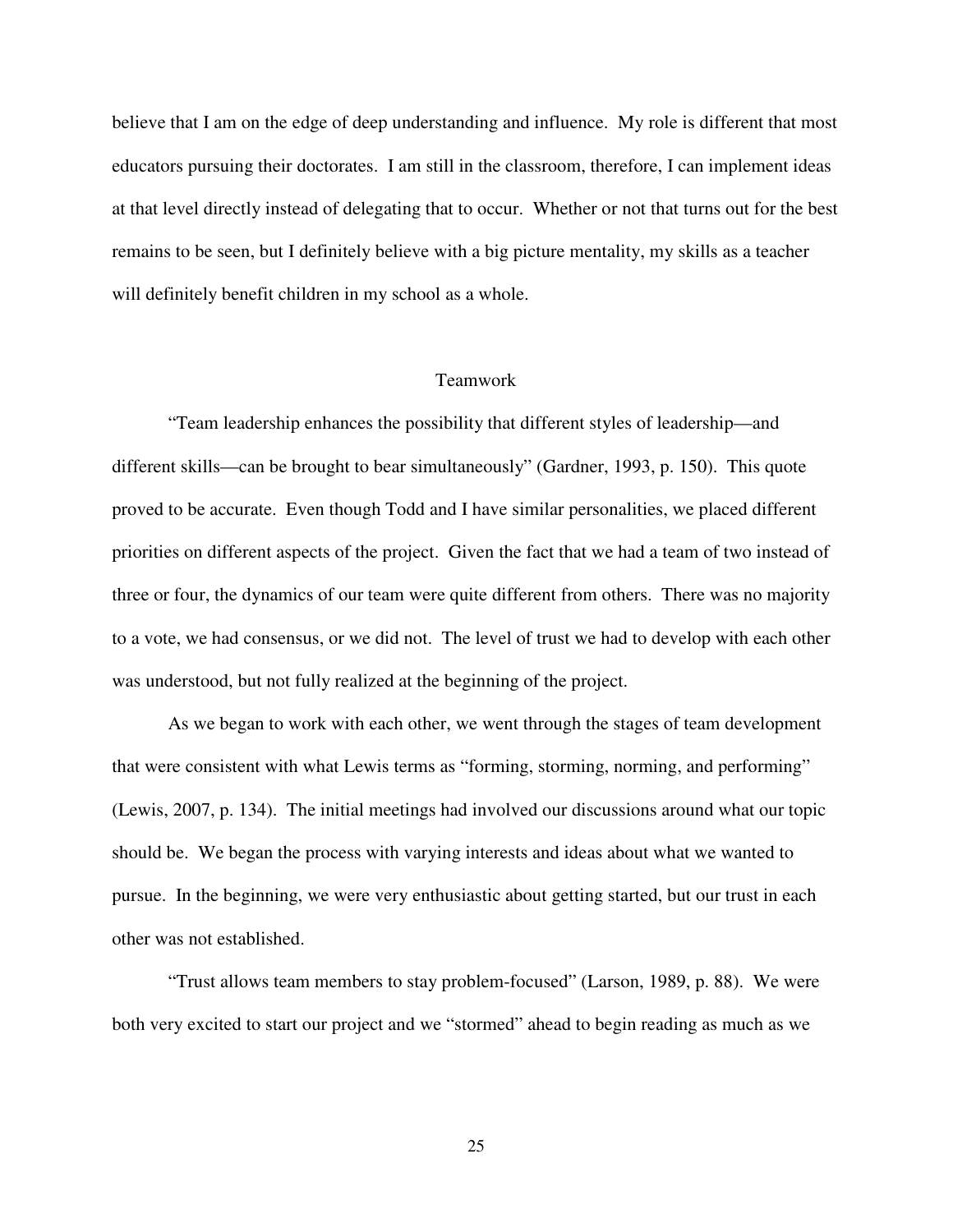could on our topic. Over time, our relationship grew and we developed a level of trust in each other that we would work toward the goals of the team as opposed to the goals of an individual.

I have a wife, who is a SLU doctoral graduate and is a central office administrator, and a nine-year old son who is very active with practices and school events that I needed to work around. Todd was also working long hours combined with his family obligations (with a wife and four children) during the week. What we learned through the process was that each of us would have to make concessions in our priorities and schedules for the team to be more effective and to reach our agreed upon goals.

The utilization of weekends was paramount to our success. Neither of us thought it was feasible to meet for short times in the evening during the week. We were used to having daylong classes on Saturdays, so we continued that trend and consequently, got a great deal done during those Saturday and sometimes Sunday sessions.

As we evolved and trust grew, our focus was clearly placed on the milestones necessary to complete our project on time, which was our clear, elevating goal. It was at this point our team entered the "norming" stage of development. We understood each other and had a level of expectation for each other's contributions to the progress necessary for staying on track. The management of the project plan was essential to our development (Appendix C).

For the most part, our plan went very well, except on finally settling on the final topic of our problem statement. As previously stated, we resisted on taking on the topic of culture with respect to student achievement because we wanted to focus on strictly the aspects related to superintendents and leadership style. So, in the end that cost us time and probably the ability to complete the project in order to graduate on time.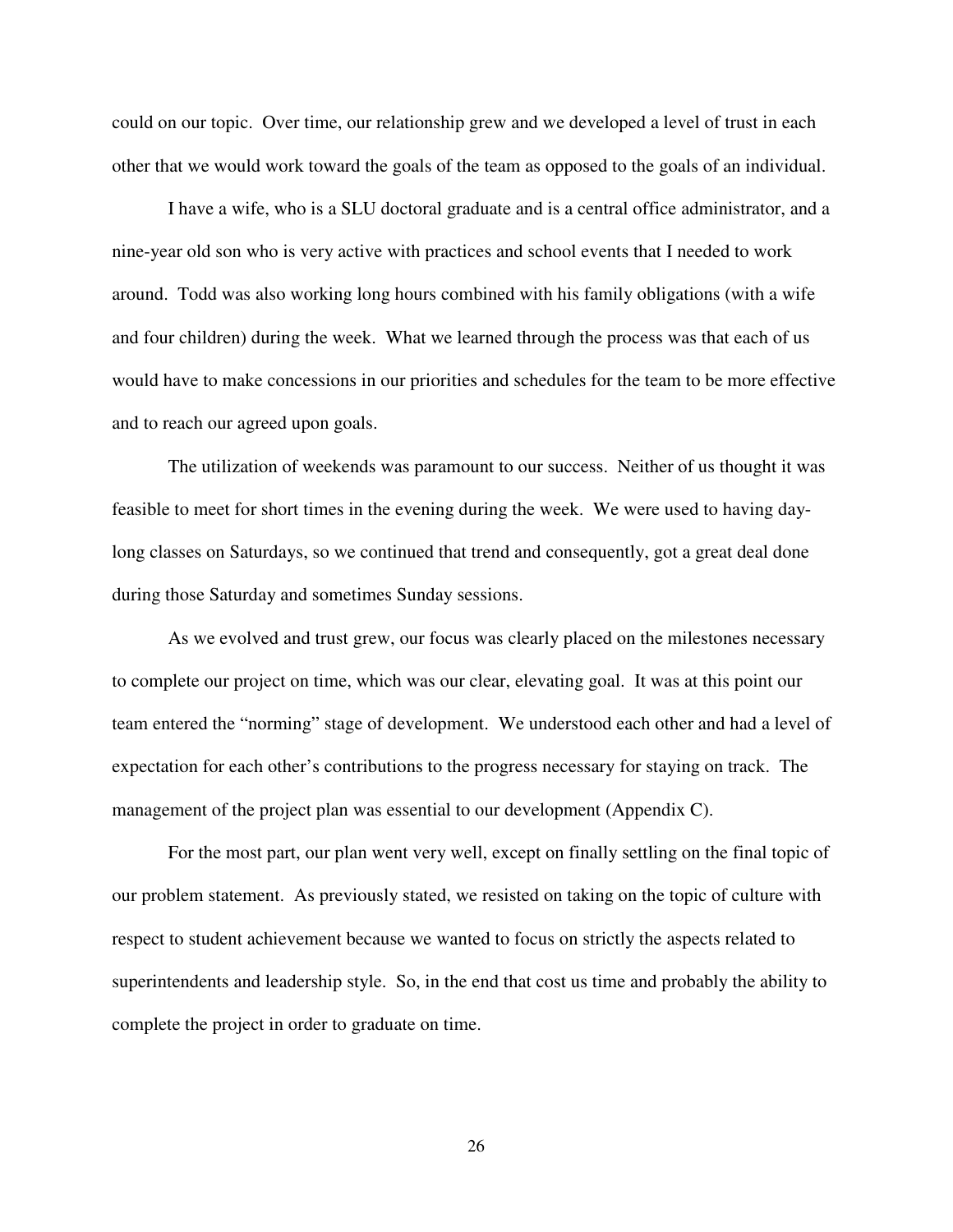As we continued forming, the development of team chemistry enhanced the definition of our roles and responsibilities. Our communication began to increase in frequency and length as the project developed.

One of the fortunate aspects of our partnership was the fact that we lived only 15 minutes apart. Meeting face to face really helped. Each of us had certain strengths that allowed us to divide responsibilities in a way that served the team and the individual interests within the team. From there, we were able to develop the project management plan and to establish the work breakdown structure (WBS). "The idea behind the WBS is simple: You can subdivide a complicated task into smaller tasks, until you reach a level that cannot be further subdivided" (Lewis, 2007, p. 26).

Our skill sets and interests complimented themselves perfectly during the writing phase. Even though one of us would be responsible for the writing and developing of a section, the other team member would always review and edit the work of the other person so we had agreement and consistency throughout the paper. This approach to the project allowed us to capitalize on each other's strengths and to provide additional motivation to meeting our agreed upon deadlines for meeting our primary goal.

 As the project proceeded, progress was not always easy. "This shifting of priorities occurs so frequently and is such a powerful predictor of decreased team effectiveness…" (Larson, 1989, p. 34). Because the project is so complicated and long in duration, each team member would have conflicts ranging from family commitments to work issues. The reality of the situation was that working on this project was not the only responsibility either of us had. Fortunately, it seemed that our levels of enthusiasm ebbed and flowed at the same time. We never had a situation where one of working diligently while the other was falling behind or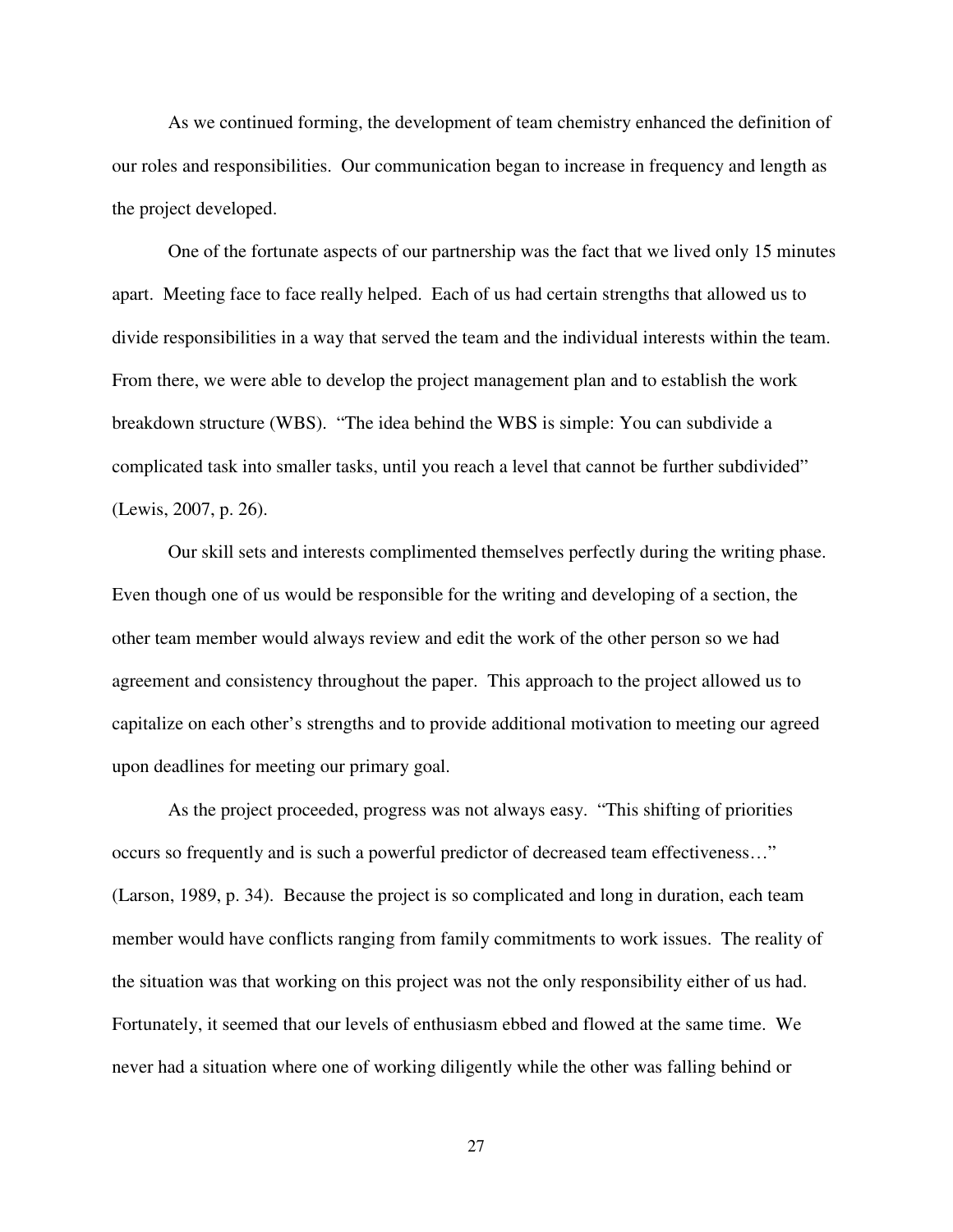missing deadlines. Therefore, there was never a sense of stress or a time of where one person had to call out the other on an issue.

 "Each member's relationship to the team must be defined in terms of the role to be assumed and the results the role is to produce" (Larson, 1989, p. 55). Both of us actually assumed this role from time to time. We both had the desire and passion to complete the project, so we always knew where the other person stood and what needed to be produced to get to the next stage of the project.

"Unified commitment is a very amorphous property of successful teams" (Larson, 1989, p. 77). As we progressed through the project, the goal became clearer and more viable as a motivator. The stress of the project caused us to give each other support and recognition to aid in the motivation for the project's completion. Even though our plans did not always coincide with our results, the team was able to agree on updates to the project plan so changes were accounted for and managed in a way that found synergy in the WBS to keep us on track.

 "Our project strongly indicates the right person in a leadership role can add tremendous value to any collective effort, even to the point of sparking the outcome with an intangible kind of magic" (Larson, 1989, p. 118). The best attribute of having a two-person team is that each of us could ascend to the team leader at any time and push the progress of the project forward. Our team realized a shared leadership that rotated back and forth depending on the stage and tasks of the project at any given time.

"The tasks of the leader with respect to motivation are many and varied" (Gardner, 1993, p. 184). Sometimes one of us would have to push and challenge the other to stay focused and meet the deadlines as assigned within the work breakdown schedule (WBS). Other times, we would serve as an understanding teammate who would reinforce and empathize with the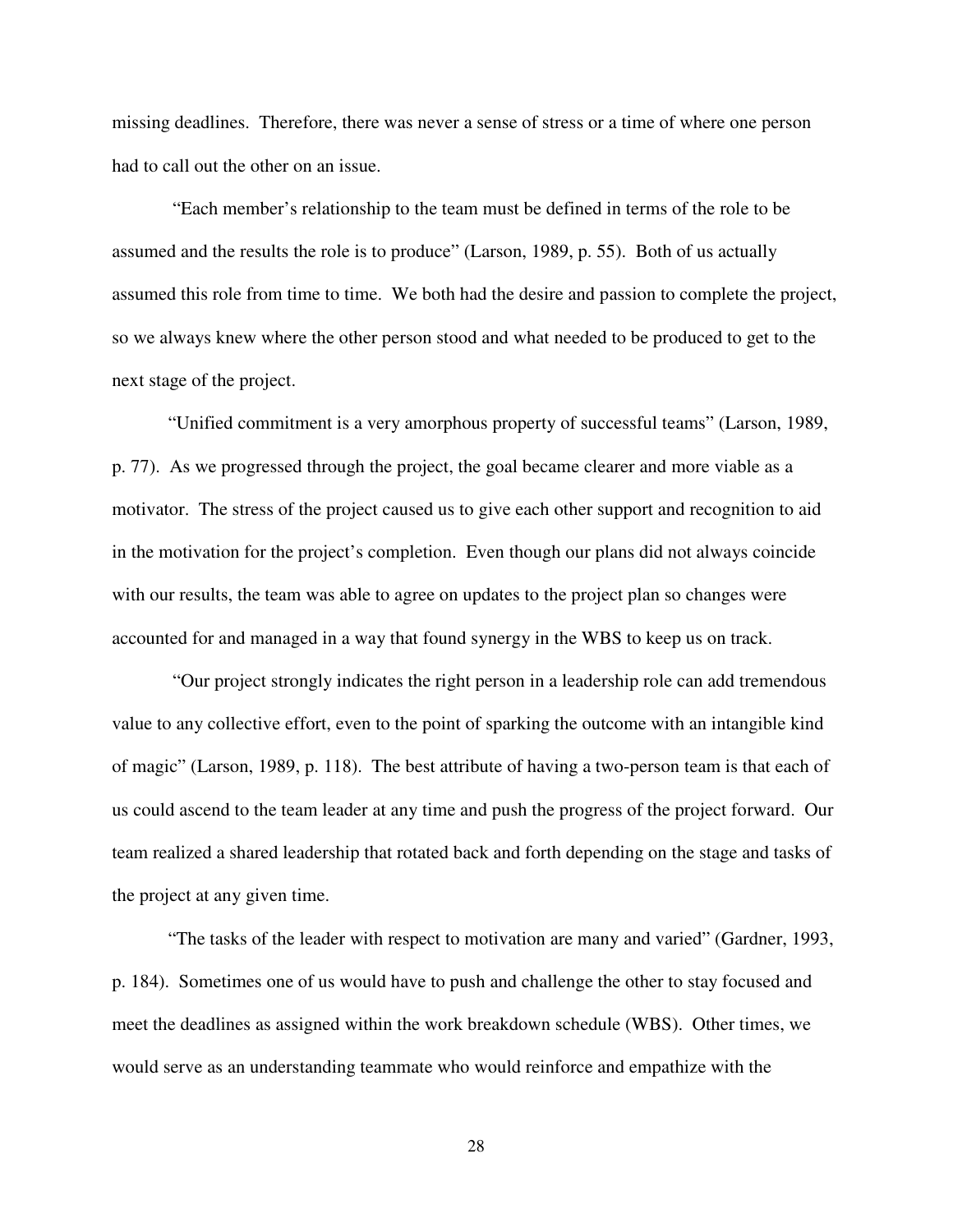struggles of working on such a long and complicated project. In the end, the teamwork component of the project was a strength and contributing factor in our completion of the project. However, the overriding factor in our success was the effective management and completion of the project plan.

Now that I have seen the successful completion of the problem based learning project, I will take with me some important lessons that I will use as an educational leader. The first is not to minimize the importance of being established and agreed upon norms established at the outset. In my position, it is imperative that I involve stakeholders in the process of the project and get their buy in on the direction. With a voice, participants in the project are more likely to support the work necessary to complete the project and bring it to implementation successfully.

#### Project Management

The team was resolute in managing our progress through project management principles. We established our team's mission as the successful completion of the doctoral project in a time that allowed us to graduate in May 2011. However, as our topic was unclear until early 2011, time was at a premium. Our entire focus was to be completed by a certain date where we potentially would sacrifice the quality of such a project. In the end, when we realized we would not be completed on time, that took a great deal of stress off of our shoulders and, in the end, made for a much better project.

"The people who must implement a plan should participate in preparing it" (Lewis, 2007, p.41). For this reason, we worked collaboratively to define our goals. The phases of the project were defined as: identifying potential school districts in Missouri for participation in the project, creating research-based questions to identify what about their culture makes high-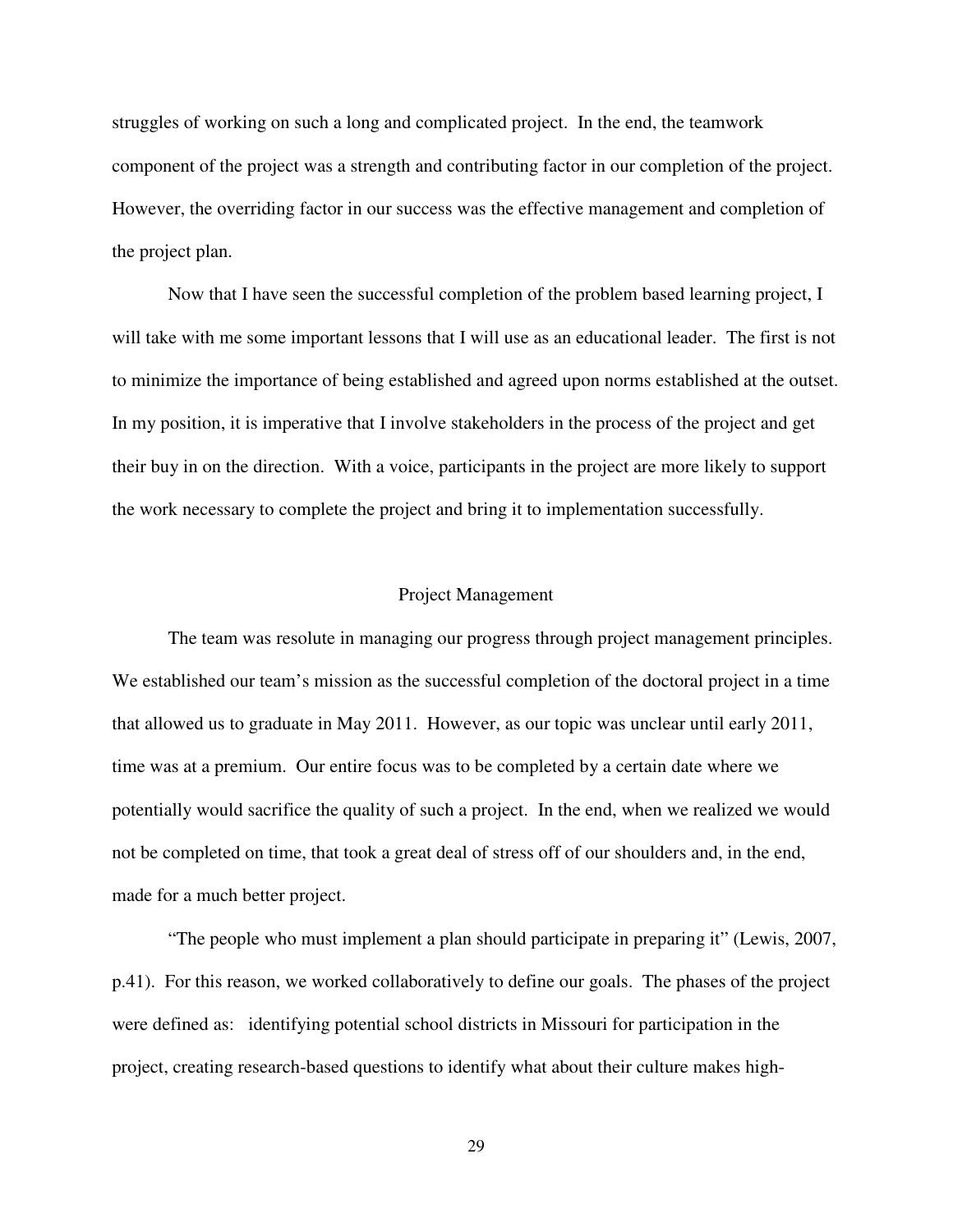performing school districts high-performing, and assembling the data in such a way that it makes sense to draw conclusions and suggest options for future study.

The use of technology was also a huge help in our WBS. For instance, the use of Zoomerang to deploy surveys and to collect open-ended responses electronically was a major assist to my main job of data assimiliation. As previously stated, Todd was our main author, although I wrote some of the sections of two chapters. Where Todd excelled in the area of writing, my expertise was in the data. I was able to use Microsoft Excel to put all of our data in one place and be able to sort and categorize all of it to use it to draw our conclusions.

In addition, the writing and research pieces were accomplished via an application called Google Docs. This online software product allowed team members to make updates to the work in real time and for each of us to see the other's work at any time since it was accessible via the Internet. This process was extremely effective and allowed the team to better manage versions and updates throughout the project. This component of our project exemplified the collaborative nature in which we worked as a team. "It is about getting people to perform work that must be done to meet the objectives of the project" (Lewis, 2007, p. 26). In addition, the Google Docs software was the tool we needed to allow each team member to work within the parameters of his availability.

The final stage of the project was our evaluation of the project paper we created. This stage involved each team member reading it in its entirety and looking for any changes that may need to occur to better articulate the team's findings. One of the struggles was that it is hard to look at the same paper repeatedly and find improvements. In the end, we were satisfied with our continual edits and were validated when Dr. Rebore was convinced we were ready for our oral defense after only submitting the first draft.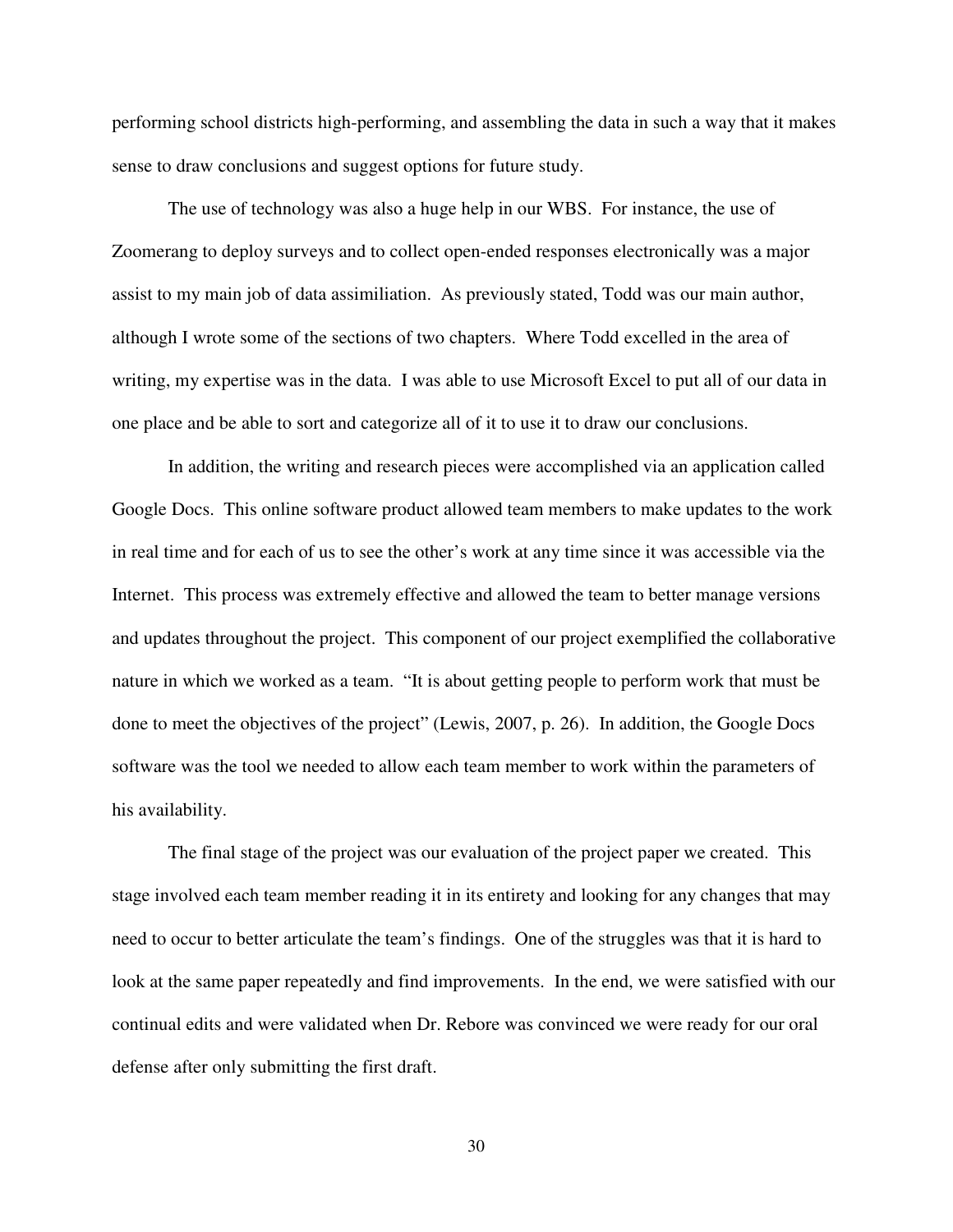#### **Conclusions**

This doctoral program and project has been the most comprehensive venture of which I have ever been a part. The depth of the experience cannot be understated. However, the growth I experienced and realized encompasses my understating not just of the topic in our project, but more importantly the skills necessary to complete a task with all of the components necessary to influence the field of education. My growth and development includes areas such as: communication skills, leadership, teamwork, project management, and analysis of data.

The development of my communication skills as a result of this program and project is probably the most significant piece of my growth. To be successful, I had to communicate effectively with numerous stakeholders from varying backgrounds and interest in the project. Depending on the stakeholder with whom I was working, I would change the way in which I approached people. When my teammate and I worked together, I had to vacillate between leader and worker. The entirety of my success can be summarized as situational. My communication style had to change along with the situation and person I was working with that the time.

 For instance, being trusted with the responsibility to be the single communicator with our advisor, Dr. Rebore, was something that I cherished. I was the go-between for our group and the individual that would help us evaluate our success and help us move forward. I believe that I accomplished this admirably, because it is important to be able to speak properly to our advisor in order to express our progress, thoughts, desires, wishes, and needs. This skill of being able to communicate with a wide variety of individuals will be vital to serving as an educational leader. I see educational leadership as servant leadership. When working with the public, there are as many different perspectives and opinions on how to do things as there are people. By being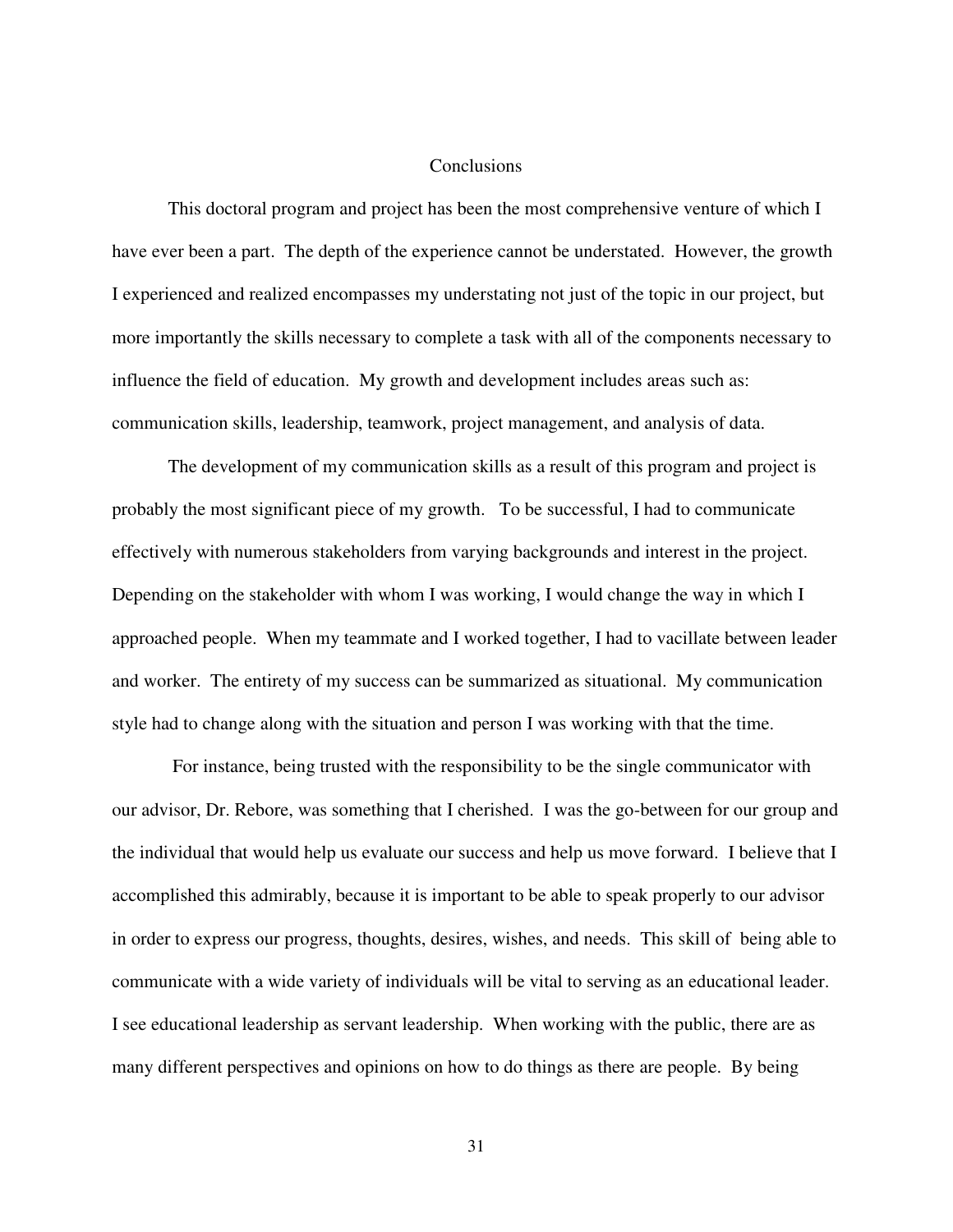cognizant of my approach to different people, I will improve the likelihood of my success in communicating effectively with all types of people. This skill, more than any other, will be the innovation to be successful in other areas.

 The next quality I developed was my leadership. The best component of completing this problem based learning project was aligning the work performed by my partner in a timeframe that allowed for the systematic completion of tasks. There is no way that our project would have been accomplished as efficiently and with the same amount of quality had I worked on this alone. The essence of learning came from the interaction in completing the project.

This unique aspect of the Saint Louis University program is probably its strength and best selling point. Although each of us had fewer tasks since we were sharing the workload, the time it took to coordinate our work and agree upon decisions added to the complexity of the project. This mimics real life situations very well. I was able to find techniques for motivating my team member as well as those who were contributing to the project through other means.

More importantly, to my experience as a leader, was the experience of serving as a leader with my teammate. Given that he is also an educational leader, it was important that we were able to both serve as a leader, which required that each of us be led by the other at different times. Sometimes it was important to back down so that each of us could benefit from serving as the leader at different points in the process. The acknowledgement of the need to change leadership responsibilities midstream was at the heart of our teamwork.

 Working within a team allowed for numerous learning opportunities. The number one thing was being able to learn that a team is more productive when it has a clear goal to achieve. There were often times hurdles for the team to clear, but having an agreed upon goal provided direction and motivation to keep the team on track. Another thing I learned was that teams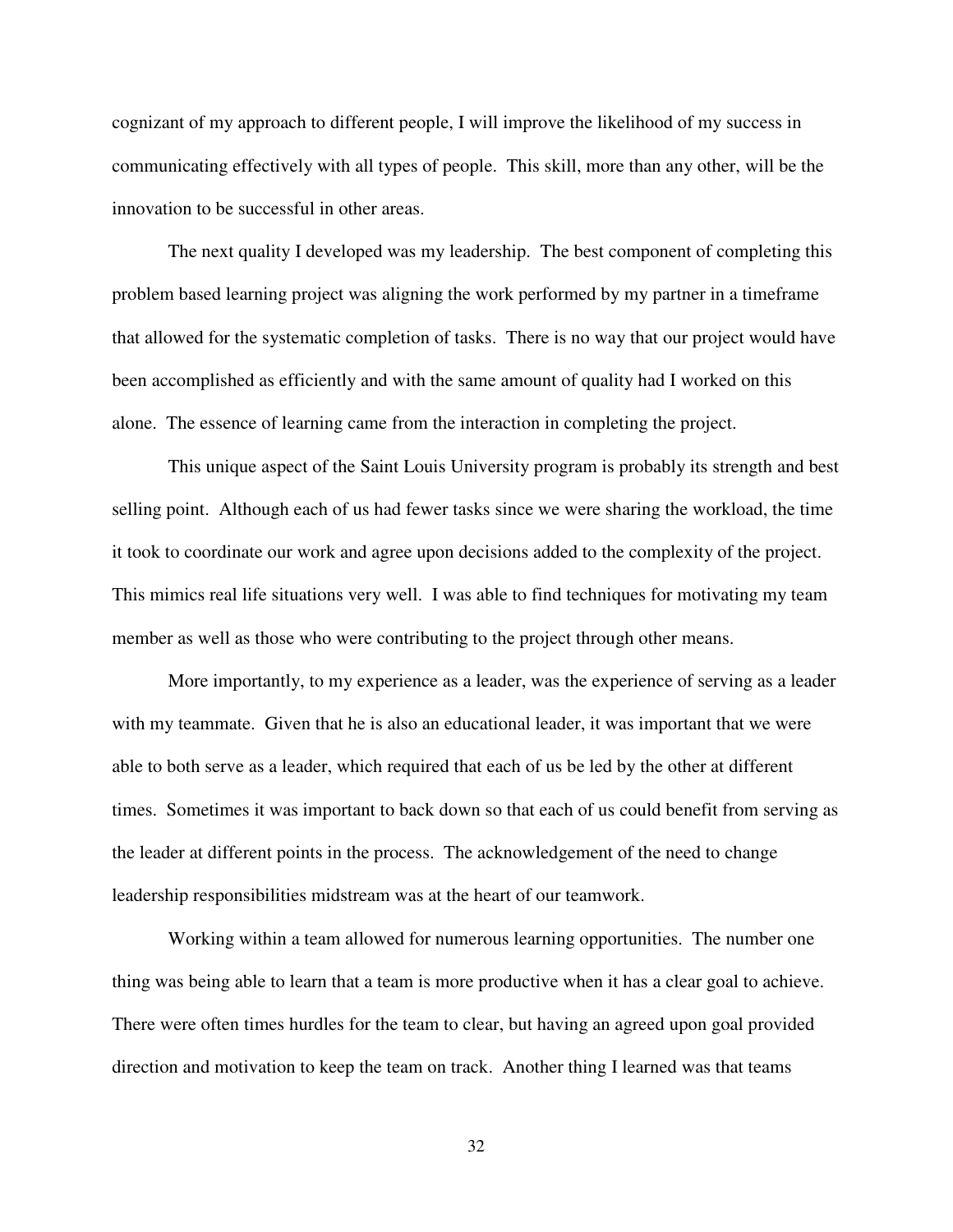experience various stages throughout their lifespan. After the team established its goal and decided on the direction, we each experienced the realization that this was going to be a long process. Our productivity dipped and the excitement that we felt just days before quickly eroded with the amount of work it was going to take to be successful. It was at this time that we had to focus on the project management of the project to take things one-step at a time.

 A famous saying about how you eat an elephant, "one bite at a time", exemplifies project management. I am continually fascinated with how a large project like this takes shape, comes to fruition, and then is realized. I liken it to my years spent as a coach where you have a group of youngsters in your midst and then you have to take all those individuals with differing personalities, characteristics and traits and create a successful team by the end of the season in a small timeframe. This project reminds me of that because it's a large task every year to move a group of people on a team forward individually and as a group. Likewise, to create a project and then a paper that accurately reflects what occurred is a pretty monumental task that comes to exist only after many, many small steps.

 Analyzing data via a qualitative process was a new skill I acquired in this project. I was really looking forward to a project that involved some number crunching and analysis and comparison of scores. However, as we progressed into areas away from strict numbers, I found it to be just as telling because we were able to put stories and ideas with the numbers. Through statistics, it was still evident where the trends were coming from with regards to what makes up a successful school district culture, but the question of "why" was also being answered simultaneously. That was extremely gratifying and helpful as we were able to draw our final conclusions.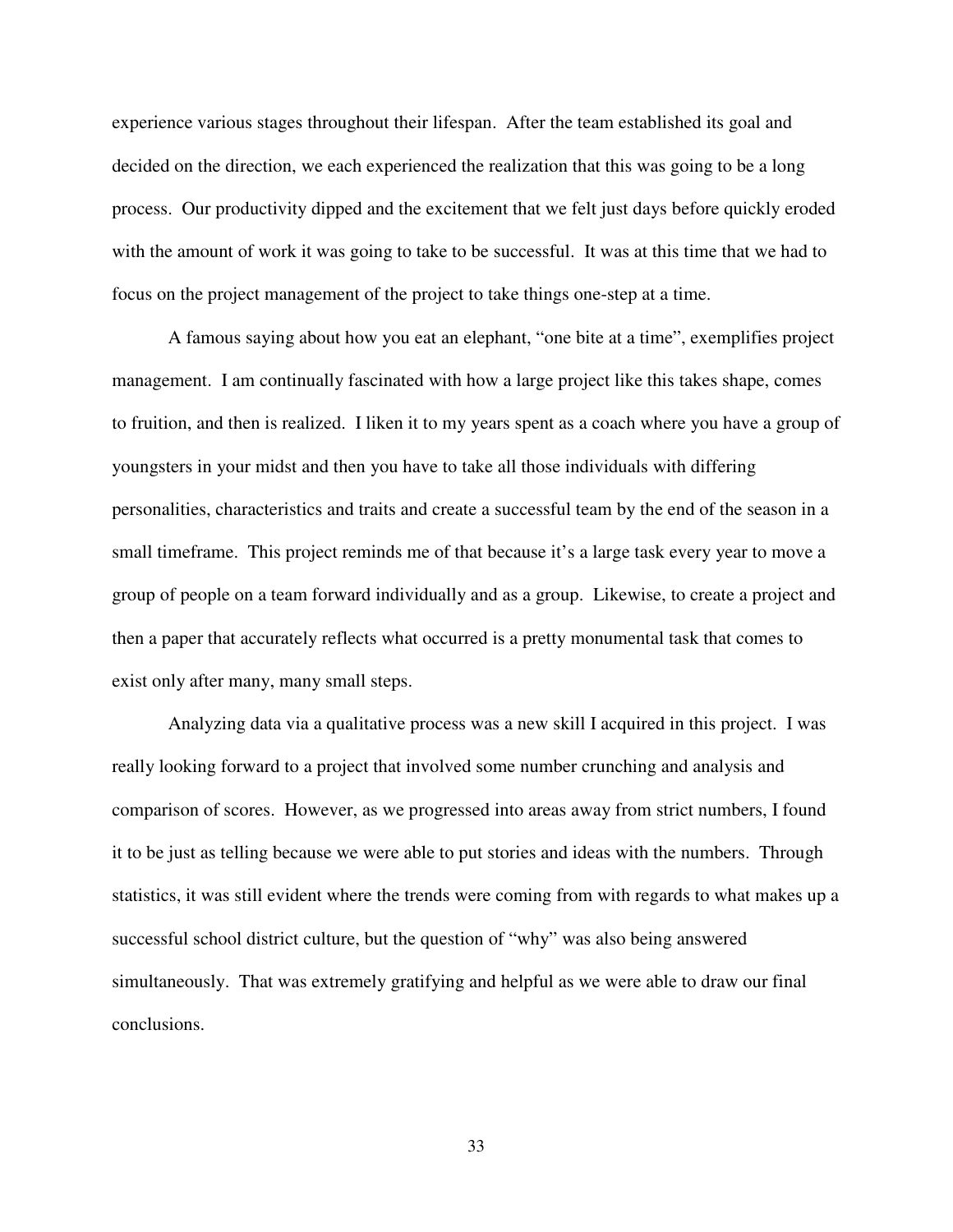Throughout this whole experience at Saint Louis University, there were moments of greatness and ecstasy. There were also moments where I wasn't sure where I was going and considered whether or not this program was for me. I was frustrated with various aspects of communication between the university and students, but I was also intrigued during the moments of one-on-one interactions with professors. So, it's safe to say that I encountered a wide variety of emotions during the program as well as during the final project.

 The lasting impression of completing a doctorate is the fact that this, really, is just the beginning. I believe that this degree is merely a gateway towards greater advancement of educational knowledge via theory and performance. I view this doctorate as an obligation to further research and practice for the betterment of the field. I look forward to the day that I am an administrator because then I can be in a better position (not that I can't as a teacher) to encourage others to walk the path of continuous improvement and lifelong learning. My example and modeling of these behaviors is what I want my lasting legacy to be as an educator.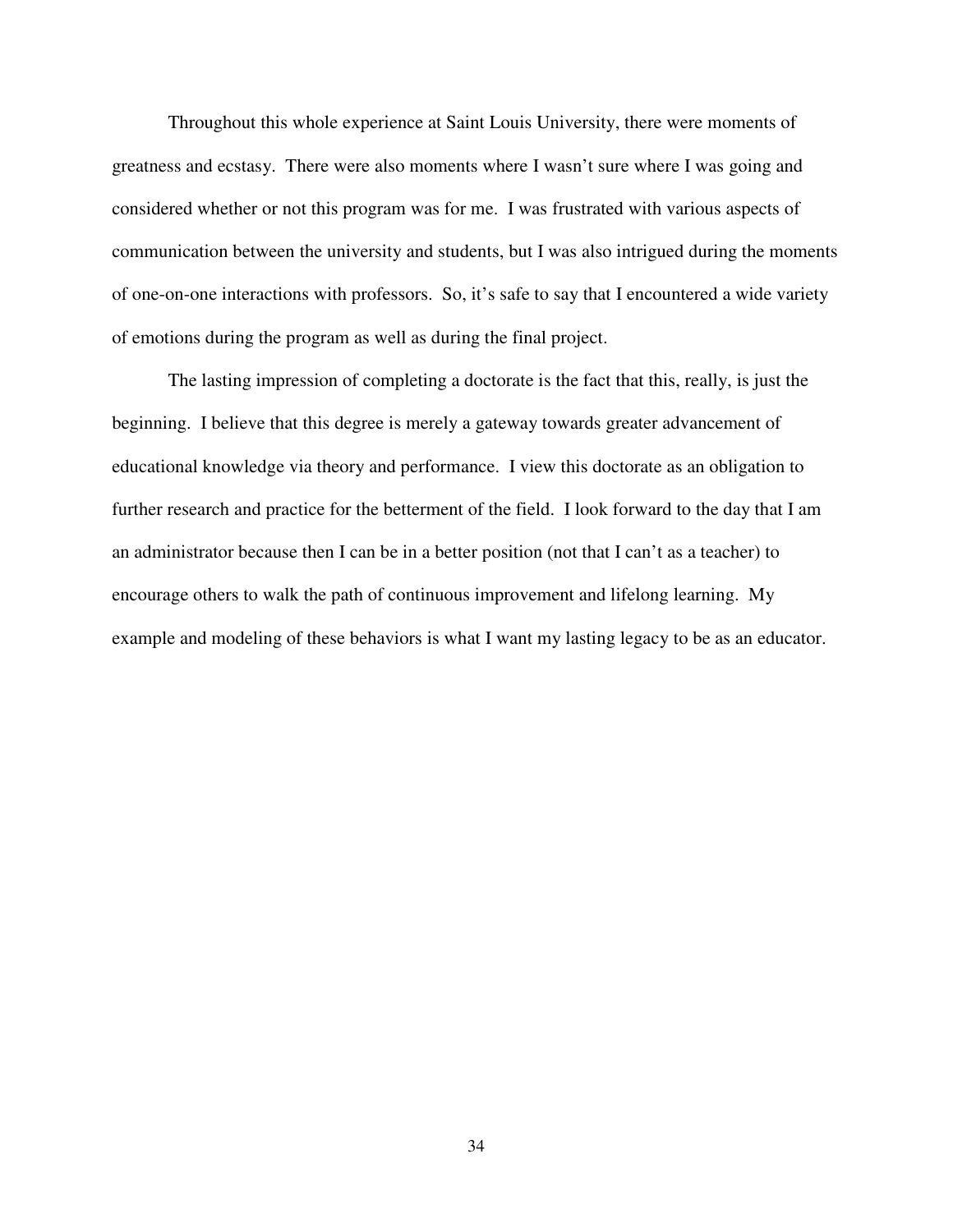# **Bibliography**

Gardner, J. (1993). *On leadership*. New York: Free Press.

- Larson, C., & LaFasto, F. (1989). *Teamwork: What must go right/what can go wrong.* Newbury Park, CA: SAGE Publications.
- Lewis, J. (2002). *Fundamentals of project management* (2<sup>nd</sup> edition). New York: Amoco, American Management Association.
- Yin, R. (1994). *Case study research: design and methods*. Thousand Oaks, CA: SAGE Publications.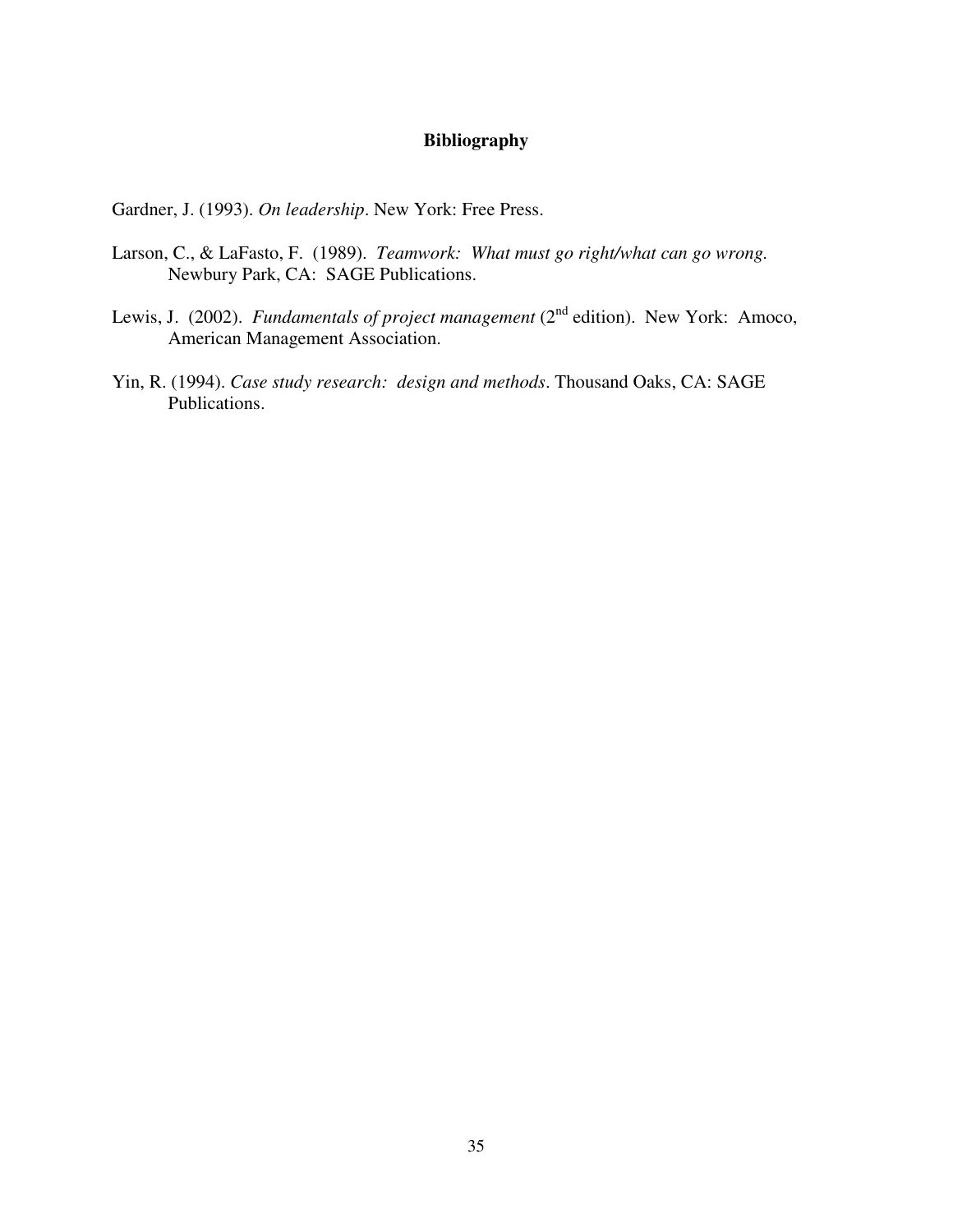# APPENDIX A: SAINT LOUIS UNIVERSITY CAPSTONE PROJECT – KEN CORUM AND TODD SCHUETZ (KC-10 COHORT)

# TIMELINE OF EVENTS

| <b>Date</b> | <b>Time</b>         | Location              | <b>Attendance</b>    | <b>Items Accomplished</b>                                                                                                                                                                                                    | <b>Items To Do</b>                                                                                                                                              |
|-------------|---------------------|-----------------------|----------------------|------------------------------------------------------------------------------------------------------------------------------------------------------------------------------------------------------------------------------|-----------------------------------------------------------------------------------------------------------------------------------------------------------------|
| 11/28/09    | 11:00 am-1:00<br>pm | Todd's house          | <b>Both</b>          | Initial meeting - set norms                                                                                                                                                                                                  | Contact Dr. Rebore                                                                                                                                              |
| 12/17/09    | 3:00-5:00 pm        | Smithville CO         | <b>Both</b>          | Discussed topic areas of<br>interest, ordered Marzano book                                                                                                                                                                   | Begin researching superintendent<br>leadership styles and student<br>achievement, look for articles, bring 2<br>articles to next meeting, contact Dr.<br>Rebore |
| 1/9/10      | 9:00 am-Noon        | Smithville CO         | <b>Both</b>          | Investigate SLU library system,<br>read 2 articles, bring 2 more<br>articles to share, divvy up<br>Marzano book                                                                                                              | Continue to contact Dr. Rebore, look up<br>previous dissertations on related topic<br>areas                                                                     |
| 2/6/10      | 11:00 am-3:00<br>pm | Smithville CO         | <b>Both</b>          | Researched and downloaded<br>previous dissertations and<br>articles to go over, narrowed<br>our focus to finding<br>measurement instruments for<br>superintendent leadership<br>styles in relation to student<br>achievement | Continue to contact Dr. Rebore, look up<br>previous dissertations on related topic<br>areas                                                                     |
| 2/15/10     | 9:00-11:00 am       | Smithville CO         | <b>Both</b>          | Looked over more dissertations<br>to research measurement<br>instruments, establish<br>gameplan for discussion with<br>Dr. Rebore                                                                                            | See which direction Dr. Rebore takes us<br>with regard to our initial proposal                                                                                  |
| 3/6/10      | 7:30-8:00 am        | Longview CC classroom | Both + Dr.<br>Rebore | Shared our ideas for topic areas<br>with Dr. Rebore, he guided us<br>more towards superintendent<br>leadership style with regards to<br>culture vs. student<br>achievement                                                   | More reading with regards to culture,<br>continue researching measurement<br>instruments                                                                        |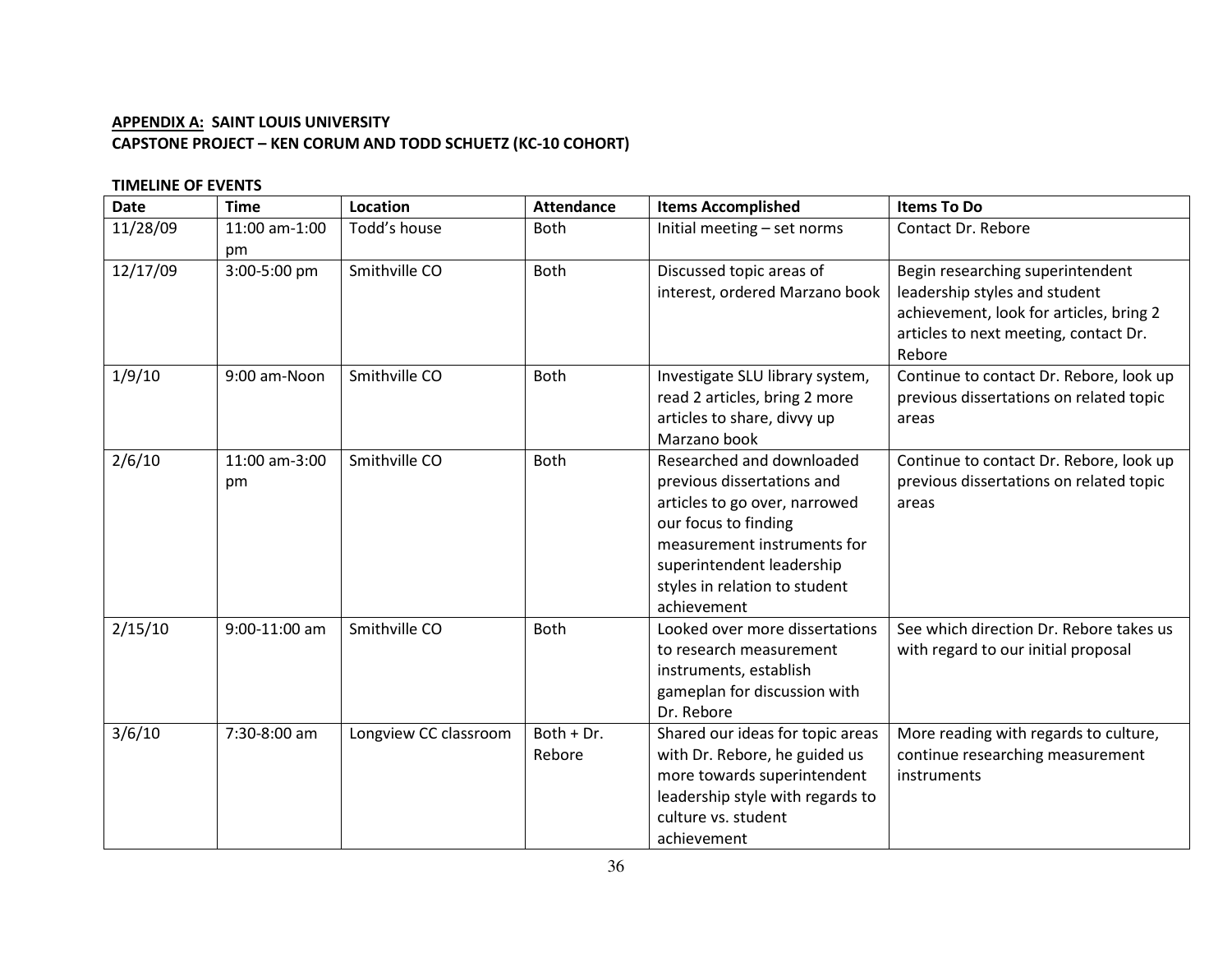| <b>Date</b> | <b>Time</b>   | Location              | <b>Attendance</b> | <b>Items Accomplished</b>       | <b>Items To Do</b>                      |
|-------------|---------------|-----------------------|-------------------|---------------------------------|-----------------------------------------|
| 4/3/10      | 9:00 am-Noon  | Smithville CO         | <b>Both</b>       | Cataloged essential reading     | Set up meeting with Dr. Rebore on       |
|             |               |                       |                   | thus far, began to identify     | Saturday, determine potential survey    |
|             |               |                       |                   | measurement instruments for     | questions, begin IRB application        |
|             |               |                       |                   | school district culture and     |                                         |
|             |               |                       |                   | student achievement,            |                                         |
|             |               |                       |                   | determined survey timeline      |                                         |
| 4/10/10     | 1:00-1:10 pm  | Longview CC           | Both + Dr.        | Gave Dr. Rebore an update on    | Write problem statement                 |
|             |               |                       | Rebore            | our progress, he wanted us to   |                                         |
|             |               |                       |                   | write a problem statement       |                                         |
| 4/17/10     | 2:45-3:00 pm  | Phone conversation in | <b>Both</b>       | Established responsibilities:   | Ken: problem statement, Todd: find a    |
|             |               | lieu of face-to-face  |                   | Ken on problem statement,       | student achievement score/instrument    |
|             |               | meeting               |                   | Todd on finding a student       |                                         |
|             |               |                       |                   | achievement score/instrument    |                                         |
| 4/20/10     | 5:30-7:00 pm  | Smithville CO         | <b>Both</b>       | Found superintendent            | Todd: Contact Jeffrey Glantz (author of |
|             |               |                       |                   | leadership style measurement    | one of our sources)                     |
|             |               |                       |                   | instrument, discussed discovery | Ken: Write problem statement, begin     |
|             |               |                       |                   | of student achievement          | compiling student achievement scores    |
|             |               |                       |                   | score/instrument                |                                         |
| 5/8/10      | 11:30 am-1:30 | Smithville CO         | <b>Both</b>       | Set meeting times for the       | Todd: contact Glanz and Wayne           |
|             | pm            |                       |                   | summer, draft progress email    | Hoy/Michael DiPaola - permission and    |
|             |               |                       |                   | for Dr. Rebore                  | assistance with measurement             |
|             |               |                       |                   |                                 | instruments, create instruments         |
|             |               |                       |                   |                                 | Ken: Start IRB, write problem           |
|             |               |                       |                   |                                 | statement, continue compiling student   |
|             |               |                       |                   |                                 | achievement scores                      |
| 5/23/10     | 10:00 am-     | Smithville CO         | <b>Both</b>       | Finalized superintendent and    | Establish process of determining        |
|             | Noon          |                       |                   | culture surveys in preparation  | Missouri districts with superintendents |
|             |               |                       |                   | for IRB application, ceased     | with 3+ years in present position, have |
|             |               |                       |                   | compiling student achievement   | IRB prepared to send in once Dr. Rebore |
|             |               |                       |                   | data until pool of districts    | gives approval                          |
|             |               |                       |                   | known                           |                                         |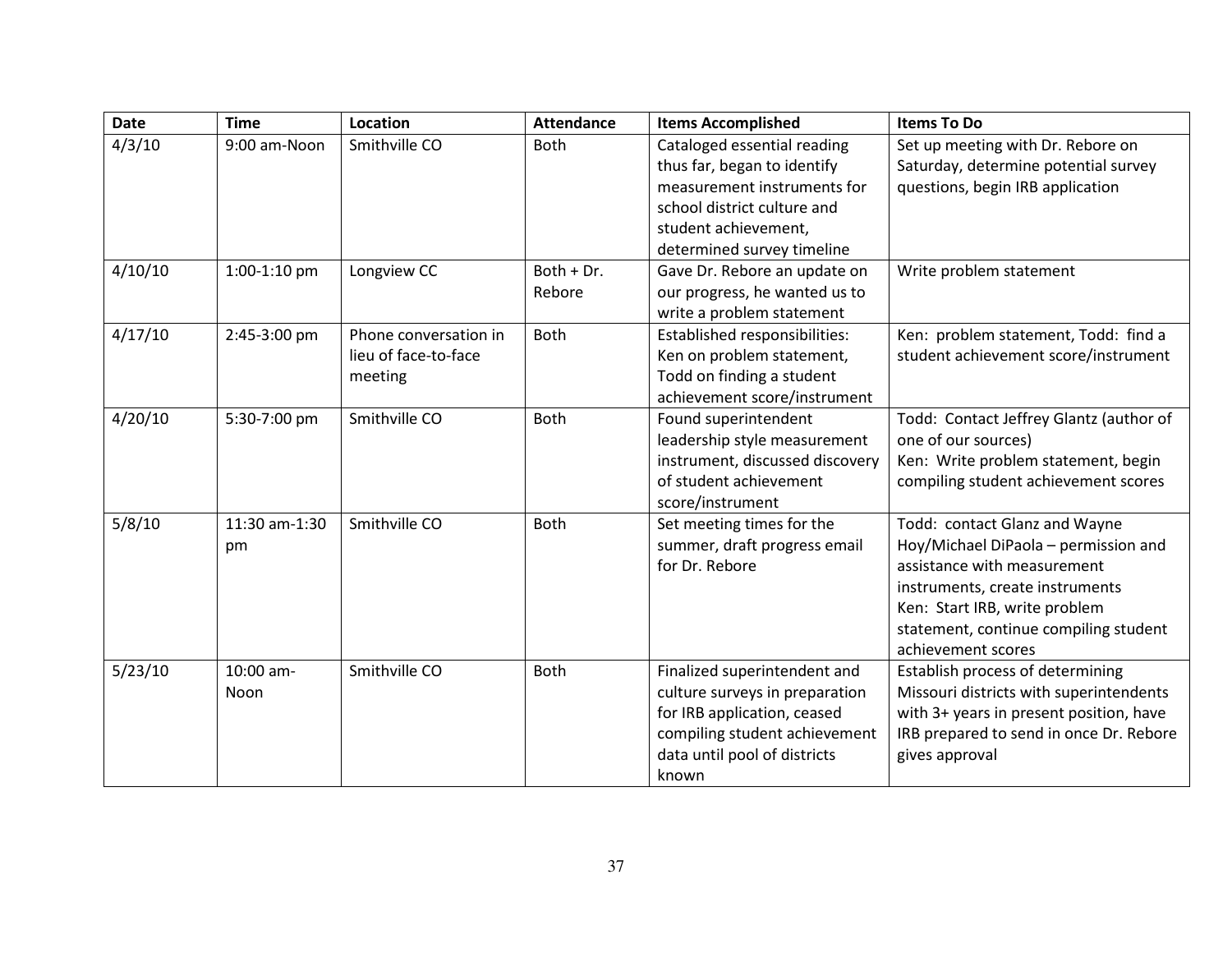| <b>Date</b> | <b>Time</b>  | Location                 | <b>Attendance</b> | <b>Items Accomplished</b>         | <b>Items To Do</b>                      |
|-------------|--------------|--------------------------|-------------------|-----------------------------------|-----------------------------------------|
| 5/29/10     | 8:00 am-3:30 | Smithville CO            | Both              | Finalized work breakdown          | Email Dr. Rebore with progress report,  |
|             | pm           |                          |                   | structure, project management     | ask for reader recommendation, clarify  |
|             |              |                          |                   | plan and initial bibliography     | any hurdles preventing May graduation   |
|             |              |                          |                   |                                   | and finalization of problem statement   |
| 6/11/10     | 7:30-9:30 am | Smithville CO            | Both              | Finished work breakdown           | Again email Dr. Rebore with progress    |
|             |              |                          |                   | structure and project             | report, ask for reader recommendation,  |
|             |              |                          |                   | management plan-sent to Dr.       | clarify any hurdles preventing May      |
|             |              |                          |                   | Rebore, documented                | graduation and finalization of problem  |
|             |              |                          |                   | bibliography readings, planned    | statement, asked for exclusive meeting  |
|             |              |                          |                   | out week's activities with Dr.    | time during Gateway                     |
|             |              |                          |                   | Rebore during next week's         |                                         |
|             |              |                          |                   | Gateway conference                |                                         |
| 6/16/10     | 11:30 am-    | Allied Health Building - | Both + Dr.        | Discussed work accomplished       | Brainstorm a new path to take with      |
|             | 12:30 pm     | SLU campus               | Rebore            | thus far and determined that      | regards to the project that makes it    |
|             |              |                          |                   | the plan thus far lacked a direct | relevant, doable and creative.          |
|             |              |                          |                   | link from student achievement     |                                         |
|             |              |                          |                   | back to leadership styles. Our    |                                         |
|             |              |                          |                   | problem statement will need to    |                                         |
|             |              |                          |                   | be redone.                        |                                         |
| 7/2/10      | 9:30 am-Noon | Smithville CO            | Both (plus Dr.    | Established new meeting dates     | Next meeting on Monday-be prepared      |
|             |              |                          | Rebore via        | for the remainder of summer,      | to finalize notes taken to bibliography |
|             |              |                          | speakerphone)     | decided upon staying with         |                                         |
|             |              |                          |                   | same topic, but taking a more     |                                         |
|             |              |                          |                   | qualitative approach.             |                                         |
|             |              |                          |                   | Discussed idea with Dr. Rebore    |                                         |
|             |              |                          |                   | who would like us to begin the    |                                         |
|             |              |                          |                   | lit review and create a new       |                                         |
|             |              |                          |                   | problem statement                 |                                         |
| 7/5/10      | 9:00 am-3:30 | Smithville CO            | Both              | Finalized our bibliography notes  | Ready to begin writing the outline for  |
|             | pm           |                          |                   | and opened a Google docs and      | our literature review                   |
|             |              |                          |                   | website documents.                |                                         |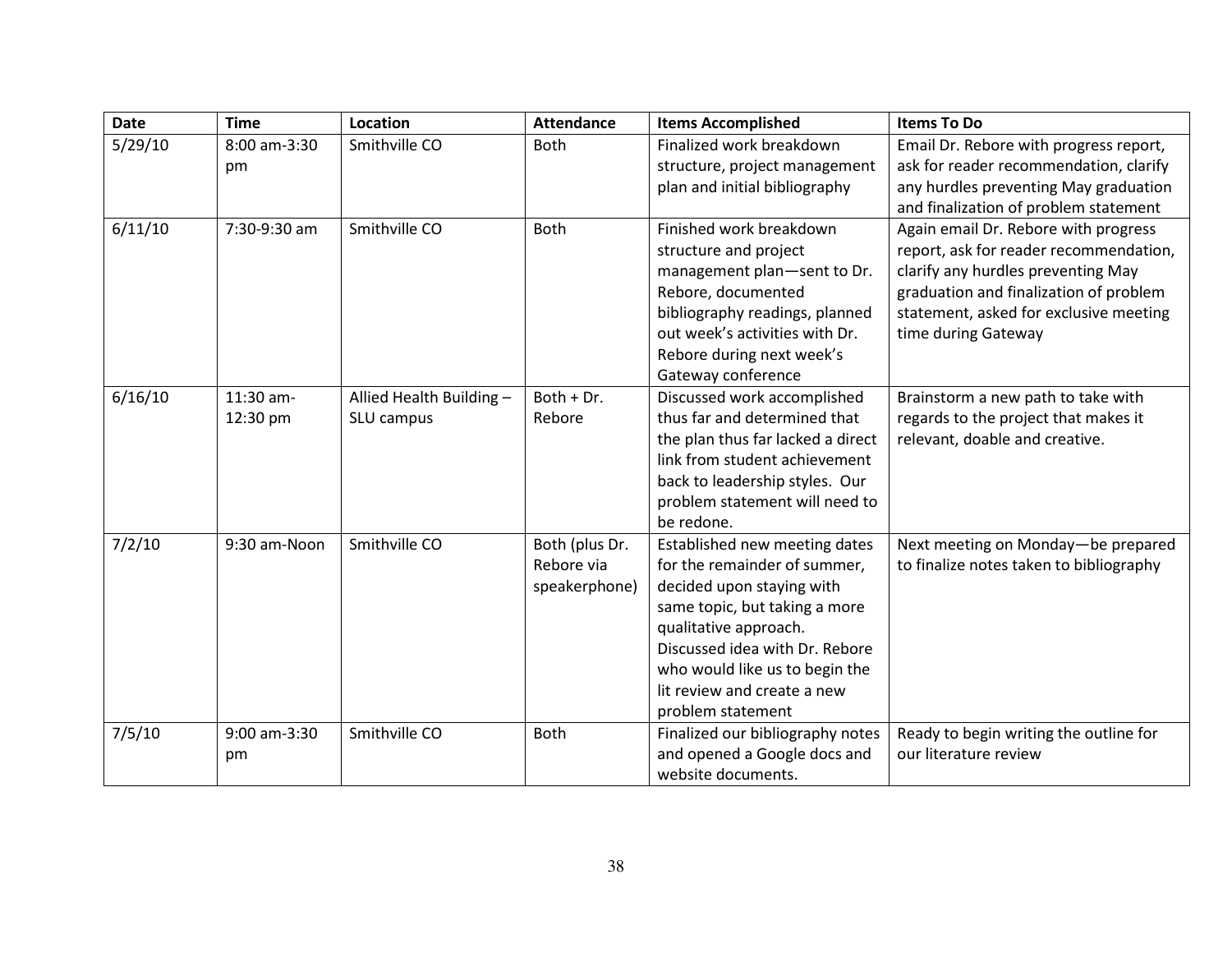| <b>Date</b> | <b>Time</b>         | Location           | <b>Attendance</b> | <b>Items Accomplished</b>                                 | <b>Items To Do</b>                         |  |  |
|-------------|---------------------|--------------------|-------------------|-----------------------------------------------------------|--------------------------------------------|--|--|
| 7/6/10      | 9:00 am-12:30<br>pm | Ken's house        | <b>Both</b>       | Organized and completed the<br>outline for the literature | Begin writing the literature review        |  |  |
|             |                     |                    |                   | review, discussed changing the                            |                                            |  |  |
|             |                     |                    |                   | focus of our study to creating a<br>tool/product          |                                            |  |  |
| 7/9/10      | 12:30-3:00 pm       | Todd's house       | <b>Both</b>       | Began writing the literature                              | Continue the back and forth concerning     |  |  |
|             |                     |                    |                   | review-Todd will focus on                                 | the literature review on our now-          |  |  |
|             |                     |                    |                   | writing, Ken will focus on                                | established Google website                 |  |  |
|             |                     |                    |                   | proofreading and APA style                                |                                            |  |  |
| 7/14/10     | 2:30-3:30 pm        | Smithville CO      | <b>Both</b>       | Reviewed first few pages of the                           | Continue the back and forth concerning     |  |  |
|             |                     |                    |                   | literature review with focus                              | the literature review on our now-          |  |  |
|             |                     |                    |                   | areas described above                                     | established Google website                 |  |  |
| 11/14/10    | 7:00 am-2:00        | Smithville CO      | <b>Both</b>       | Came back together after                                  | Add to the literature review and create a  |  |  |
|             | pm                  |                    |                   | comps to review what's been                               | draft to send to Dr. Rebore ASAP           |  |  |
|             |                     |                    |                   | done and to plan next steps.                              |                                            |  |  |
|             |                     |                    |                   | We have decided to change to                              |                                            |  |  |
|             |                     |                    |                   | a product develop approach.                               |                                            |  |  |
|             |                     |                    |                   | Added to bibliography with new                            |                                            |  |  |
|             |                     |                    |                   | literature                                                |                                            |  |  |
| 11/24/10    | 2:00-7:00 pm        | Smithville CO      | <b>Both</b>       | Finished rough draft of                                   | The next portion of work will depend       |  |  |
|             |                     |                    |                   | literature review, work                                   | upon approval and feedback received        |  |  |
|             |                     |                    |                   | breakdown structure and                                   | from Dr. Rebore. We would like to          |  |  |
|             |                     |                    |                   | problem statement and                                     | begin work on the product over the         |  |  |
|             |                     |                    |                   | emailed to Dr. Rebore                                     | holiday break.                             |  |  |
| 12/10/10    | 3:00-3:30 pm        | Phone conversation | Both + Dr.        | Received confirmation form Dr.                            | Decide whether to proceed on a             |  |  |
|             |                     |                    | Rebore            | Rebore he received our                                    | qualitative or quantitative research basis |  |  |
|             |                     |                    |                   | information and provided                                  | and continue to communicate with Dr.       |  |  |
|             |                     |                    |                   | feedback to continue with our                             | Rebore                                     |  |  |
|             |                     |                    |                   | next step                                                 |                                            |  |  |
| 12/12/10    | 7:30 am-12:00       | Smithville CO      | <b>Both</b>       | Created plan for qualitative                              | Await feedback from Dr. Rebore and         |  |  |
|             | noon                |                    |                   | research methodology and sent                             | continue IRB and create introduction for   |  |  |
|             |                     |                    |                   | to Dr. Rebore, started IRB,                               | paper                                      |  |  |
|             |                     |                    |                   | introduction for project paper                            |                                            |  |  |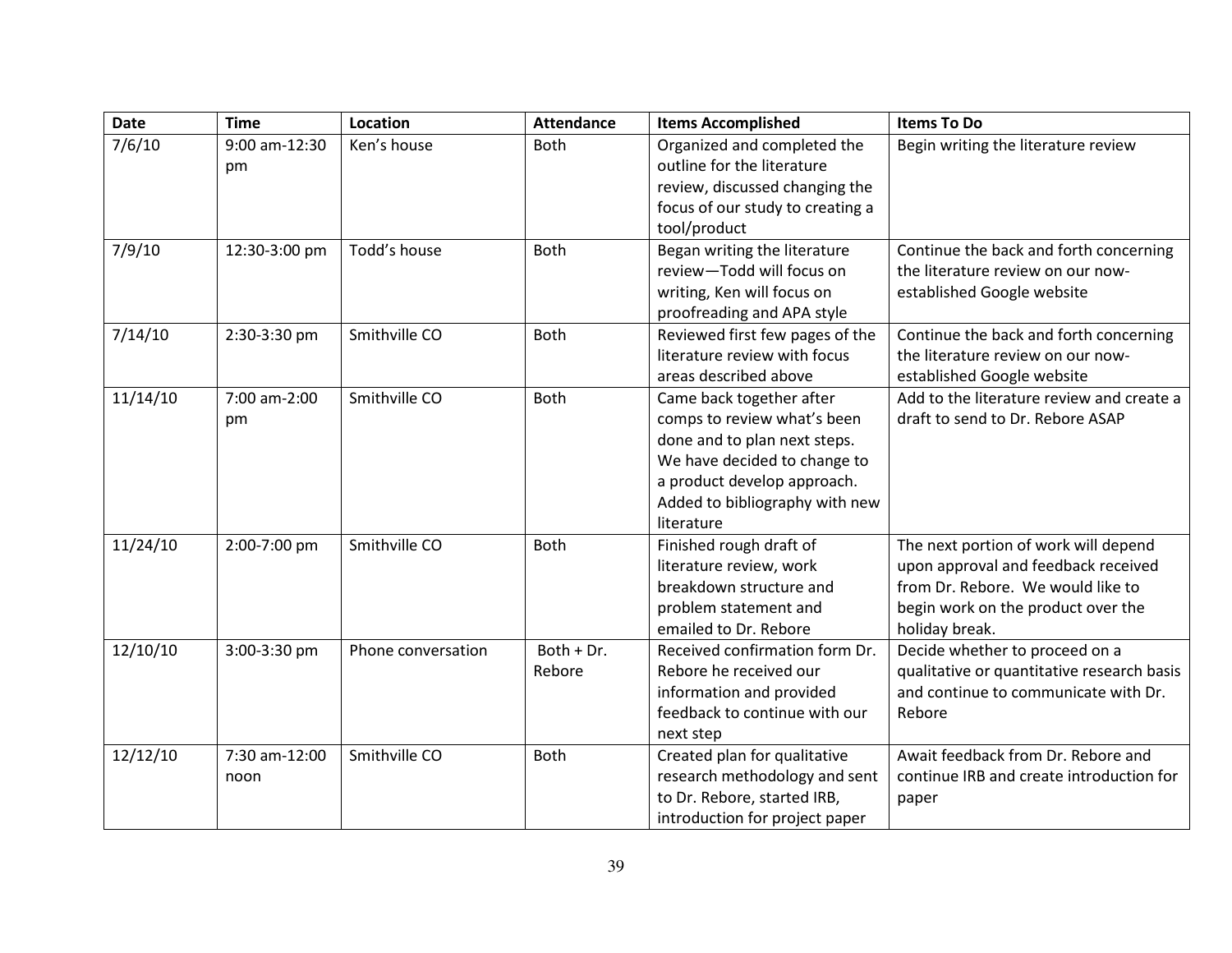| <b>Date</b> | <b>Time</b>   | <b>Location</b>        | <b>Attendance</b> | <b>Items Accomplished</b>          | <b>Items To Do</b>                                |
|-------------|---------------|------------------------|-------------------|------------------------------------|---------------------------------------------------|
| 12/19/10    | 7:00-10:30 am | Smithville CO          | Both              | Conducted additional research      | Await feedback from Dr. Rebore and                |
|             |               |                        |                   | to add to introduction             | continue IRB and create introduction for<br>paper |
| 12/27/10    | 1:00-1:30 pm  | Phone conversation     | $Ken + Dr.$       | Discussed the case study           | Will take information into next meeting           |
|             |               |                        | Rebore            | approach to our methodology        | on 12/28/10                                       |
| 12/28/10    | 9:30 am-3:00  | Smithville High School | <b>Both</b>       | Received feedback from Dr.         | Create new plan of attack and focus on            |
|             | pm            |                        |                   | Rebore - focus needs to be         | Robert Yin's case study methodology.              |
|             |               |                        |                   | changed to highlight school        | Decided on studying Nixa Public Schools.          |
|             |               |                        |                   | district culture and to expand lit | Need to send new proposal to Dr.                  |
|             |               |                        |                   | review. Researched case study      | Rebore.                                           |
|             |               |                        |                   | methodology and added to lit       |                                                   |
|             |               |                        |                   | review                             |                                                   |
| 12/30/10    | 8:00-11:00 am | Smithville CO          | Both              | Worked on IRB and lit review       | Start lining up connection in the IRB             |
|             |               |                        |                   | and resubmitted proposal to        | department and at Nixa                            |
|             |               |                        |                   | Dr. Rebore                         |                                                   |
| 1/8/11      | 8:00 am-Noon  | Smithville CO          | <b>Both</b>       | Worked on steps necessary to       | Submitted information to Dr. Rebore -             |
|             |               |                        |                   | complete the case study            | will await to hear from him for next              |
|             |               |                        |                   | methodology                        | steps                                             |
| 1/17/11     | 1:30-2:00pm   | Phone conversation     | Ken + Dr.         | Dr. Rebore reiterated the need     | Rework lit review and gameplan for                |
|             |               |                        | Rebore            | to fully immerse ourselves in      | steps and questions to use for case               |
|             |               |                        |                   | the case study methodology         | study. Will rework IRB.                           |
|             |               |                        |                   | and suggested steps to improve     |                                                   |
|             |               |                        |                   | <b>IRB</b>                         |                                                   |
| 1/22/11     | 10:00 am-     | Smithville CO          | <b>Both</b>       | Discussed direction project is     | By tomorrow have IRB completely                   |
|             | 12:30 pm      |                        |                   | taking as a case study.            | rewritten as well as update sequence of           |
|             |               |                        |                   | Researched case study              | events.                                           |
|             |               |                        |                   | methodology, in general, to see    |                                                   |
|             |               |                        |                   | if we were still on track. Began   |                                                   |
|             |               |                        |                   | to rewrite questions to ask in     |                                                   |
|             |               |                        |                   | interviews and on surveys          |                                                   |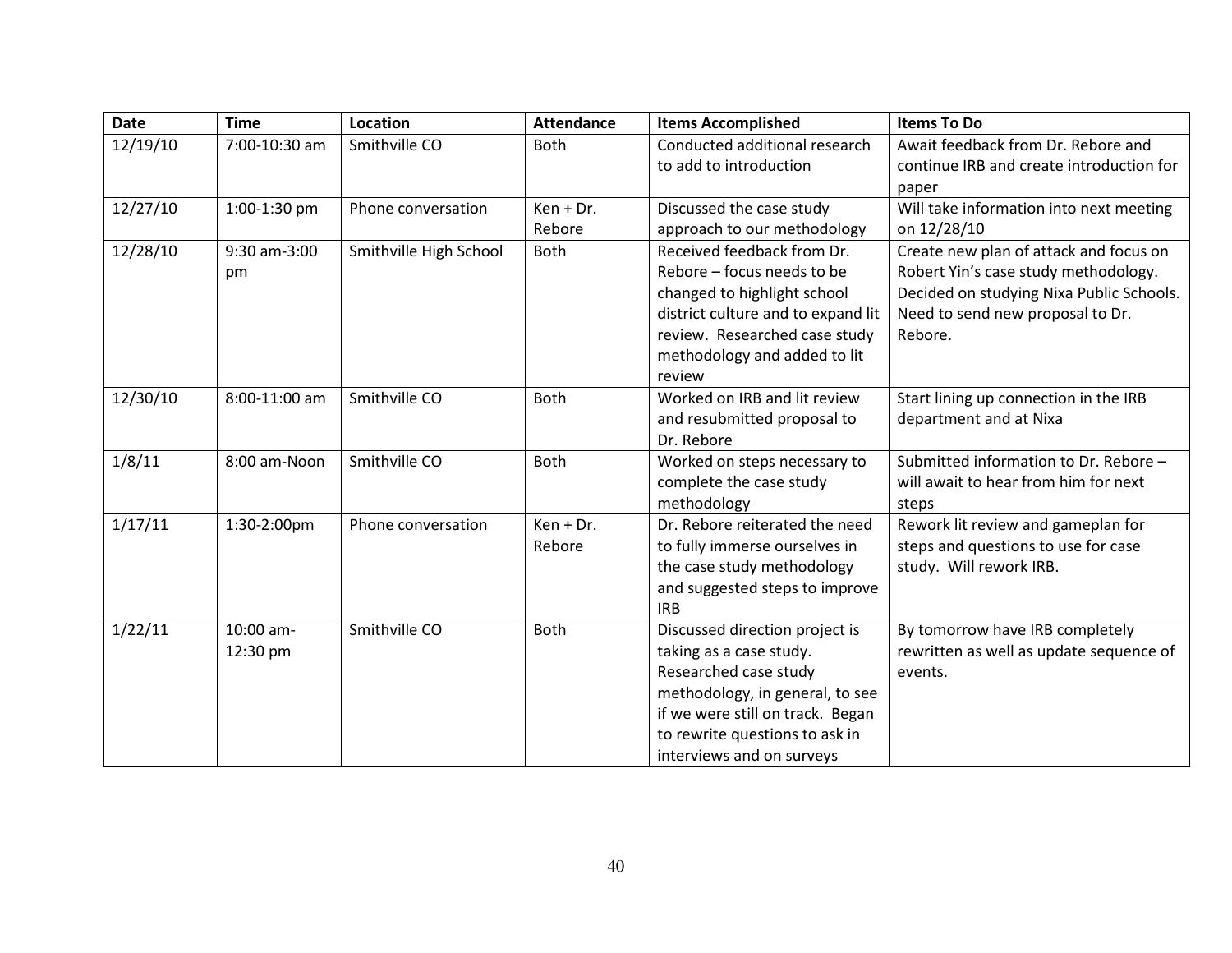| <b>Date</b> | <b>Time</b>   | Location      | <b>Attendance</b> | <b>Items Accomplished</b>        | <b>Items To Do</b>                        |  |  |
|-------------|---------------|---------------|-------------------|----------------------------------|-------------------------------------------|--|--|
| 1/23/11     | 7:30 am-3:00  | Smithville CO | <b>Both</b>       | Reformatted and analyzed         | Rework literature review to reflect new   |  |  |
|             | pm            |               |                   | survey and interview questions   | focus concerning school district culture. |  |  |
|             |               |               |                   | to ask in Nixa. Reformatted the  | Begin work on procedures to use in Nixa   |  |  |
|             |               |               |                   | IRB exempt application and       | and Dr. Rebore's final IRB approval.      |  |  |
|             |               |               |                   | emailed it to Dr. Rebore.        |                                           |  |  |
| 1/29/11     | 7:30-10:30 am | Smithville CO | Both              | Began work on Chapter 3-         | Continue to contact Dr. Rebore to get     |  |  |
|             |               |               |                   | methodology and reformatting     | feedback on IRBwill be meeting with       |  |  |
|             |               |               |                   | lit review to fit culture angle  | him Feb. 4 in person                      |  |  |
| 1/30/11     | 7:30 am-3:30  | Smithville CO | Both              | Continued work on                | Same as above                             |  |  |
|             | pm            |               |                   | methodology and lit review       |                                           |  |  |
|             |               |               |                   | chapters                         |                                           |  |  |
| 2/6/11      | 7:30 am-3:30  | Smithville CO | Both              | Continued work on                | Due to snow storm, unable to meet with    |  |  |
|             | рm            |               |                   | methodology and lit review       | Dr. Rebore on Feb. 4will have phone       |  |  |
|             |               |               |                   | chapters                         | conversation on Feb. 8 with the hopes     |  |  |
|             |               |               |                   |                                  | that the IRB will be approved to move     |  |  |
|             |               |               |                   |                                  | forward with research protocol            |  |  |
| 2/13/11     | 7:30 am-4:00  | Smithville CO | Todd alone        | Began to establish itinerary for | Dr. Rebore approved our IRB with the      |  |  |
|             | pm            |               | until 11:00 am,   | visit to Nixa, pared down lit    | hopes it would be approved quickly. We    |  |  |
|             |               |               | then both         | review to fit with emphasis on   | need to formally contact Nixa for         |  |  |
|             |               |               |                   | school district culture          | approval of our study as soon as the IRB  |  |  |
|             |               |               |                   |                                  | comes back and continue working on        |  |  |
|             |               |               |                   |                                  | preliminary procedures and writing.       |  |  |
| 2/19/11     | 11:00 am-5:00 | Smithville CO | <b>Both</b>       | Continued writing introduction   | More of the same tomorrow                 |  |  |
|             | pm            |               |                   | and rewriting lit review         |                                           |  |  |
| 2/20/11     | 7:30 am-3:30  | Smithville CO | Both              | Continued writing introduction   | Follow up with Dr. Rebore on IRB and      |  |  |
|             | pm            |               |                   | and rewriting lit review, make   | Nixa protocol                             |  |  |
|             |               |               |                   | plans for Nixa visit in a week   |                                           |  |  |
|             |               |               |                   | pending IRB approval             |                                           |  |  |
| 2/24/11     | 3:15-3:45 pm  | Smithville CO | Both + Dr.        | Came to the realization that our | Create new Nixa timeline and process      |  |  |
|             |               |               | Rebore on         | project was not going to be      | the conference call                       |  |  |
|             |               |               | conference call   | finished on time to graduate     |                                           |  |  |
|             |               |               |                   | this spring, had to find new     |                                           |  |  |
|             |               |               |                   | reader with Dr. Scott's leave of |                                           |  |  |
|             |               |               |                   | absence                          |                                           |  |  |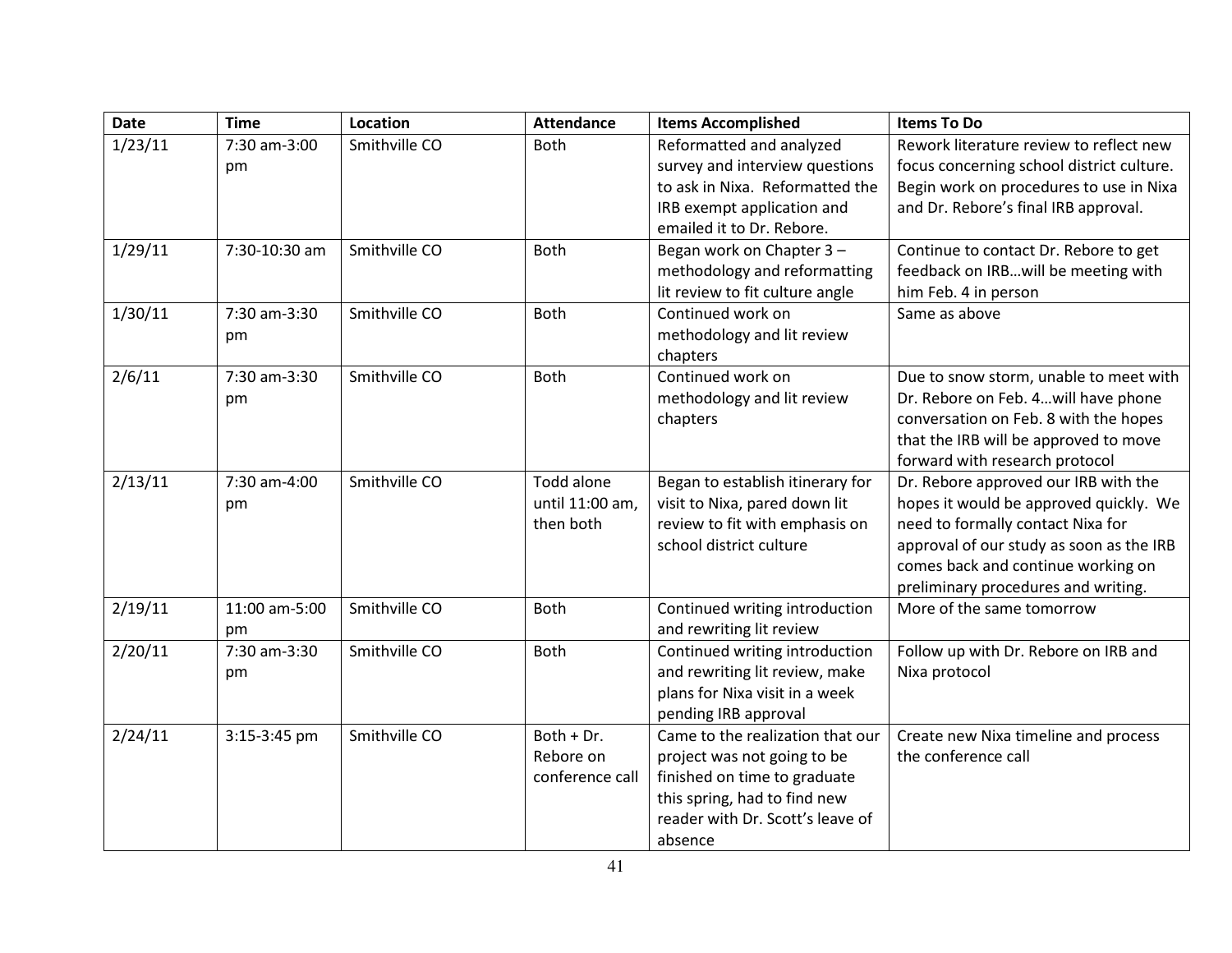| <b>Date</b> | <b>Time</b>  | <b>Location</b> | <b>Attendance</b> | <b>Items Accomplished</b>       | <b>Items To Do</b>                       |
|-------------|--------------|-----------------|-------------------|---------------------------------|------------------------------------------|
| 2/27/11     | 7:30am-1:00  | Smithville CO   | <b>Both</b>       | Came up with new timeline to    | Wait on IRB approval, create online      |
|             | pm           |                 |                   | visit Nixa and to report our    | surveys and plan appropriately           |
|             |              |                 |                   | findings, scrutinized our first |                                          |
|             |              |                 |                   | three chapters thus far         |                                          |
| 3/6/11      | 7:30am-Noon  | Smithville CO   | Both              | Created plans for Nixa in the   | Wait on IRB approval, create online      |
|             |              |                 |                   | event the IRB was approved.     | surveys and plan appropriately           |
| 3/9/11      | All day      | Nixa            | <b>Both</b>       | IRB approved 3/8/11. Traveled   | Begin compiling qualitative information  |
|             |              |                 |                   | to Nixa to meet with            | and set up and send survey to Nixa       |
|             |              |                 |                   | superintendent, several         | communications director                  |
|             |              |                 |                   | building principals, toured     |                                          |
|             |              |                 |                   | district, introduced at board   |                                          |
|             |              |                 |                   | meeting                         |                                          |
| 3/13/11     | 7:30am-Noon  | Smithville CO   | Both              | Set up survey and sent to Nixa  | Follow through with Nixa and continue    |
|             |              |                 |                   | communication director and      | to compile qualitative information       |
|             |              |                 |                   | finalized dates to conduct our  |                                          |
|             |              |                 |                   | interviews and visits in Nixa,  |                                          |
|             |              |                 |                   | informed Dr. Rebore of our      |                                          |
|             |              |                 |                   | progress and intentions         |                                          |
| 3/27/11     | 8:00am-Noon  | Smithville CO   | <b>Both</b>       | Followed through with Nixa      | Continue to compile survey data, plan    |
|             |              |                 |                   | communication director to       | for upcoming interviews and visits to    |
|             |              |                 |                   | ensure the correct parties      | Nixa                                     |
|             |              |                 |                   | received the correct surveys    |                                          |
| 4/2/11      | 7:30-11:30am | Smithville CO   | Both              | Have not received requisite     | Talk with Dr. Rebore about next steps to |
|             |              |                 |                   | number of surveys. Contacted    | take in this process of data compilation |
|             |              |                 |                   | Nixa communication director     |                                          |
|             |              |                 |                   | and requested more              |                                          |
|             |              |                 |                   | communication be sent to        |                                          |
|             |              |                 |                   | district employees to increase  |                                          |
|             |              |                 |                   | survey data                     |                                          |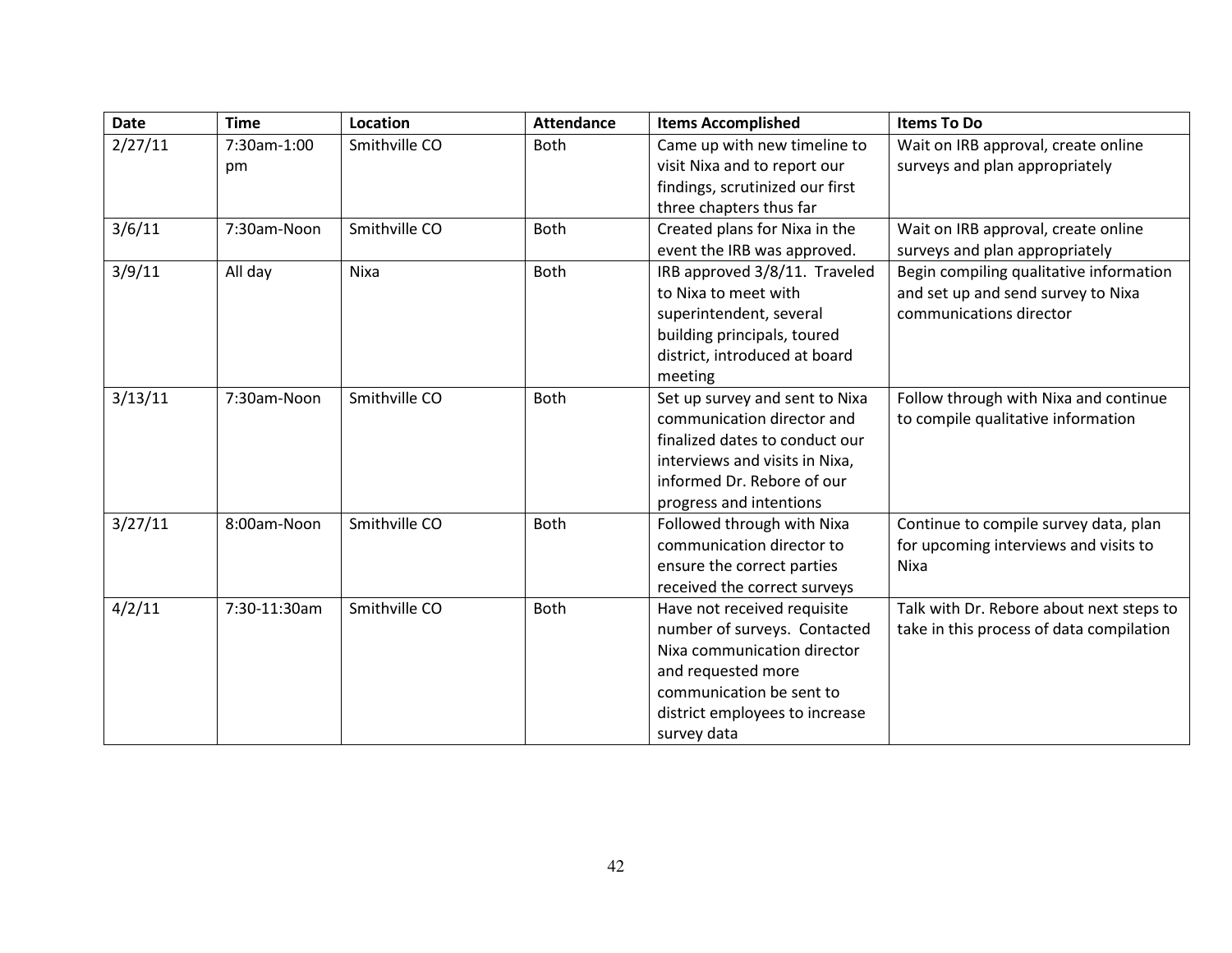| <b>Date</b>      | <b>Time</b>       | Location      | <b>Attendance</b> | <b>Items Accomplished</b>           | <b>Items To Do</b>                      |
|------------------|-------------------|---------------|-------------------|-------------------------------------|-----------------------------------------|
| 4/9/11           | 7:30-11:30am      | Smithville CO | <b>Both</b>       | Dr. Rebore indicated that our       | Confirm plans and intentions with all   |
|                  |                   |               |                   | survey data collection amount       | parties and stakeholders regarding      |
|                  |                   |               |                   | was sufficient, continued to set    | upcoming visits to Nixa                 |
|                  |                   |               |                   | up template for data collection     |                                         |
|                  |                   |               |                   | regarding observation and           |                                         |
|                  |                   |               |                   | interviews                          |                                         |
| 4/17/11          | 7:30am-2:00       | Smithville CO | <b>Both</b>       | Made final arrangements with        | Get ready to compile data               |
|                  | pm                |               |                   | each other regarding travel         |                                         |
|                  |                   |               |                   | plans to Nixa and confirmation      |                                         |
|                  |                   |               |                   | to administration in Nixa about     |                                         |
|                  |                   |               |                   | our plans                           |                                         |
| $4/25 - 4/27/11$ | All day $-3$ days | Nixa          | <b>Both</b>       | Interviewed building principals     | Begin compiling data into spreadsheet,  |
|                  |                   |               |                   | and school board members,           | collaborate about processes utilized    |
|                  |                   |               |                   | visited schools, attended           | thus far in data gathering              |
|                  |                   |               |                   | cabinet meeting                     |                                         |
| $5/4 - 5/5/11$   | All day $-2$ days | Nixa          | <b>Both</b>       | Interviewed central office          | Continue data compilation               |
|                  |                   |               |                   | administrators, attended            |                                         |
|                  |                   |               |                   | Academic Huddle,                    |                                         |
|                  |                   |               |                   | administrators meeting              |                                         |
| 5/10/11          | All day           | Nixa          | <b>Both</b>       | Attended Koffee with                | Continue data compilation, begin        |
|                  |                   |               |                   | Kleinsmith (community               | analyzation of data process             |
|                  |                   |               |                   | meeting), interviewed final         |                                         |
|                  |                   |               |                   | central office and building         |                                         |
|                  |                   |               |                   | administrators                      |                                         |
| 5/14/11          | 1:00-4:00 pm      | Smithville CO | Both              | Began sorting through the data      | Settle on names for each trend and      |
|                  |                   |               |                   | and establishing trends             | begin specifically tagging data to come |
|                  |                   |               |                   | observed throughout data            | up with detailed conclusions            |
| 5/22/11          | 8:00-11:30 am     | Smithville CO | Both              | <b>Established names for trends</b> | Continue tagging                        |
|                  |                   |               |                   | and began tagging all data          |                                         |
|                  |                   |               |                   | points in spreadsheet               |                                         |
| 5/29/11          | 8:00 am-3:30      | Smithville CO | Both              | Continued tagging each data         | Finish tagging (hopefully) tomorrow     |
|                  | pm                |               |                   | point - nearly % complete at        |                                         |
|                  |                   |               |                   | this point                          |                                         |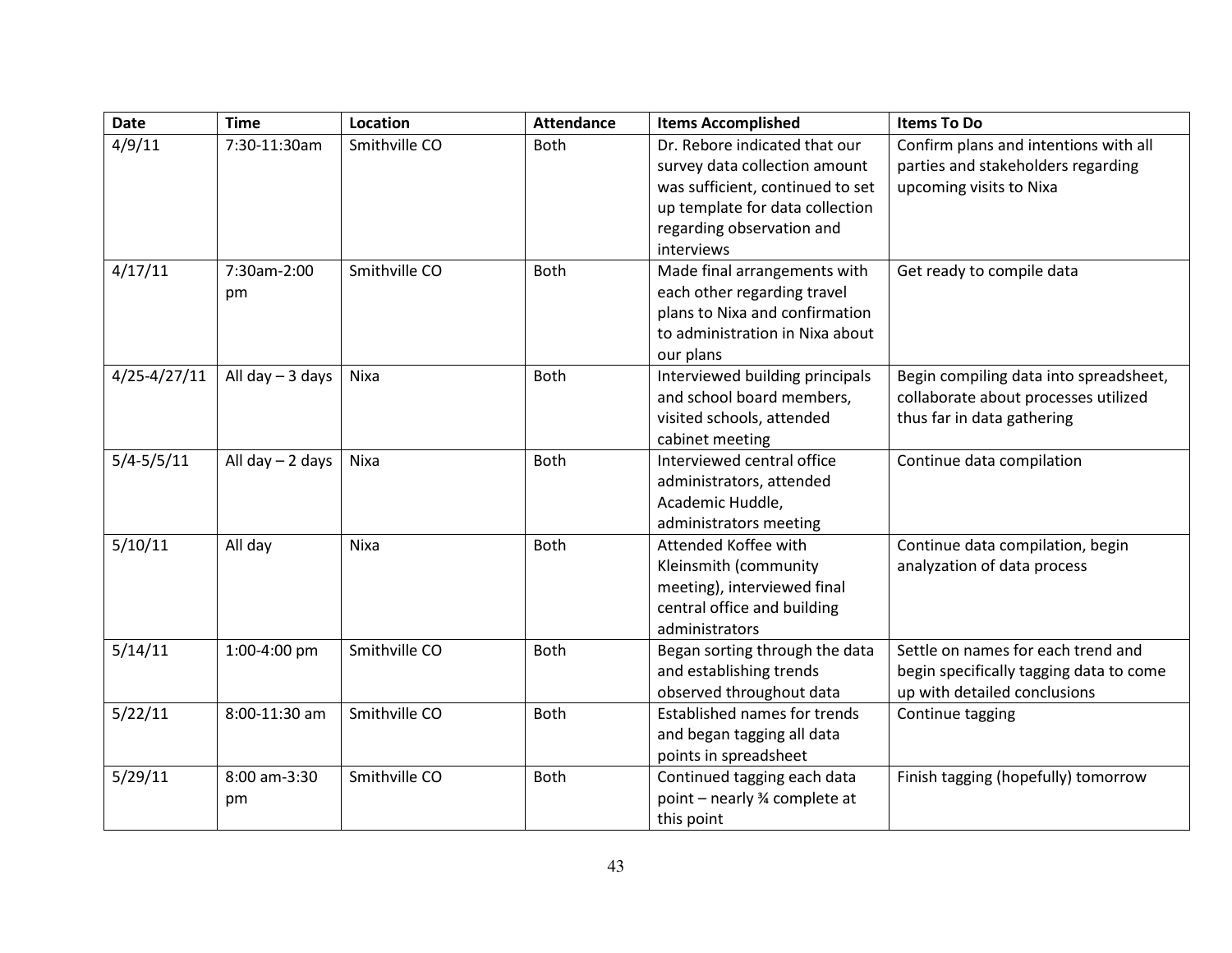| <b>Date</b> | <b>Time</b>   | Location      | <b>Attendance</b>                      | <b>Items Accomplished</b>      | <b>Items To Do</b>                      |
|-------------|---------------|---------------|----------------------------------------|--------------------------------|-----------------------------------------|
| 5/30/11     | 7:30 am-Noon  | Smithville CO | Completed tagging nearly 2,200<br>Both |                                | Outline and begin writing Chapters 4-5! |
|             |               |               |                                        | data points                    |                                         |
| 6/5/11      | 7:00-11:30 am | Smithville CO | <b>Both</b>                            | Sorted newly-tagged data into  | Continue writing                        |
|             |               |               |                                        | trends, counted number of data |                                         |
|             |               |               |                                        | points in each trend to        |                                         |
|             |               |               |                                        | determine significance of each |                                         |
|             |               |               |                                        | trend to culture and student   |                                         |
|             |               |               |                                        | achievement, began outlining   |                                         |
|             |               |               |                                        | and writing Chapters 4-5       |                                         |
|             |               |               |                                        |                                |                                         |
|             |               |               |                                        |                                |                                         |
|             |               |               |                                        |                                |                                         |
|             |               |               |                                        |                                |                                         |
|             |               |               |                                        |                                |                                         |
|             |               |               |                                        |                                |                                         |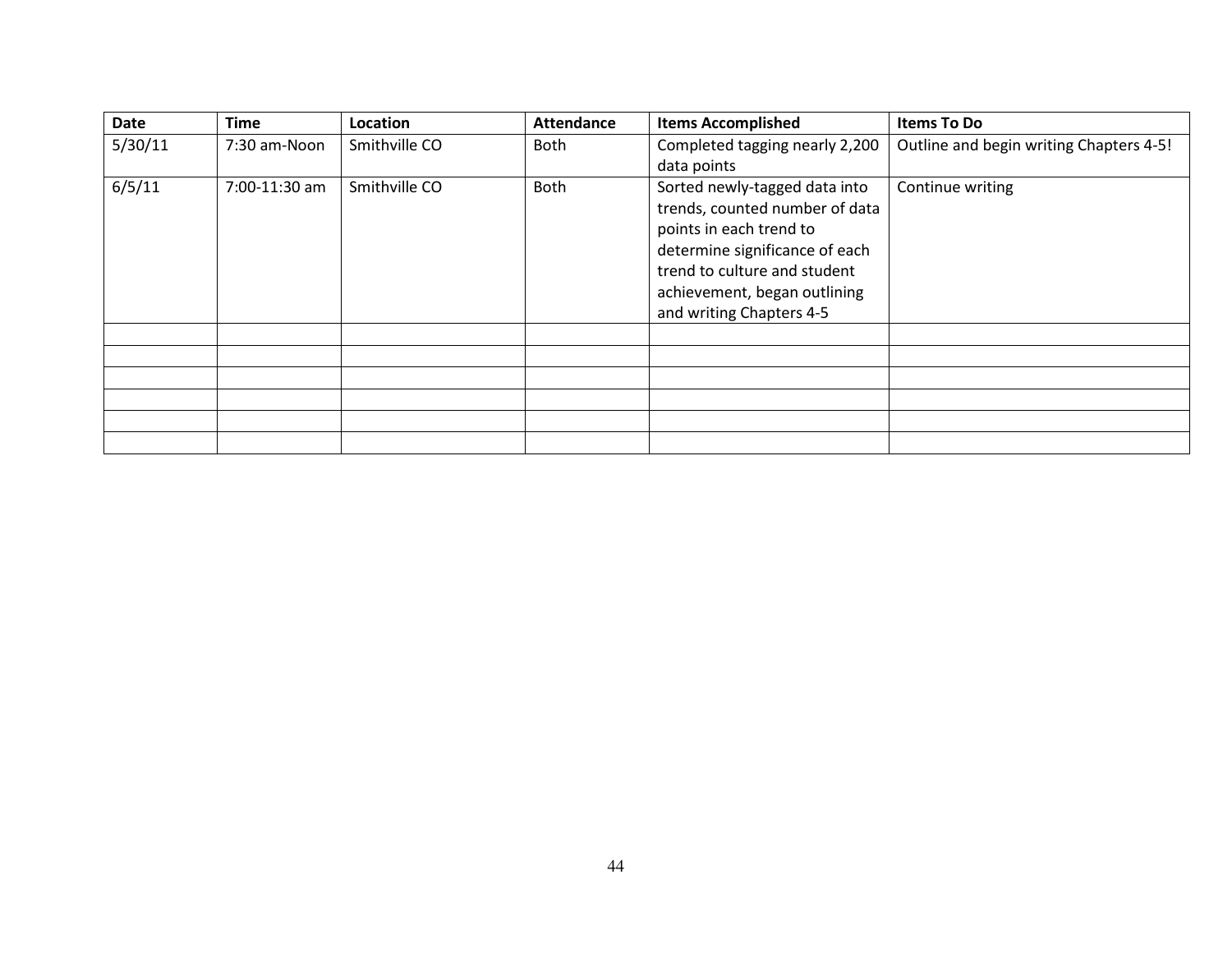#### **APPENDIX B: SAINT LOUIS UNIVERSITY** DEPARTMENT OF EDUCATIONAL LEADERSHIP AND HIGHER EDUCATION Ed.D. PROGRAM

#### KEN CORUM AND TODD SCHUETZ (KC-10 COHORT)

#### GROUP NORMS

October 1, 2009

#### Decision Making

- Our discussion will lead to consensus.
- We will use e-mail, but if a consensus is not reached; the item will be tabled for a face to face meeting.
- Phone calls may also be used to make decisions between partners.

#### Communication

- E-mail: Immediately send verification that an email was received.
- Each team member will have all telephone numbers for contact.
- Face to face: must meet at a minimum of once per month, more frequently is preferred.
- Be straight forward and honest.
- Be open to criticism or suggestions when group members are evaluating your work.

#### Participation

- We will make meeting times that both members can meet.
- Both members are expected to be present at all meetings except in case of an emergency.
- Group will meet at Smithville Central Office.
- We will assign roles for group members through their expertise or strengths, not necessarily to make work load even.
- Always be willing to assist another group member with their responsibilities, helping them if they struggle in an area.

#### Problem and Conflict Management

• When conflict arises, work through the frustration with professional and appropriate communication. Be candid and communication works best in person or in real time (i.e.: over the phone) is preferred rather than email.

#### Confidentiality

- Do not share negative aspects of our group to anyone outside of our group.
- Feel free to share all of the positive attributes.

#### Timeline/Deadline

• Meet established guidelines set by group, no exceptions.

#### Respect for Group Members

- Evaluate each member's work for improvement.
- Listen and respect to the opinions/concerns of partner.

#### Management/Facilitation

• Will set a scheduled meeting at a minimum of once a month.

#### Assessment

- Use some of your group meetings to review what members have accomplished up to that point.
- Set new roles, guidelines, expectations and deadlines as appropriate and/or needed.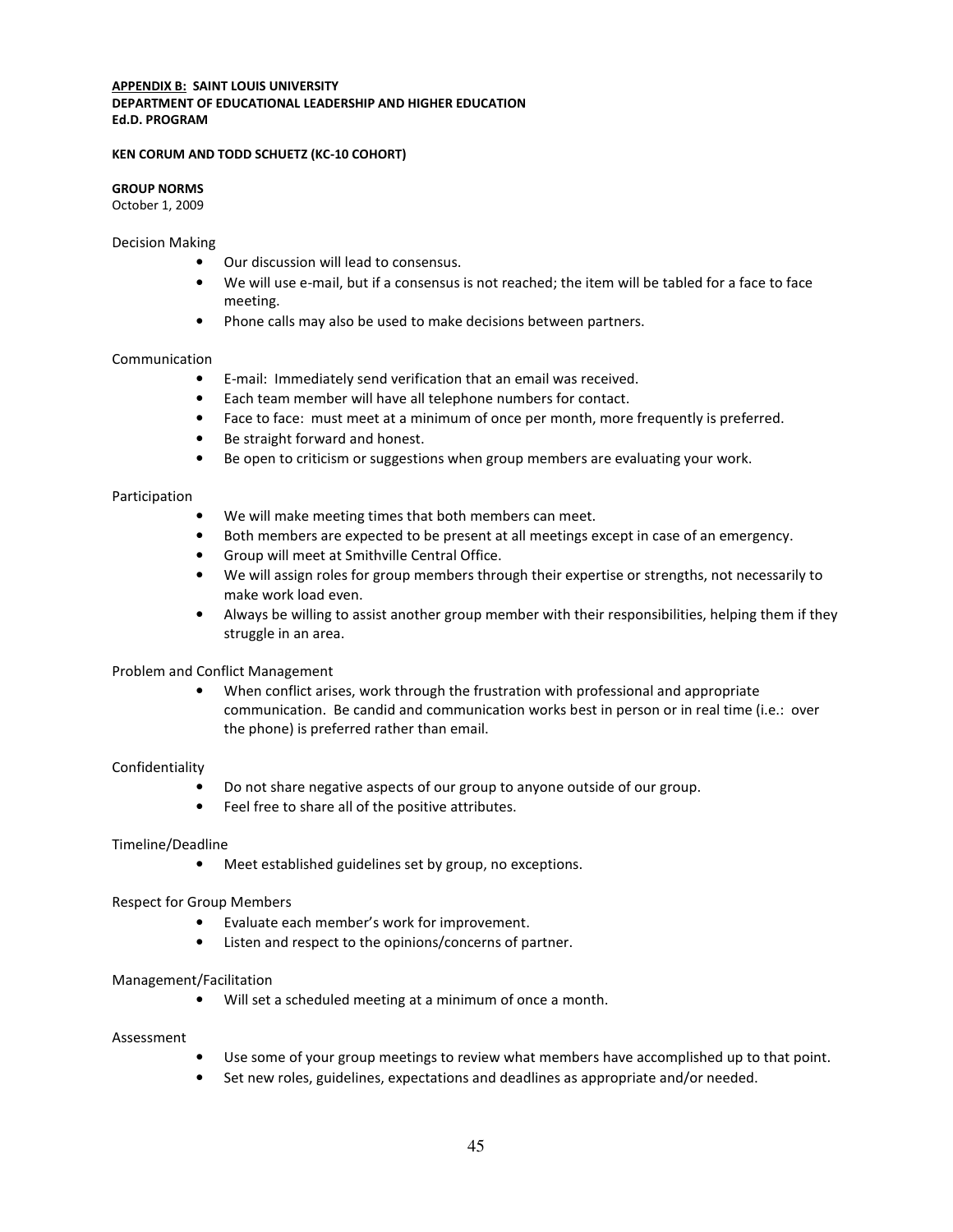# APPENDIX C: SAINT LOUIS UNIVERSITY DEPARTMENT OF EDUCATIONAL LEADERSHIP AND HIGHER EDUCATION Ed.D. PROGRAM

# KEN CORUM AND TODD SCHUETZ (KC-10 COHORT)

#### DOCTORAL PROJECT MANAGEMENT PLAN AND WORK BREAKDOWN STRUCTURE

November 23, 2010

#### Problem:

Establishing there is a correlation between school district culture and district student achievement.

#### Rationale:

We believe a school district's culture contributes to the academic success of lack thereof of its students. Identifying those practices that support a productive school district culture would provide a resource for school districts seeking improved student achievement.

#### Problem Mission Statement:

The mission for this project is to determine if there is a correlation between school district culture and student achievement.

#### Project Objectives:

- 1. To identify best practices in the literature regarding productive school district cultures
- 2. To determine commonalities of effective school district with regards to student achievement and culture.
- 3. To identify framework that would allow for school district culture that points to higher student achievement.

#### Target Audience:

Superintendents, school leaders

#### Project Work Requirements:

- 1. Team norms
- 2. Topic application
- 3. Problem statement
- 4. Working bibliography
- 5. Project management plan
- 6. Outline of capstone project
- 7. Drafts of capstone project
- 8. Problem based learning outcome
- 9. Finalization of capstone project
- 10. Finalization of problem based learning outcome

#### Exit Criteria:

Each subsection of the project work requirements will be discussed, reviewed and approved by our advisor, Dr. Ronald Rebore.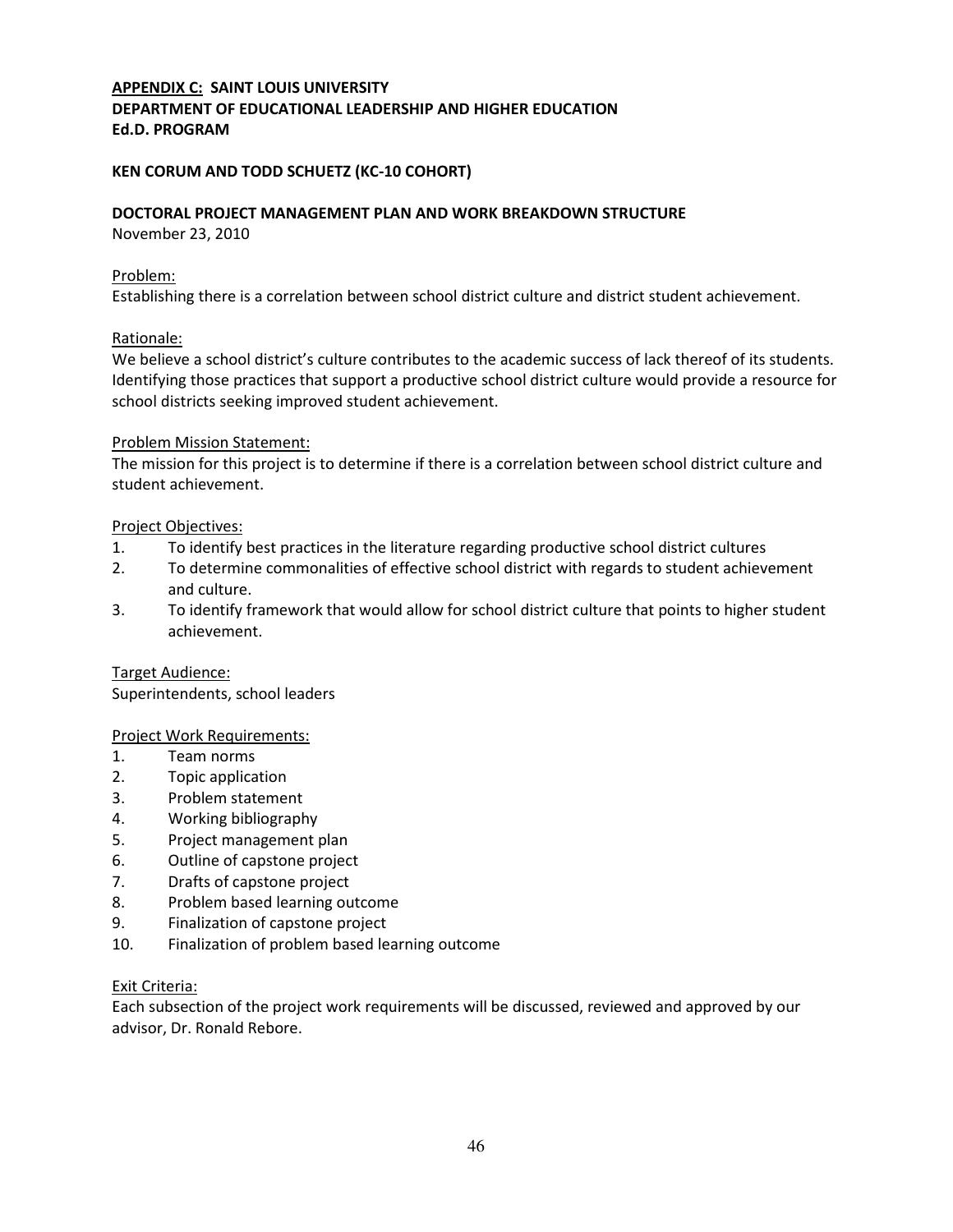#### End-Item Specifications To Be Met:

The American Psychological Association Documentation format will be utilized as well as the Policies and Procedures for Theses, Project and Dissertation Formatted Issued by the Graduate School, Saint Louis University.

## Work Breakdown Structure:

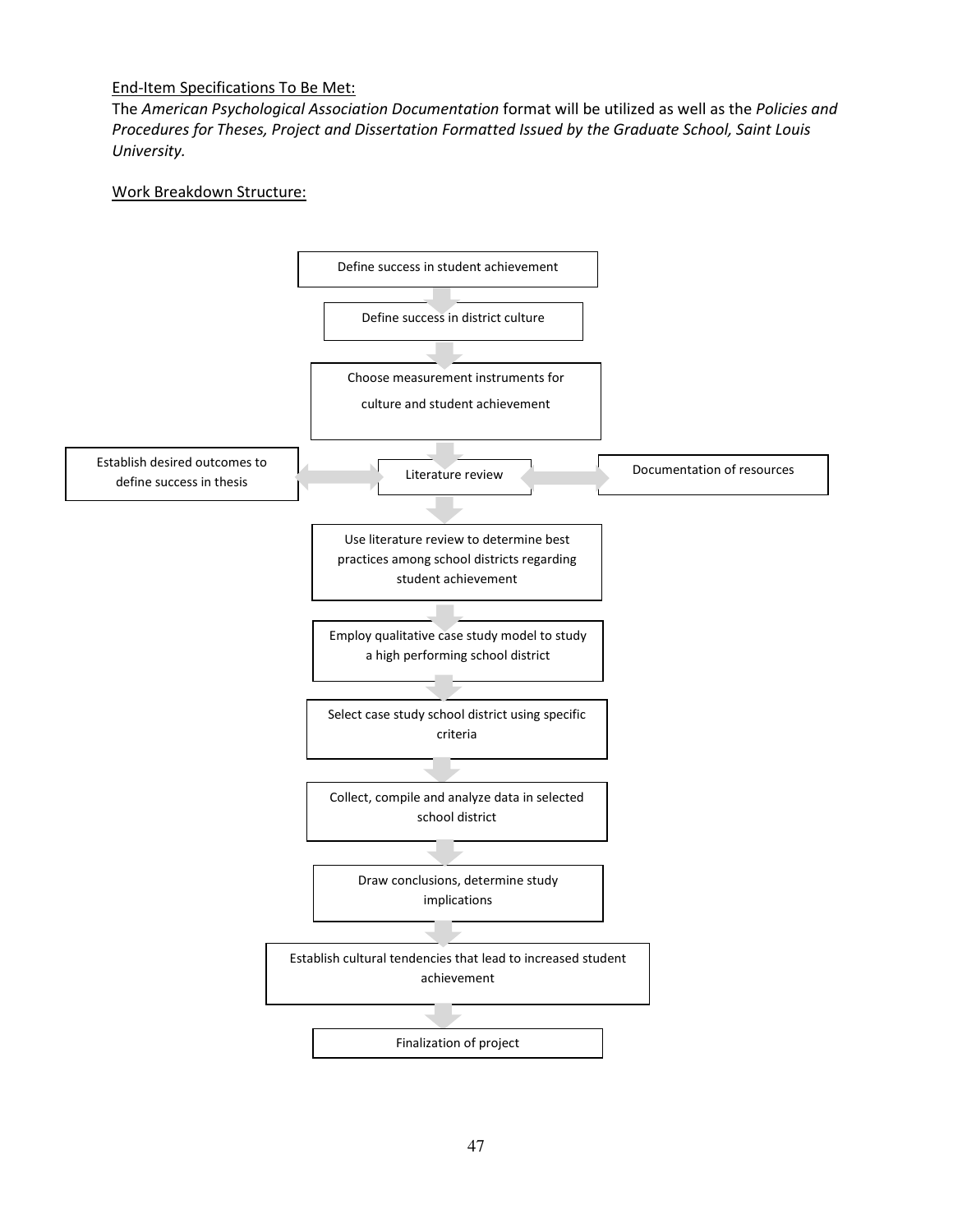# Schedule:

# Milestone schedule

| Team<br>norms<br><b>Brainstorm</b><br>topics | Research<br>leadership | Research<br>culture | Research<br>student<br>achievement | Problem<br>statement<br><b>Ongoing</b><br>research | Ongoing<br>research<br><b>Outline</b> | Ongoing<br>research<br>Collect/<br>analyze<br>data from<br>case<br>study<br>district | Rough<br>draft | Draft<br>approval | <b>Finalize</b><br>capstone<br>project | Individual<br>reports | Project<br>defense |
|----------------------------------------------|------------------------|---------------------|------------------------------------|----------------------------------------------------|---------------------------------------|--------------------------------------------------------------------------------------|----------------|-------------------|----------------------------------------|-----------------------|--------------------|
| <b>Timeline</b><br>discussion                |                        |                     | <b>Topic choice</b>                | <b>Bibliography</b>                                | <b>Literature</b><br><b>review</b>    |                                                                                      |                |                   | Dr.<br>Rebore                          | Dr.<br>Rebore         |                    |
| Dr. Rebore                                   |                        |                     | Dr. Rebore                         | Dr. Rebore                                         | Dr.<br>Rebore                         |                                                                                      |                |                   |                                        |                       |                    |

| Color key |                                  |  |
|-----------|----------------------------------|--|
|           | Work requirements                |  |
|           | Initial work breakdown structure |  |
|           | Dr. Rebore exit criteria         |  |
|           | Individual                       |  |
|           | Final defense                    |  |
|           |                                  |  |

Project Timeline (planned timeline listed, actual timeline in parentheses):

| <b>March 2009</b>   | Formation of groups                                                               |
|---------------------|-----------------------------------------------------------------------------------|
|                     | Todd located in Lebanon, Ken in Kansas City - unable to meet until fall           |
| May-August 2009     | Email discussion and brainstorm possible topics                                   |
| October-            |                                                                                   |
| November 2009       | Establish team norms (September 2009)                                             |
|                     | Continue to narrow topics                                                         |
|                     | Center topic area to superintendent leadership style, school district culture and |
|                     | student achievement                                                               |
| December 2009       | Meet monthly for discussion                                                       |
| January-May 2010    | Reading period                                                                    |
|                     | Meet monthly for discussion                                                       |
| June 2010           | Finalize problem statement                                                        |
|                     | Working bibliography                                                              |
|                     | Meet monthly for discussion                                                       |
| <b>July 2010</b>    | Outline                                                                           |
|                     | Deploy superintendent leadership survey                                           |
|                     | Meet bi-weekly for discussion                                                     |
|                     | Literature review                                                                 |
| August-October 2010 | Continue on literature review (November 2010)                                     |
| November 2010       | Collect necessary data (May 2011)                                                 |
| December 2010       | Rough draft (June 2011)                                                           |
|                     | Feedback period from advisor and reader (July-August 2011)                        |
| January 2011        | Work on subsequent drafts (August 2011)                                           |
| February 2011       | Finalize capstone project                                                         |
| February 2011       | Work on individual papers (July-August 2011)                                      |
| <b>March 2011</b>   | Final papers due to Graduate School (August 2011)                                 |
| April 2011          | Oral project defense (September 2011)                                             |
|                     |                                                                                   |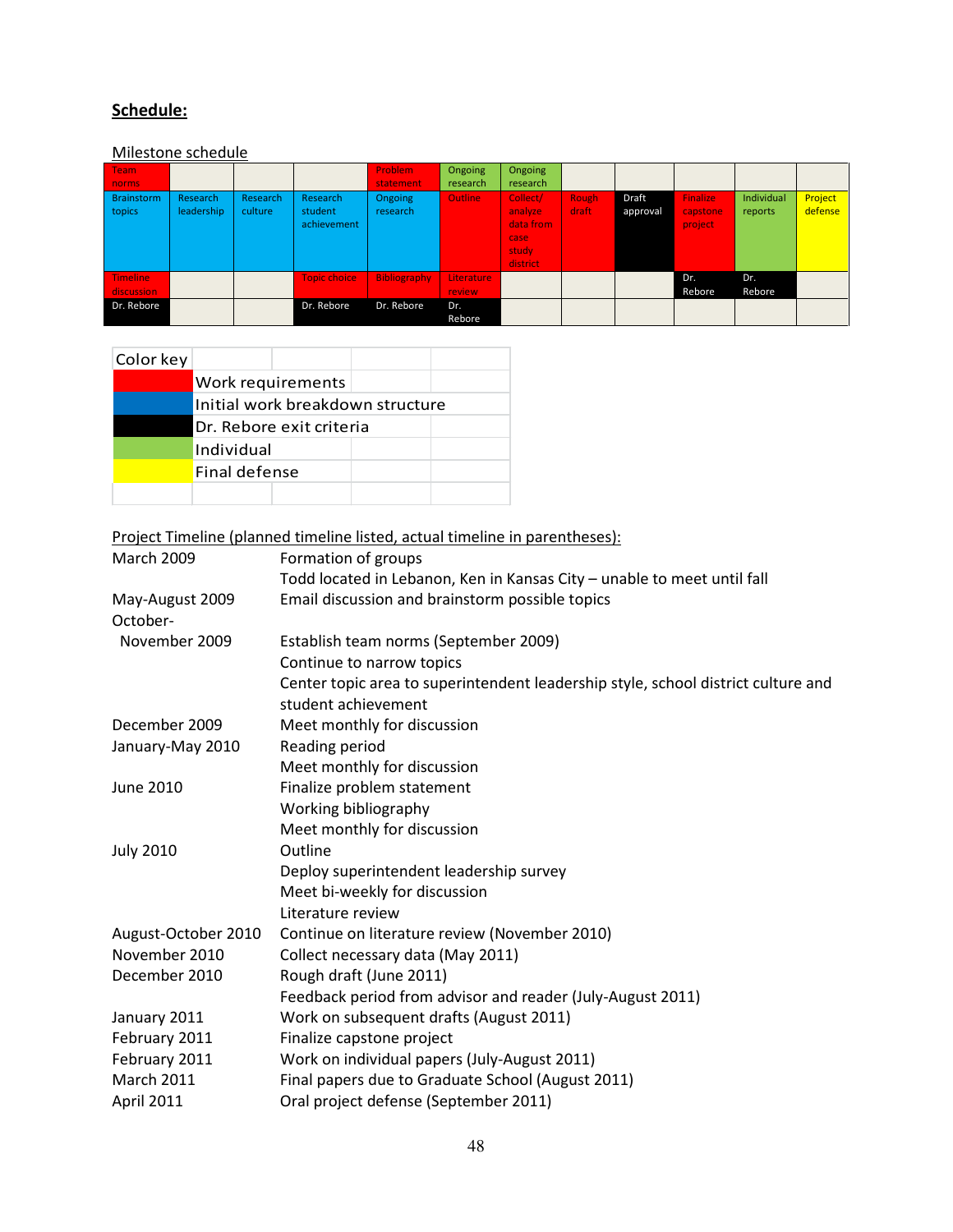Required Resources:

- 1. Organizational notebook/timeline
- 2. APA Manual
- 3. Policies and Procedures for Thesis, Project and Dissertation Format
- 4. Fundamentals of Project Management
- 5. Teamwork: What Must Go Right/What Can Go Wrong

Risk Areas with Contingencies:

- 1. Insufficient data: Modify topic area
- 2. Incorrect thesis assumptions: Look at broader data
- 3. Time management: more efficient correspondence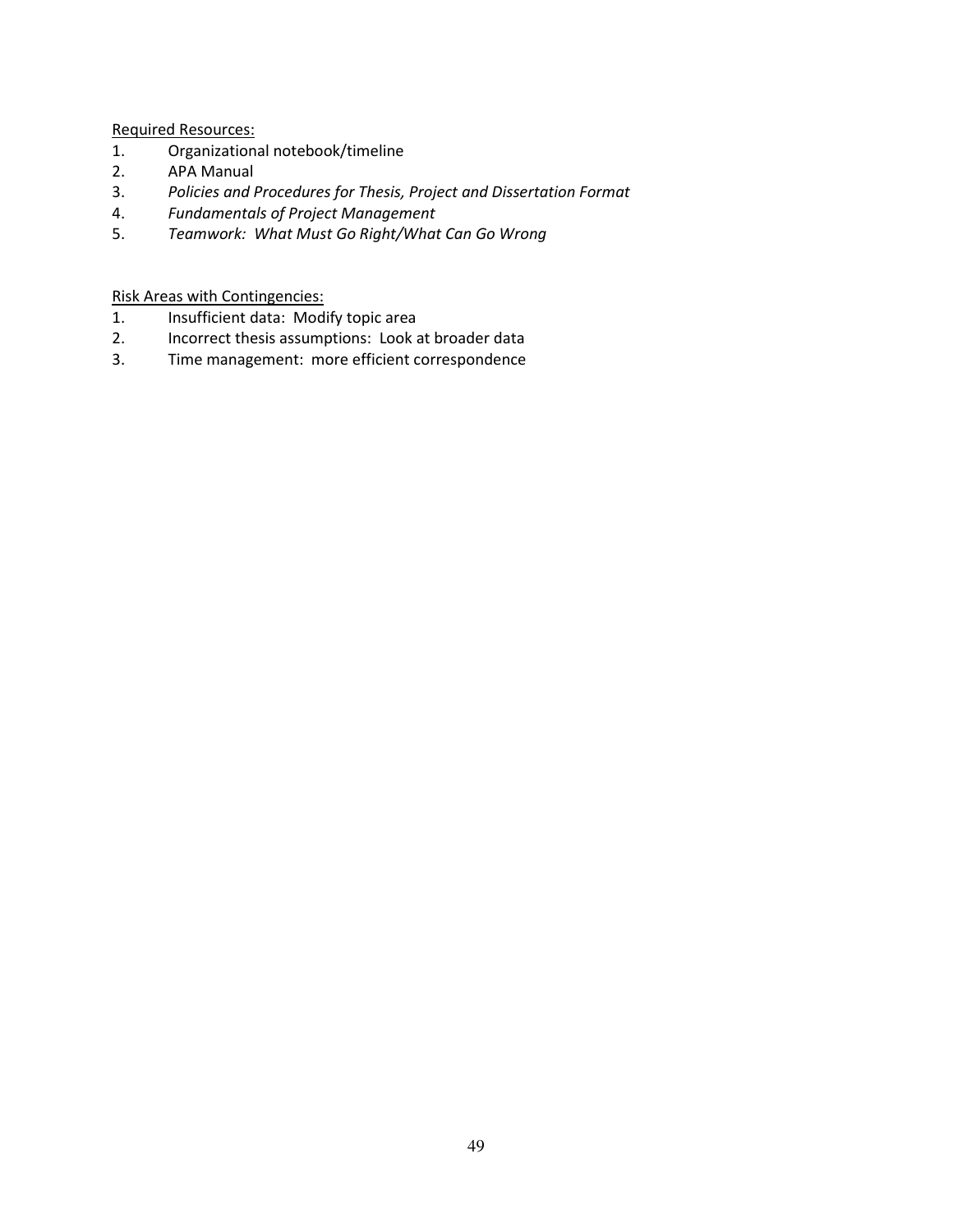# APPENDIX D: SAINT LOUIS UNIVERSITY DEPARTMENT OF EDUCATIONAL LEADERSHIP AND HIGHER EDUCATION Ed.D. PROGRAM

#### KEN CORUM AND TODD SCHUETZ (KC-10 COHORT)

#### DOCTORAL PROJECT PROBLEM STATEMENT

May 1, 2010

1. Who is affected or who is involved in the issue?

Our belief is that the culture of an entire school district is at stake with regard to the leadership style of the superintendent. There is a direct correlation between the leadership style of the superintendent when it comes to the culture of a school district, and in turn, when it relates to student achievement within the district.

Ultimately, every person associated with the school district is affected when it comes to student achievement. The very welfare and overall well-being of a district is measured by student achievement scores. Even though there are many levels in between students and the superintendent, we believe that superintendents that exhibit certain leadership characteristics have a positive effect on the culture of the school district and that eventually leads to increased student achievement.

#### 2. What is the nature of the problem?

To define the problem and the nature of the study, we will need three essential pieces of data.

The first involves the superintendent. Despite the fact that the bona fide head of a school district is the school board, our contention is that, in most districts, the superintendent, oftentimes, is the face of the district and has more potential influence in the day-to-day operations. With that understanding, since the superintendent acts as the chief operating officer and the leader of the district, there are definitive styles that characterize effective leadership from ineffective leadership. We plan on defining those styles in the context of Jeffrey Glanz's 2002 text, "Finding Your Leadership Style: A Guide for Educators." The only stipulation will be that we will only consider superintendents that have been in their positions for at least three years at the time this measurement instrument is being administered.

The second data reservoir involves our plan to qualifying and quantifying school district culture measurement through use of an instrument in the 2008 book by Wayne Hoy and Michael DiPaola, "Improving Schools: Studies and Leadership In Culture." This will allow us to compare and contrast superintendent leadership style and the impact of that with regards to the aspects concerning the school district's culture.

The final, and probably terminal, piece of data is student achievement scores. We plan on using the status scores from Missouri school districts courtesy of the Department of Elementary and Secondary Education to place a simple designation on school districts to define a district's performance solely on their MAP and EOC scores. The hope is that significant trends and strands will be observed through these three pieces of data so that conclusions may be drawn about which superintendent leadership style may result in desired student achievement statistics.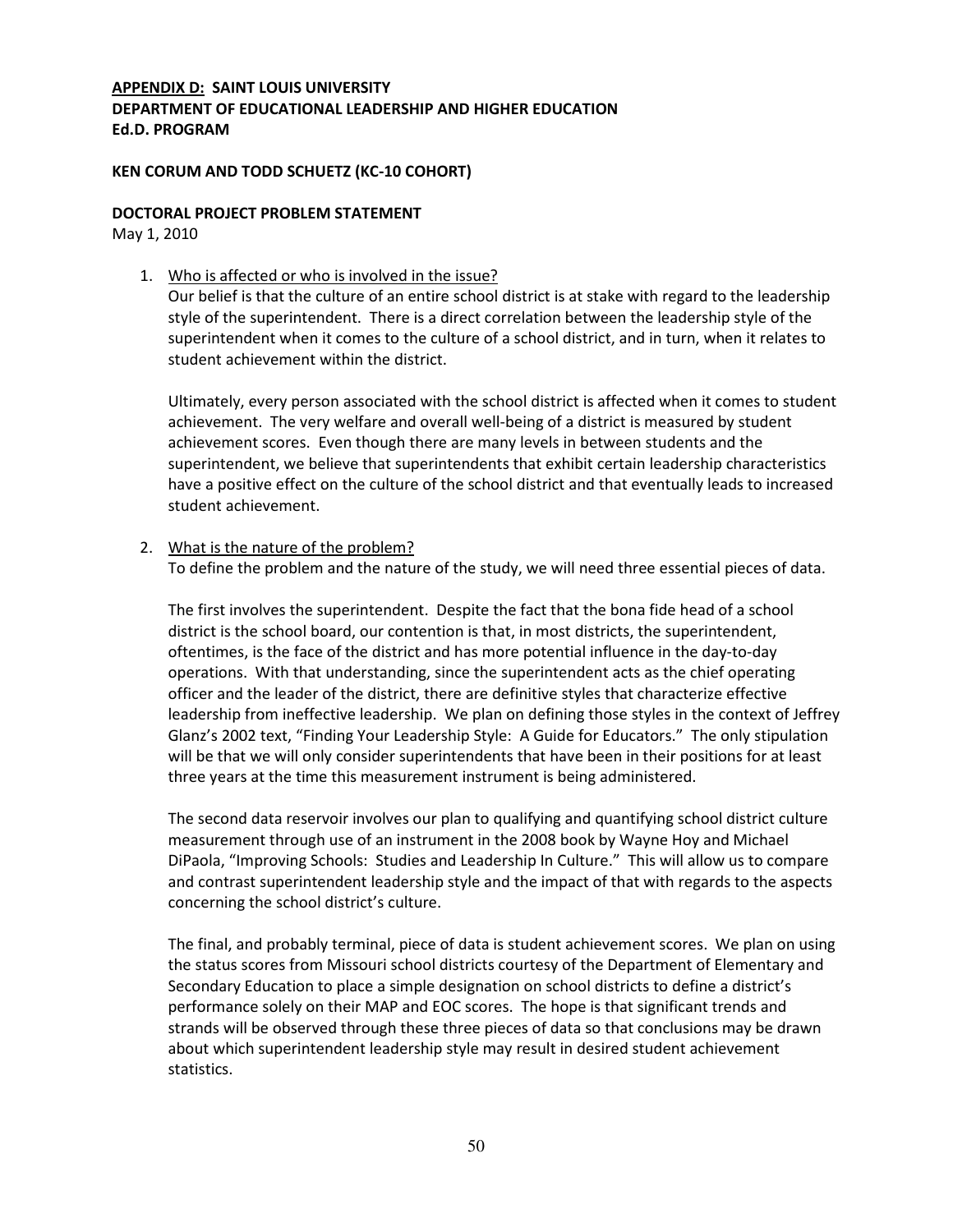#### 3. What is your goal for addressing the problem?

There are always exceptions to the rule, but based on the reading we've done thus far, we believe there are certain characteristics and leadership styles defined by Glanz that would lend themselves better to superintendents, if the goal of that district was to improve student achievement scores. This study will ultimately involve all 524 school districts in Missouri, but only fully involve a number that will agree to submit their superintendents and employees to surveys that we will administer in fall 2010.

We plan on looking first at student achievement scores of school districts statewide and select high performing, average performing and low performing districts and request of those districts selected to submit themselves to our data collection procedures. From that, we should be able to find correlations as well as roadblocks and establish trends that will assist us in proving or dispelling our theories.

With this study, we hope to publish it for the benefit of the academic community. It may be a first step in learning more about how student achievement can be influenced on many different levels and also may, in turn, influence how superintendents tackle the role of being an educational and instructional leader.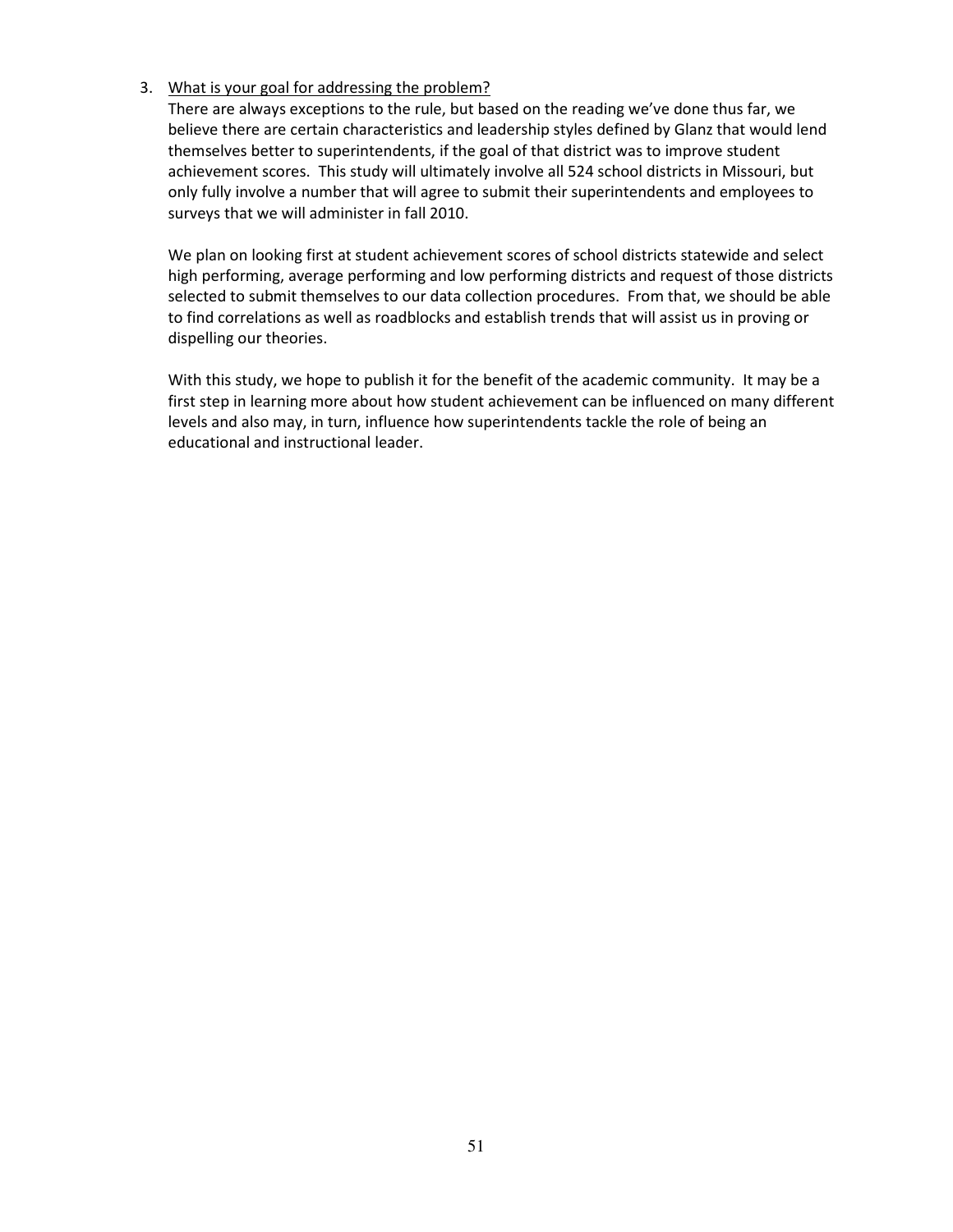# APPENDIX E: SAINT LOUIS UNIVERSITY DEPARTMENT OF EDUCATIONAL LEADERSHIP AND HIGHER EDUCATION KEN CORUM AND TODD SCHUETZ (KC-10 COHORT) FINAL PROJECT QUALITATIVE RESEARCH PROPOSAL TO DR. RONALD REBORE

#### December 12, 2010

Per our phone conversation on Dec. 10, you stated that our problem statement was acceptable and that our focus should now be concentrated on methodology related to measuring our core relations between qualitative and quantitative means.

After measuring the pros and cons of both, we have decided that a qualitative methodology of investigation would best express the essence of our problem statement and hypothesis. In this document, we intend to express to you how we would like to conduct our qualitative study to meet with your and Saint Louis University's approval.

Our guiding document in our research to come is "Qualitative Research Methods: A Data Collector's Field Guide" by Mack, Woodsong, MacQueen, Guest and Namey (2005).

#### OVERVIEW:

We would like to concentrate our study to one high-performing Missouri school district, likely in the Kansas City area, to focus on the traits, characteristics and philosophies of that district's superintendent that lead to higher student achievement. We have a district in mind, however, the final determination would be made by considering the district's state rank regarding MAP, EOC, and ACT scores. We realize, of course, that formal approval will be required by the district superintendent.

To that end, we would like to conduct interviews of the aforementioned superintendent as well as the members of the superintendent's cabinet, central office directors and building principals to gauge to what extent what the superintendent exhibits such research-based traits that lead to higher student achievement.

We would appreciate your feedback on the following potential questions to be asked in personal interviews, as well as any other direction you believe we should take in said interviews:

#### POTENTIAL QUESTIONS ASKED OF THE SUPERINTENDENT:

- 1. Do you believe leadership characteristics/behaviors exhibited by the superintendent have an impact on student achievement?
- 2. What superintendent leadership characteristics/behaviors do you feel have a positive impact on student achievement?
- 3. What superintendent characteristics/behaviors do you believe have the biggest impact on student achievement?
- 4. What aforementioned characteristics/behaviors do you believe you exhibit with the most success?

#### POTENTIAL QUESTIONS ASKED OF CENTRAL OFFICE PERSONNEL AND BUILDING PRINCIPALS:

- 1. Do you believe leadership characteristics/behaviors exhibited by the superintendent have an impact on student achievement?
- 2. What superintendent leadership characteristics/behaviors do you feel have a positive impact on student achievement?
- 3. What superintendent characteristics/behaviors do you believe to have the biggest impact on student achievement?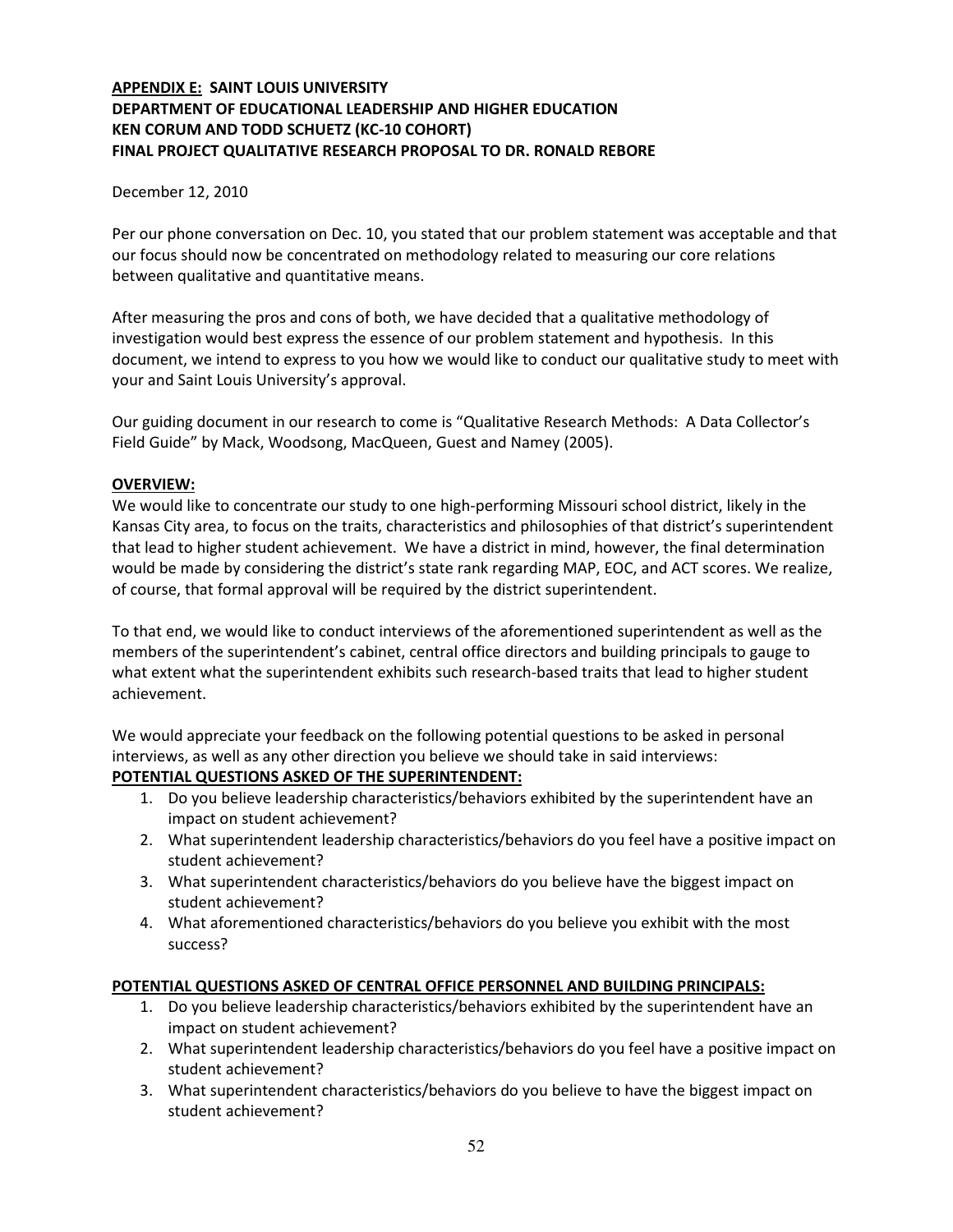4. What aforementioned characteristics/behaviors do you believe your superintendent exhibits most successfully?

## DETAILS/QUESTIONS:

- 1. We will need your stamp of approval and (we assume) will need to complete an IRB to continue our research.
- 2. We would like to conduct personal interviews with the superintendent and assistant superintendents as well as a sampling of central office-level directors and building principals totaling 10-15 interviews.
- 3. According to Mack, another method of qualitative research is through direct observation of the superintendent. We are considering engaging in this process for 1-2 days, where the observation will be concentrated on qualities and characteristics the superintendent exhibits that would lead to increased student achievement.
	- a. We are unsure as to whether or not this method would appropriately assist us in answering our guiding question.
	- b. Will the personal observation piece unnecessarily complicate our project?
- 4. We would appreciate your feedback on our qualitative methodology proposal. Are there any other considerations we are forgetting before moving forward?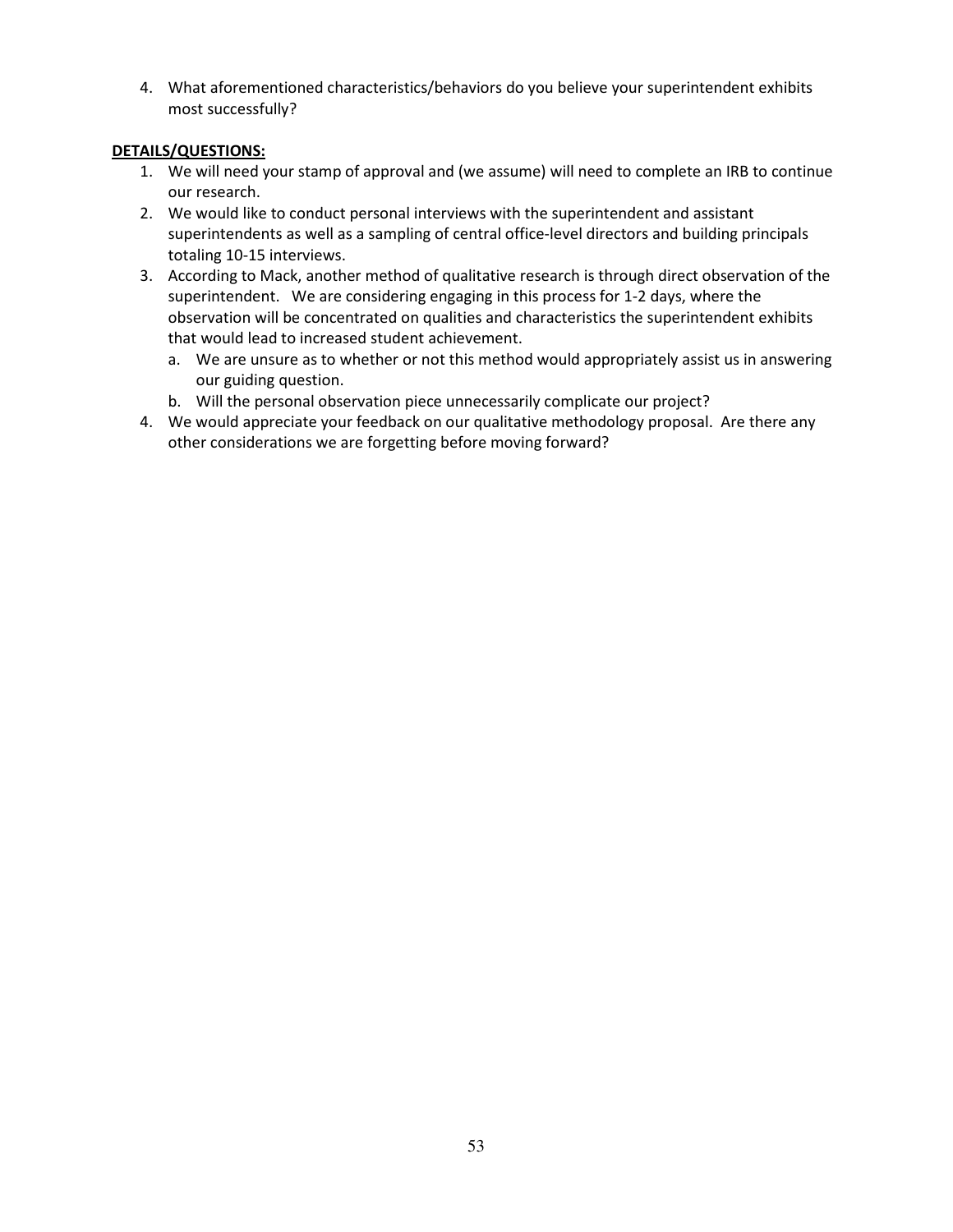# APPENDIX F: SAINT LOUIS UNIVERSITY DEPARTMENT OF EDUCATIONAL LEADERSHIP AND HIGHER EDUCATION KEN CORUM AND TODD SCHUETZ (KC-10 COHORT) FINAL PROJECT QUALITATIVE RESEARCH PROPOSAL TO DR. RONALD REBORE

#### December 31, 2010

Our mission is to identify the superintendent's role in a high performing school district's culture.

Our last conversation pertained to putting together a case study methodology that would allow us to explore a single entity and collect detailed information through a variety of data collection techniques. The case study research design we have studied is based on Robert Yin's model. In contrast to strict quantitative research where a phenomenon is dissected into its component parts, Yin suggests that qualitative case study methodology works towards examining how parts fit together. We believe using this model will enhance the credibility of our research.

Parts of case study methodology include:

- 1. Determine and define the research questions
- 2. Select the case and determine data gathering and analysis techniques
- 3. Prepare to collect the data
- 4. Collect data in the field
- 5. Evaluate and analyze the data
- 6. Prepare the report

To that end, we would like to concentrate our study to focus on the traits, characteristics and philosophies of one district's superintendent that shape that district's culture that lead to higher student achievement. Our research questions are two-fold:

- 1. What are the factors in the superintendent's leadership practices that support a school district's culture leading to student performance at an optimum level?
- 2. What are the cultural components in a school district that leads to student performance at an optimum level?

With that in mind, we have chosen the Nixa (MO) Public Schools.

Our criteria in school district selection are as follows: DESE requires that school districts test their students in 17 areas ranging from 3rd grade reading and math to high school Biology and Algebra. There are 523 districts in the state, and we rank-ordered them based on their index score for each test. Seventy-four school districts ranked in the top 15 on at least one test. When considering how many times a district ranked in the top 15, seven districts rose to the top ranging from 10 tests to all 17 tests.

Due to the fact that we wish to explore the culture of a high-achieving district and the superintendent's impact on its culture, the superintendent's tenure in the district was our next consideration. Three district superintendents have considerably more time on the job with 10, 11, and 15 years. These districts are Nixa, Park Hill, and Clayton respectively. Both researchers' spouses work in the Park Hill School District. That fact, coupled with the district's size, makes Park Hill a less desirable district for us to study. With Clayton and Nixa remaining, we considered the free and reduced rate of each district. Clayton's rate is 16.3% and Nixa's is 35.1%. This makes Nixa's long term high level of performance more interesting, thus, should the stars align and we receive all the appropriate approvals, we would like to evaluate the culture of the Nixa Public Schools and that superintendent's contribution to the culture.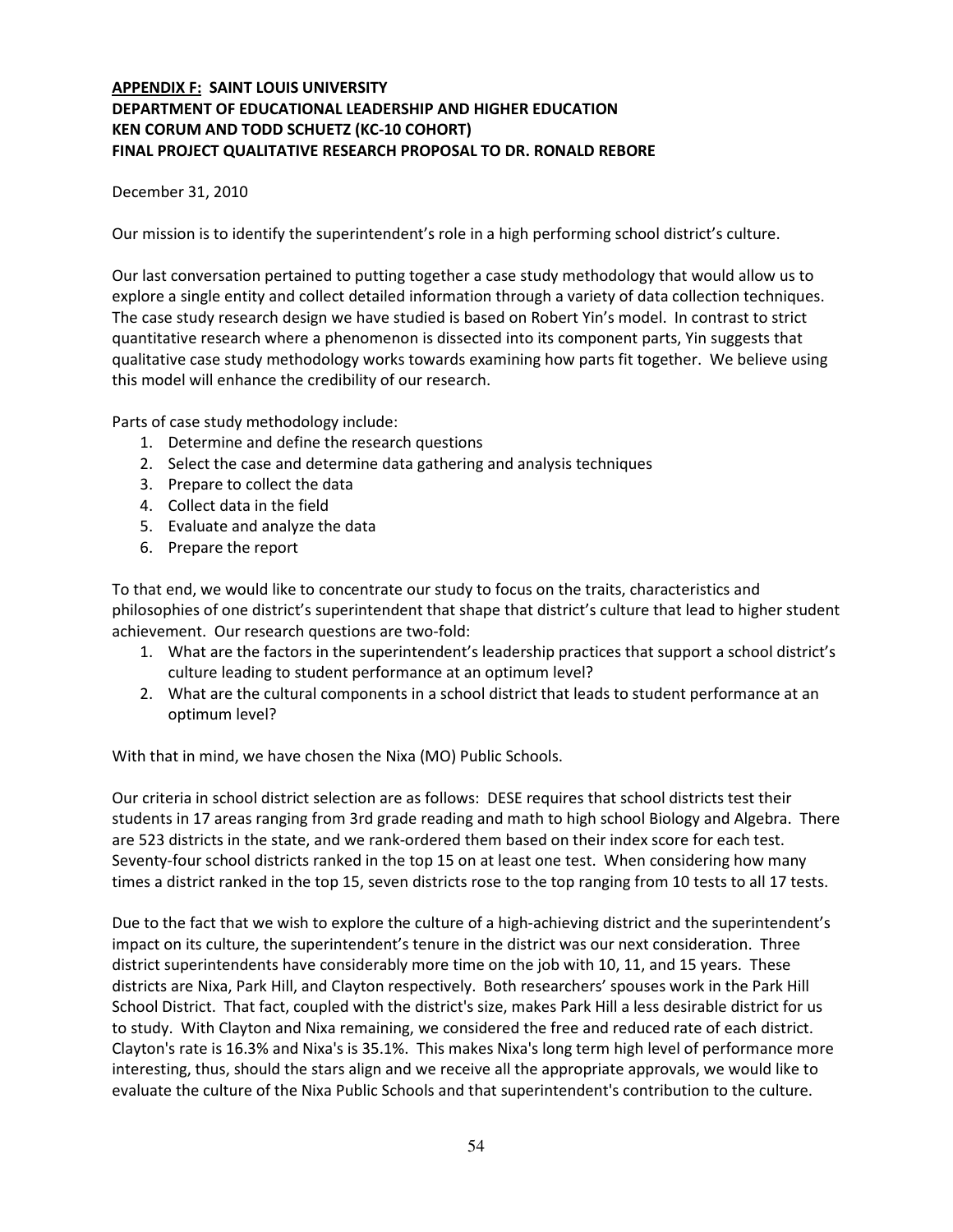There are four ways we would like to collect data:

- a. Open ended questionnaires to all teachers in the district to gain the perspective of those actually in the classroom regarding leadership and student achievement. Surveys will be on hard copies and accompanied with a consent form and explanation of process. Responses will be written and the following five questions will be asked:
	- 1. What programs in this district do you feel contribute to high student achievement?
	- 2. Are there any barriers hindering your district's progress? If so, has your school overcome them?
	- 3. What opportunities are there for staff members to participate in decision-making that affect student achievement?
	- 4. Describe what communication looks like in this school district.
	- 5. What do your leaders do that makes your district successful?
- b. On-site interviews with central office administrators and staff, board members, building principals to gauge the perspective of those closest to the superintendent regarding the culture of the district and the role that the superintendent plays.

The following is a list of questions that will be asked of this group:

- 1. Why is this school district successful?
- 2. What is the superintendent's role in the success of the school district?
- 3. What are your specific challenges in your job?
- 4. How do you overcome the challenges of your job?
- 5. What type of support do you receive in overcoming those challenges?
- 6. To what degree is the superintendent the instructional leader in the school district?
- 7. Describe the communication between yourself and the superintendent.
- 8. Describe what communication looks like in this school district.
- 9. To what degree is the superintendent responsible for communication in this school district?
- 10. How is conflict dealt with in this school district?
- 11. What is the expectation in this school district in addressing the needs of all students?
- 12. What is the expectation in this school district in addressing the needs of staff?
- 13. How are people in this district recognized for their accomplishments?
- 14. Describe the district's approach to allocation of fiscal resources.
- 15. What programs do you believe are critical to student success?
- 16. How do you see accountability in the school district?
- 17. Why are students achieving?
- 18. Describe a typical teacher in this school district.
- 19. How are decisions made in this school district?
- 20. Describe the culture of this school district.
- 21. Please provide any other information you feel might be helpful in explaining the success of your school district?

 Of course, some questions will be omitted or modified when interviewing the superintendent directly, but our goal is to see how answers of the superintendent align with the answers of those around the superintendent.

c. Formal and informal observations will take place in the form of shadowing the superintendent, sitting in on district and building level meetings and observing actual classroom instruction. This type of observation lends itself to exploring topics that may be uncomfortable or difficult for participants to explain or discuss.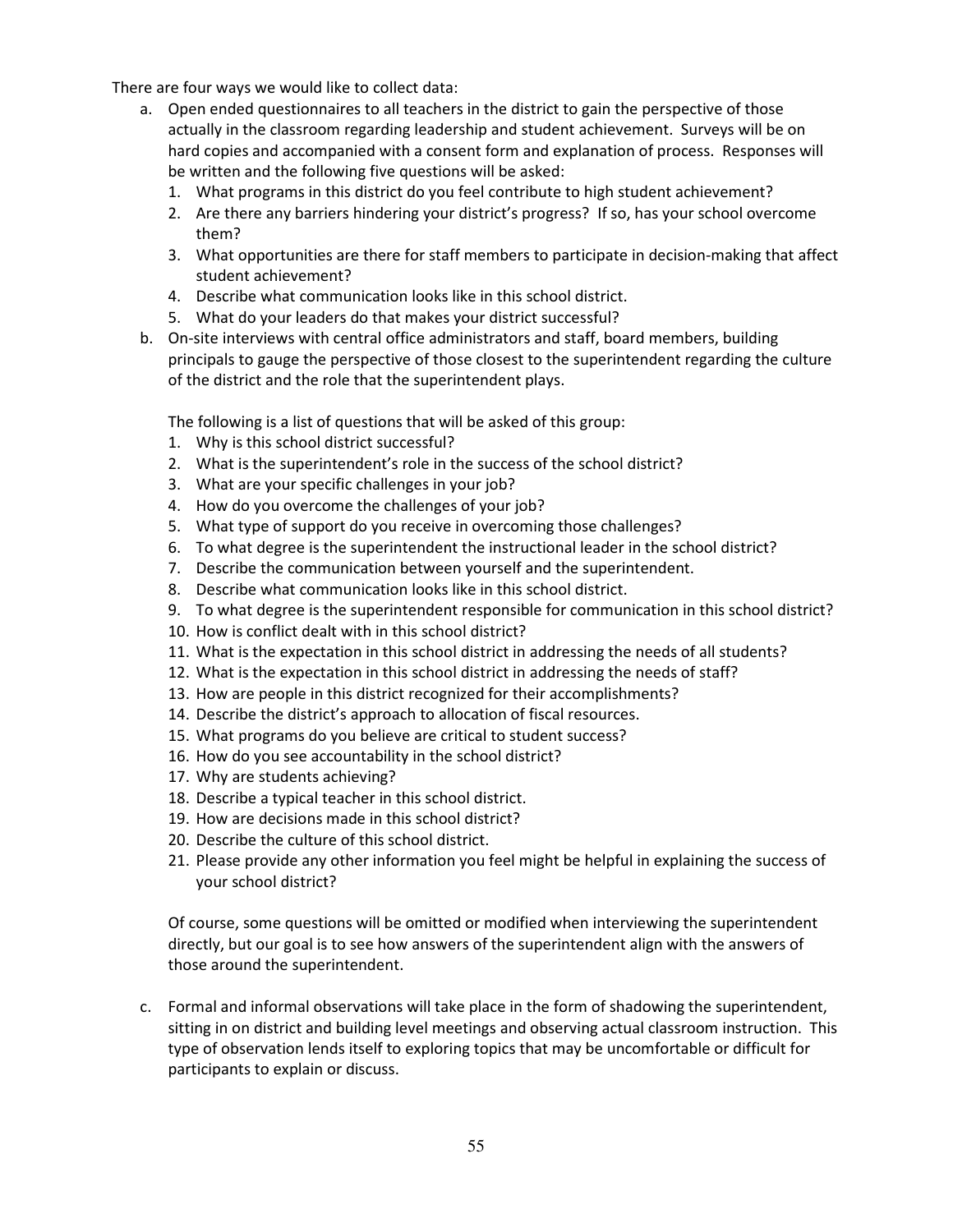d. Document and artifact analysis will include, but not be limited to, district accountability report cards, MAP and EOC assessment data, district mission and vision statements, program materials, teacher and administrative handbooks, board policy, daily bulletins, memos, emails and school newsletters to ascertain the depth and the embedded nature of the philosophies of the superintendent in the culture of the school district.

Once our data collection events are complete, we would need to find a proper source of data analysis and display. We have researched a few different models, but we feel we should decide on that model once we have an idea of what data we have and what it means.

These are our current thoughts on qualitative case study and hopefully answers the questions you posed to us about how we will make this study credible along with what we want to do and how we want to do it.

Thank you for your feedback—we are hopeful that we have given you enough time to peruse this document in the hopes we can receive your feedback during our phone conversation on Tuesday at 3:00 PM.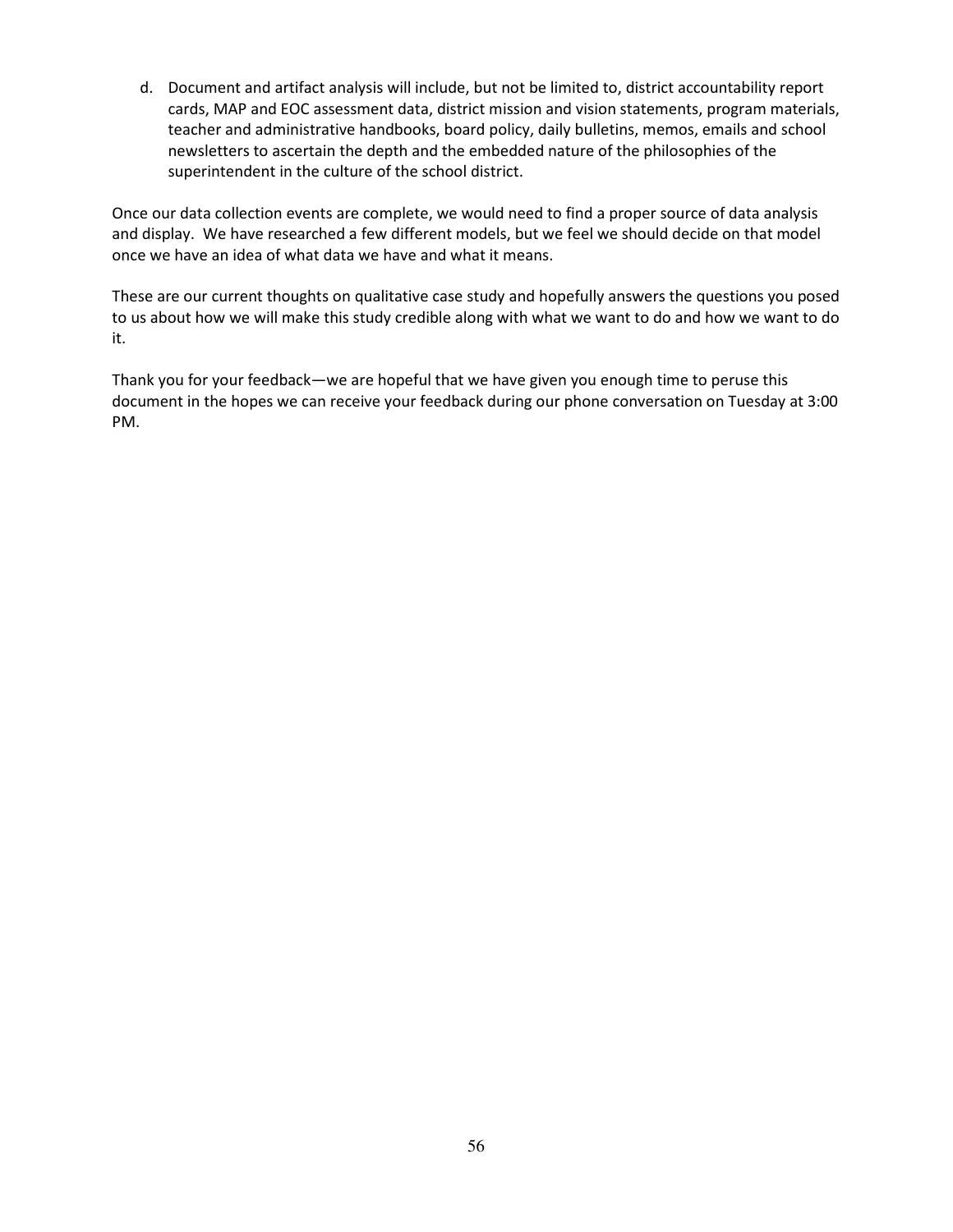#### APPENDIX G: SEQUENCE OF EVENTS FROM PROBLEM BASED LEARNING RESEARCH PROJECT

This document is intended to outline our sequence of events for a qualitative case study to analyze the culture of high performing school district and the superintendent's impact on the culture.

After rank ordering Missouri school districts on the 17 state required assessments by index score, 74 districts scored in the top 15 at least once. Seven districts achieved this status repeatedly. Since we are studying district culture, we felt the superintendent's tenure in the district would be pertinent information. Three of the seven superintendents had significant more time on the job with 10, 11, and 15 years. Those districts are Nixa, Clayton, and Park Hill respectively. With both researchers spouses working in the Park Hill District coupled with the size of the district, Park Hill is less desirable. Finally, Nixa's free and reduced far exceeds that of Clayton, which makes Nixa a more interesting target to study. Should Nixa deny our request to study their district, we will consider Park Hill or Clayton.

- I. IRB submission by Jan. 14
- II. Contact district superintendent to gauge receptiveness. Provide research proposal detailing various activities of researchers.
- III. Upon IRB approval, submit formal request to district superintendent
- IV. Target date to visit the district is the first two weeks of March
	- a. Interview
		- i. All seven cabinet members
		- ii. Superintendent
		- iii. All nine building principals
		- iv. A sampling of assistant principals
		- v. Two or three board members
		- vi. PTA President
		- vii. Director of Maintenance
		- viii. Director of Food Services
		- ix. CO Administrative Assistants
	- b. Provide electronic survey to teachers
	- c. Gather district documents such as CSIP, crisis plan, newsletters, communication plan, etc.
	- d. Attend activities as allowed such as cabinet meeting, administrator meeting, parent meeting, board meeting, etc.
- V. Analyze Data and complete the paper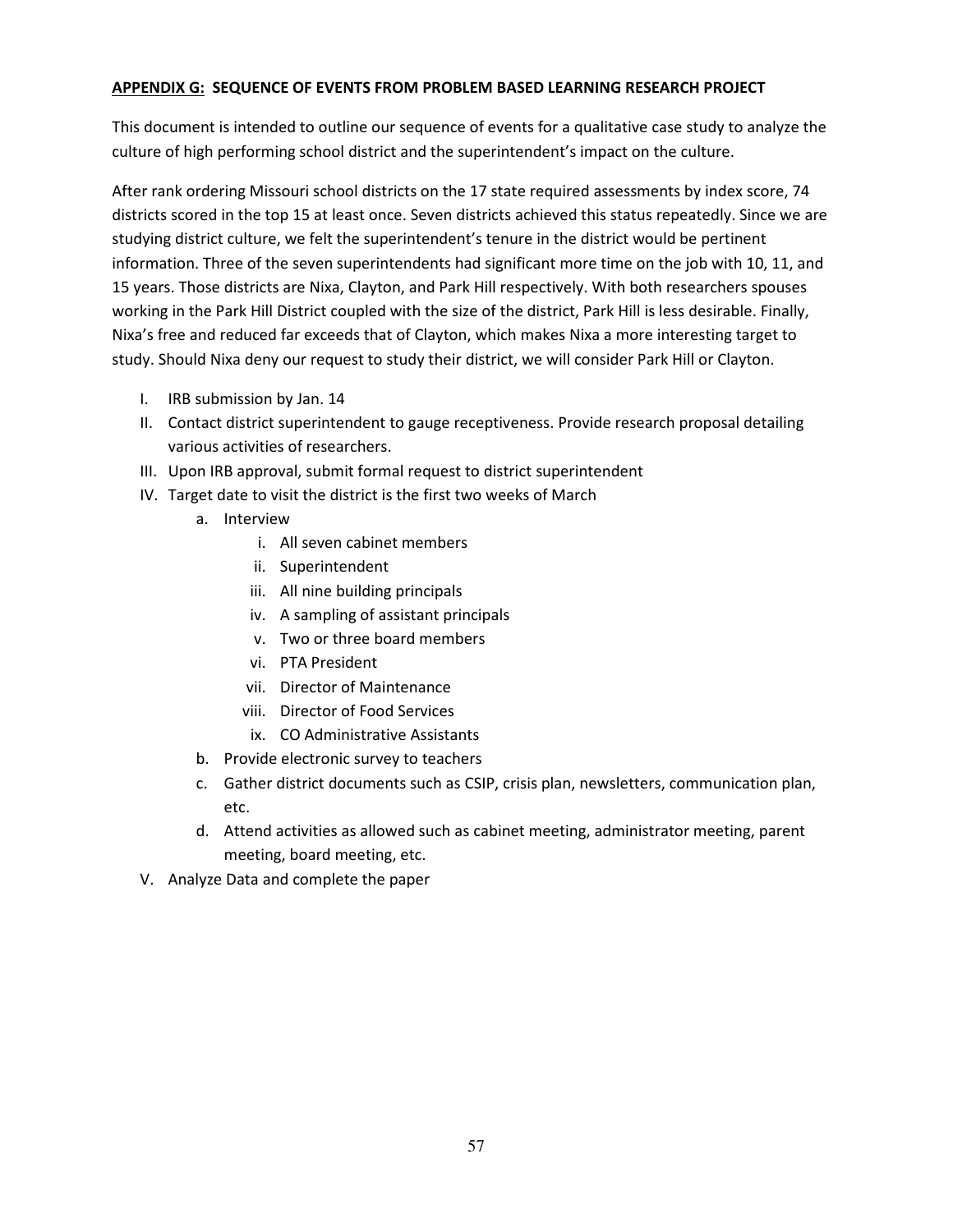#### APPENDIX H: FORMAL RESEARCH PROTOCOL

# SAINT LOUIS UNIVERSITY DEPARTMENT OF EDUCATION LEADERSHIP AND HIGHER EDUCATION Ed.D. PROGRAM

#### KEN CORUM AND TODD SCHUETZ (KC-10 COHORT)

Qualitative case study analysis (as designed by Robert Yin) will be utilized. When conducting the research, we will use a number of different methods of data collection, as Yin suggests. We will conduct personal interviews with the superintendent, school board members, the superintendent's cabinet and building principals. Electronic surveys will be deployed for the director of food service, director of maintenance, central office support staff, teachers, counselors, process coordinators, teachers on special assignment and all other non-administrative certificated staff. Observation will occur at board meetings, parent group meetings and cabinet meetings. In addition, data that will be utilized to paint the picture of school district culture will involve the obtaining of artifacts such as district Missouri Assessment Program district achievement data (available on the Missouri Department of Secondary and Elementary Education website) along with comprehensive district improvement program documents, district newsletters, communication plans, crisis plans, district objectives, teacher handbooks and bulletins.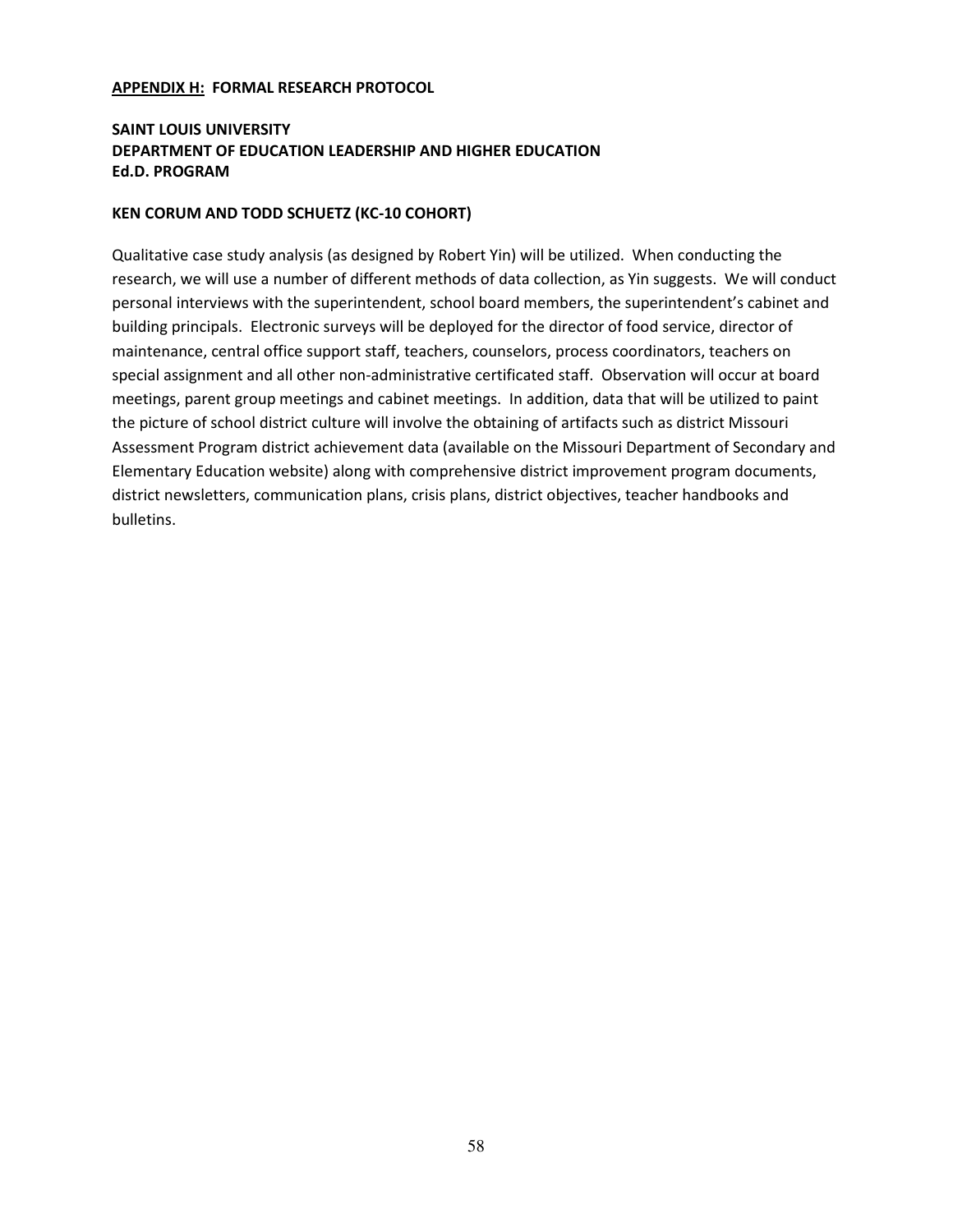| <b>APPENDIX I:</b>                              |                                                                     |                                                                                                   |
|-------------------------------------------------|---------------------------------------------------------------------|---------------------------------------------------------------------------------------------------|
| TODD B. SCHUETZ AND KENNETH D. CORUM            |                                                                     |                                                                                                   |
|                                                 | A CASE STUDY ANALYSIS OF A HIGH ACHIEVING SCHOOL DISTRICT'S CULTURE |                                                                                                   |
| <b>NOTETAKING FORM</b>                          |                                                                     |                                                                                                   |
|                                                 |                                                                     |                                                                                                   |
| DATE ______________________                     | TIME _____________                                                  | LOCATION <b>AND RESIDENT</b>                                                                      |
|                                                 |                                                                     |                                                                                                   |
|                                                 |                                                                     |                                                                                                   |
|                                                 |                                                                     |                                                                                                   |
|                                                 |                                                                     | <b>SHARED SENSE OF PURPOSE:</b> Purpose and values are consistent and shared across staff members |
|                                                 |                                                                     |                                                                                                   |
|                                                 |                                                                     |                                                                                                   |
|                                                 |                                                                     |                                                                                                   |
|                                                 |                                                                     |                                                                                                   |
|                                                 |                                                                     |                                                                                                   |
|                                                 |                                                                     |                                                                                                   |
|                                                 |                                                                     |                                                                                                   |
|                                                 |                                                                     |                                                                                                   |
|                                                 |                                                                     | GROUP NORMS OF CONTINUOUS LEARNING: Group reinforces importance of staff learning and a focus     |
| on continuous improvement                       |                                                                     |                                                                                                   |
|                                                 |                                                                     |                                                                                                   |
|                                                 |                                                                     |                                                                                                   |
|                                                 |                                                                     |                                                                                                   |
|                                                 |                                                                     |                                                                                                   |
|                                                 |                                                                     |                                                                                                   |
|                                                 |                                                                     |                                                                                                   |
|                                                 |                                                                     |                                                                                                   |
|                                                 |                                                                     | RESPONSIBLE FOR STUDENT LEARNING: Staff feels a sense of responsibility for the learning of all   |
| students                                        |                                                                     |                                                                                                   |
|                                                 |                                                                     |                                                                                                   |
|                                                 |                                                                     |                                                                                                   |
|                                                 |                                                                     |                                                                                                   |
|                                                 |                                                                     |                                                                                                   |
|                                                 |                                                                     |                                                                                                   |
|                                                 |                                                                     |                                                                                                   |
|                                                 |                                                                     | <b>COLLABORATIVE RELATIONSHIP BETWEEN STAFF MEMBERS:</b> Staff works together to share ideas,     |
| problems and solutions to build a better school |                                                                     |                                                                                                   |
|                                                 |                                                                     |                                                                                                   |
|                                                 |                                                                     |                                                                                                   |
|                                                 |                                                                     |                                                                                                   |
|                                                 |                                                                     |                                                                                                   |
|                                                 |                                                                     |                                                                                                   |
|                                                 |                                                                     |                                                                                                   |
|                                                 |                                                                     |                                                                                                   |
|                                                 |                                                                     | FOCUS ON PROFESSIONAL PRACTICE: People interact through professional development, staff           |
|                                                 | reflection and share to improve teaching as a shared collaborative  |                                                                                                   |
|                                                 |                                                                     |                                                                                                   |
|                                                 |                                                                     |                                                                                                   |
|                                                 |                                                                     |                                                                                                   |
|                                                 |                                                                     |                                                                                                   |
|                                                 |                                                                     |                                                                                                   |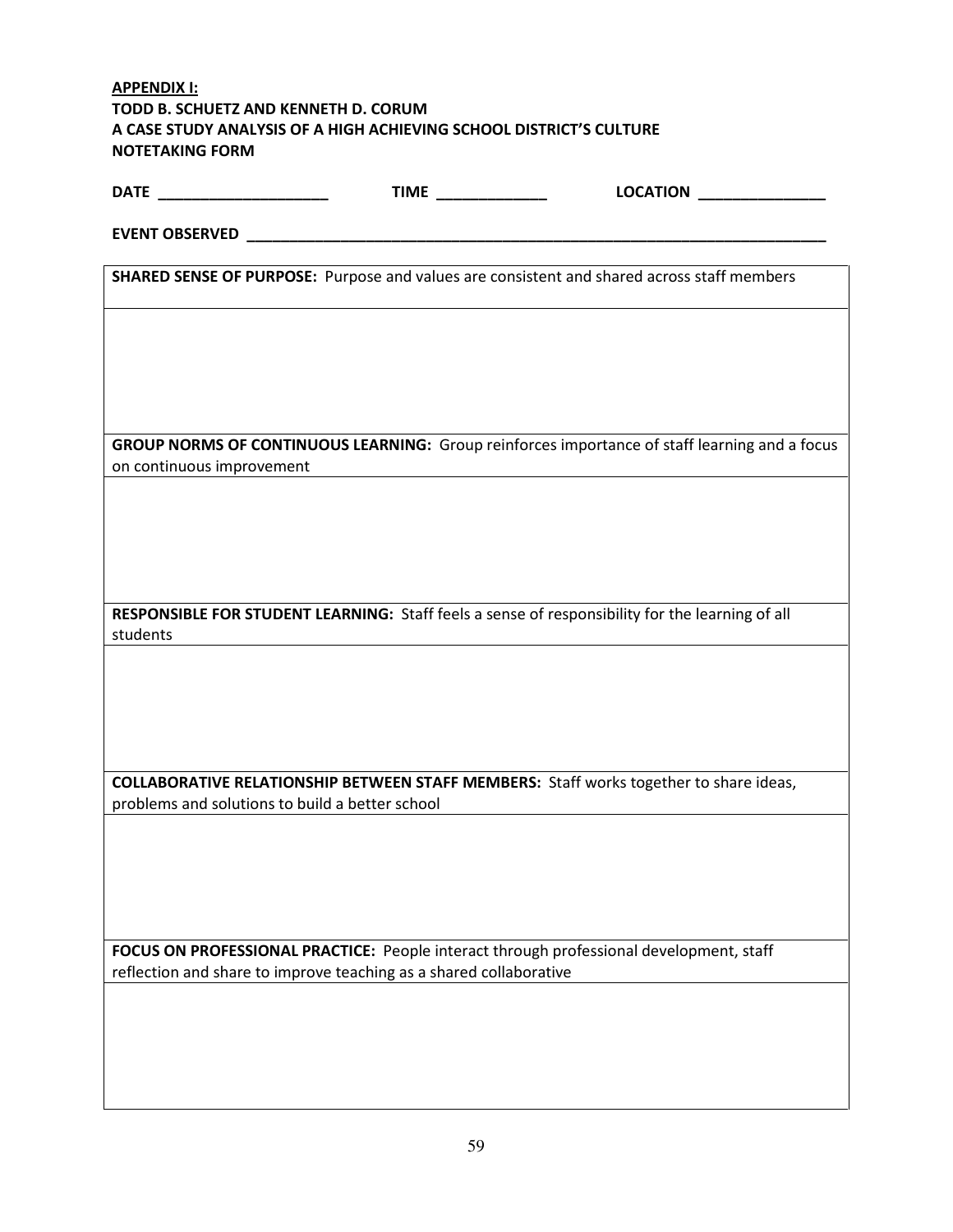# RESPONSIBILITY - HIGH EXPECTATIONS

| A GASE AT LEV ARRANGED A HUSE ACHEVING SCHOOL DUFFUSTS CULTURE<br>TODO IL INVERTO AND ARRESTED OL CORRENT                                                                                                                                                                                                                                                                                                                                                              |     |                                                                                                                              |    |    |    |  |   |   |    |  |
|------------------------------------------------------------------------------------------------------------------------------------------------------------------------------------------------------------------------------------------------------------------------------------------------------------------------------------------------------------------------------------------------------------------------------------------------------------------------|-----|------------------------------------------------------------------------------------------------------------------------------|----|----|----|--|---|---|----|--|
| designed for the time in the property of the fight and of manufacture for the terms of of the design                                                                                                                                                                                                                                                                                                                                                                   |     |                                                                                                                              |    |    |    |  |   |   |    |  |
|                                                                                                                                                                                                                                                                                                                                                                                                                                                                        |     |                                                                                                                              |    |    |    |  |   |   |    |  |
| and the COV, printing and part in the column of the State of the column<br>and the state of the state of all the state of the state of the state of the state of the state of the state of the state of the state of the state of the state of the state of the state of the state of the state of the st                                                                                                                                                              |     | lin d<br>I                                                                                                                   | S, |    | ä. |  |   |   |    |  |
| and with the state of a photos of a photos are relatively in this state distribution of the state of the state of the state of the state of the state of the state of the state of the state of the state of the state of the<br>www.mission.com/similar-weater com/similar-weater for the state of the state of the state of the state of the state of the state of the state of the state of the state of the state of the state of the state of the state of        |     | Ĩ                                                                                                                            |    |    |    |  |   |   |    |  |
|                                                                                                                                                                                                                                                                                                                                                                                                                                                                        | ť   | Apparent                                                                                                                     |    |    | 盂  |  |   |   |    |  |
| contrast the state of the line of the state of the state of the state of the state of the state of the state of the state of the state of the state of the state of the state of the<br>ends to the control and the state and the state of the state of the state of the state of the state of the state of the state of the state of the state of the state                                                                                                           |     | in 1999.                                                                                                                     |    |    |    |  |   |   |    |  |
| Have the students are used and approved the whole that the change is reported to the control of the                                                                                                                                                                                                                                                                                                                                                                    | ğ   | ļ                                                                                                                            |    |    | ā  |  |   |   | τ  |  |
| considerably assistant to the construction of the construction of the construction of the construction of the construction of the construction of the construction of the construction of the construction of the construction<br><b>Solution of the contract of the contract of the contract of the contract of the contract of the contract of the contract of the contract of the contract of the contract of the contract of the contract of the contract of t</b> | č   | Į<br>Í                                                                                                                       |    |    | ð, |  |   |   |    |  |
| Out brought the meets of introduced ingelessance to sold was the warm the weak of at attainst, Househel, an ane-not attack                                                                                                                                                                                                                                                                                                                                             |     |                                                                                                                              |    |    |    |  |   |   |    |  |
| (Fold the European condition) on the Mid-Fand in the Mid-Fand and are all the mid-Fand white, we will also access to the mid-                                                                                                                                                                                                                                                                                                                                          | ļ   | ŗ                                                                                                                            |    |    |    |  |   |   |    |  |
| adding adverse are determined and a self-bent teacher of points.                                                                                                                                                                                                                                                                                                                                                                                                       | la, | line of                                                                                                                      |    |    | A, |  |   | ε |    |  |
| Additional Secretary of the constitution of the fighter of the context context of the constitution of the constitution of the constitution of the constitution of the constitution of the constitution of the constitution of<br>Michael Charles (Michael of Michael Andrew Michael Line Andrew Michael Michael Michael Andrew Michael Andrew Michael Michael Michael Michael Michael Michael Michael Michael Michael Michael Michael Michael Michael Michael M        |     | ingerei                                                                                                                      |    |    |    |  |   |   |    |  |
| dent work have                                                                                                                                                                                                                                                                                                                                                                                                                                                         | Z   | <b>RACKER</b>                                                                                                                |    |    | R, |  |   |   |    |  |
| and with the result of all speeds of a contemplation of the first to many the most the constitution of the product                                                                                                                                                                                                                                                                                                                                                     | Z   | Į<br>in King                                                                                                                 |    |    | F. |  |   |   |    |  |
| the chance and its course are the arcyficially<br>and some first and at the first of the control of the state of the control of the control of the control of the control of the control of the control of the control of the control of the control of the control of the contr                                                                                                                                                                                       | è   | Į<br>鸟类                                                                                                                      |    |    | Ŧ  |  |   |   |    |  |
| admitted the particular and restricted for expect the tradition of the particle and particle in the first and the first                                                                                                                                                                                                                                                                                                                                                | ģ   | ii i<br>Į                                                                                                                    |    |    | Ŧ  |  |   |   |    |  |
| <b>The Contract of the American State of American State of American State of American</b><br>believe the convent of a strict man of the convention of the node of sill reader as to be rest from a state of the control of the                                                                                                                                                                                                                                         | ř   | in the sea<br>is in the control of the control of the control of the control of the control of the control of the control of |    |    | Ŧ  |  |   |   |    |  |
| Factor and the countries of at a structure district a consect indicate reading the state of the state of the state of the state of the state of the state of the state of the state of the state of the state of the state of                                                                                                                                                                                                                                          |     | ļ                                                                                                                            |    |    |    |  |   |   |    |  |
| 网络马蹄 医甲状腺瘤 医皮肤病 化二甲基 经股份经济                                                                                                                                                                                                                                                                                                                                                                                                                                             | ř   | î.                                                                                                                           |    |    | Ŧ  |  |   |   |    |  |
| security of the district in its about his<br>Political Security of its advertised to the control of the second control of the second to be the ultimated on the second                                                                                                                                                                                                                                                                                                 | ī   | <b>Service</b><br>Ī                                                                                                          |    |    | ä, |  |   |   |    |  |
| active to let us in the charge of our selection basis that carter is as an activities                                                                                                                                                                                                                                                                                                                                                                                  | R   | ě<br>in great                                                                                                                |    |    | 舌  |  |   |   |    |  |
| indeterming the needs of all otherwist the experience is their all starteries systems in the first and started and all otherwist.                                                                                                                                                                                                                                                                                                                                      |     | 罰金                                                                                                                           |    |    |    |  |   |   |    |  |
| in registrated the all testimonolities advertising into the state                                                                                                                                                                                                                                                                                                                                                                                                      | 9   | Ĩ<br>i<br>S                                                                                                                  |    |    | ā  |  |   |   | ۹  |  |
| the control of the company of the control of the control of the control of the control of the control of the control of the control of the control of the control of the control of the control of the control of the control                                                                                                                                                                                                                                          | ī   | diam'r.                                                                                                                      |    |    | Ŧ  |  |   |   |    |  |
| where the contract of the contract of the contract of the contract of the second contract of the contract of the contract of the contract of the contract of the contract of the contract of the contract of the contract of t                                                                                                                                                                                                                                         |     |                                                                                                                              |    |    |    |  |   |   |    |  |
| 1世の後の時間<br>by definition that mand in the stressens profit in rank and are to a case in the state of the definition of the state of the state of the                                                                                                                                                                                                                                                                                                                   | I   | ļ<br>line of                                                                                                                 |    |    | Ŧ  |  | ž |   |    |  |
| Selection of a number of the pole to the sequence of the old content any are the low-redist, state, civil and considerated amount                                                                                                                                                                                                                                                                                                                                      |     | anger (                                                                                                                      |    |    |    |  |   |   |    |  |
| 不可以为自己的APS 电子系统 , 可以为了不可以提供的                                                                                                                                                                                                                                                                                                                                                                                                                                           | ĩ   | i.                                                                                                                           |    |    | 滿  |  |   |   |    |  |
| contrast and the contrast of the contrast of the contrast of the contrast of the contrast of the contrast of the contrast of the contrast of the contrast of the contrast of the contrast of the contrast of the contrast of t                                                                                                                                                                                                                                         |     |                                                                                                                              |    |    |    |  |   |   |    |  |
| the first of all first case within this country in a control communication should make the state of a real pance but opportunities<br>Which the walls are the temperature of the government of the relative respects on an excepting to a different                                                                                                                                                                                                                    | š   | <b>Abrualis</b><br><b>Secherold</b>                                                                                          |    |    | Щ  |  |   |   |    |  |
| the first of the selection of the control of the control of the control of the control of the control of the control of the control of the control of the control of the control of the control of the control of the control                                                                                                                                                                                                                                          |     |                                                                                                                              |    |    |    |  |   |   |    |  |
| he case of the control of the control of the control of the control of the control of the control of the control of the control of the control of the control of the control of the control of the control of the control of t<br>inational different statement is a function of the internal experimental or state manifestion of the statement of the statement of the statement of the statement of the statement of the statement of the statement of the st       |     | Į                                                                                                                            |    |    |    |  |   |   |    |  |
| many per such a                                                                                                                                                                                                                                                                                                                                                                                                                                                        | ē   | Į                                                                                                                            |    |    | 2  |  |   |   | R. |  |
| (where the same areas of the same special relations and the same special relationships in the same state of the same state of the same state of the same state of the same state of the same state of the same state of the sa                                                                                                                                                                                                                                         | Z   | ļ<br>Ĭ                                                                                                                       |    |    | ă  |  |   |   |    |  |
| debity was the next of all restrict that ALL trained from combinities to the such all the results impact the                                                                                                                                                                                                                                                                                                                                                           |     | Į                                                                                                                            |    |    |    |  |   |   |    |  |
| 在有效的 化甲基苯基苯基苯基 化四苯基苯基苯基苯基苯基苯基苯基苯基苯基                                                                                                                                                                                                                                                                                                                                                                                                                                    | ĩ   | <b>State</b>                                                                                                                 |    | H, |    |  |   |   |    |  |
| 2008 of the access to the control of the second control of the second second control in the second control of the second control of the second control of the second control of the second control of the second control of th<br>[off-miles by multi-bill (the detail) [14 appearing the second second terms below and presented number of the reservoir                                                                                                              |     |                                                                                                                              |    |    |    |  |   |   |    |  |
| particularly discrimed in the second of the basic of second gradient company of the second and the results of the product of the second second second second second second second second second second second second second se                                                                                                                                                                                                                                         |     | 高い時                                                                                                                          |    |    |    |  |   |   |    |  |
| intervalse the progress of individual stages of melones a symptom system                                                                                                                                                                                                                                                                                                                                                                                               | š   | li ya                                                                                                                        |    | ä. |    |  |   |   |    |  |

# **APPENDIX J: EXAMPLE OF DATA COMPILATION TECHNIQUE**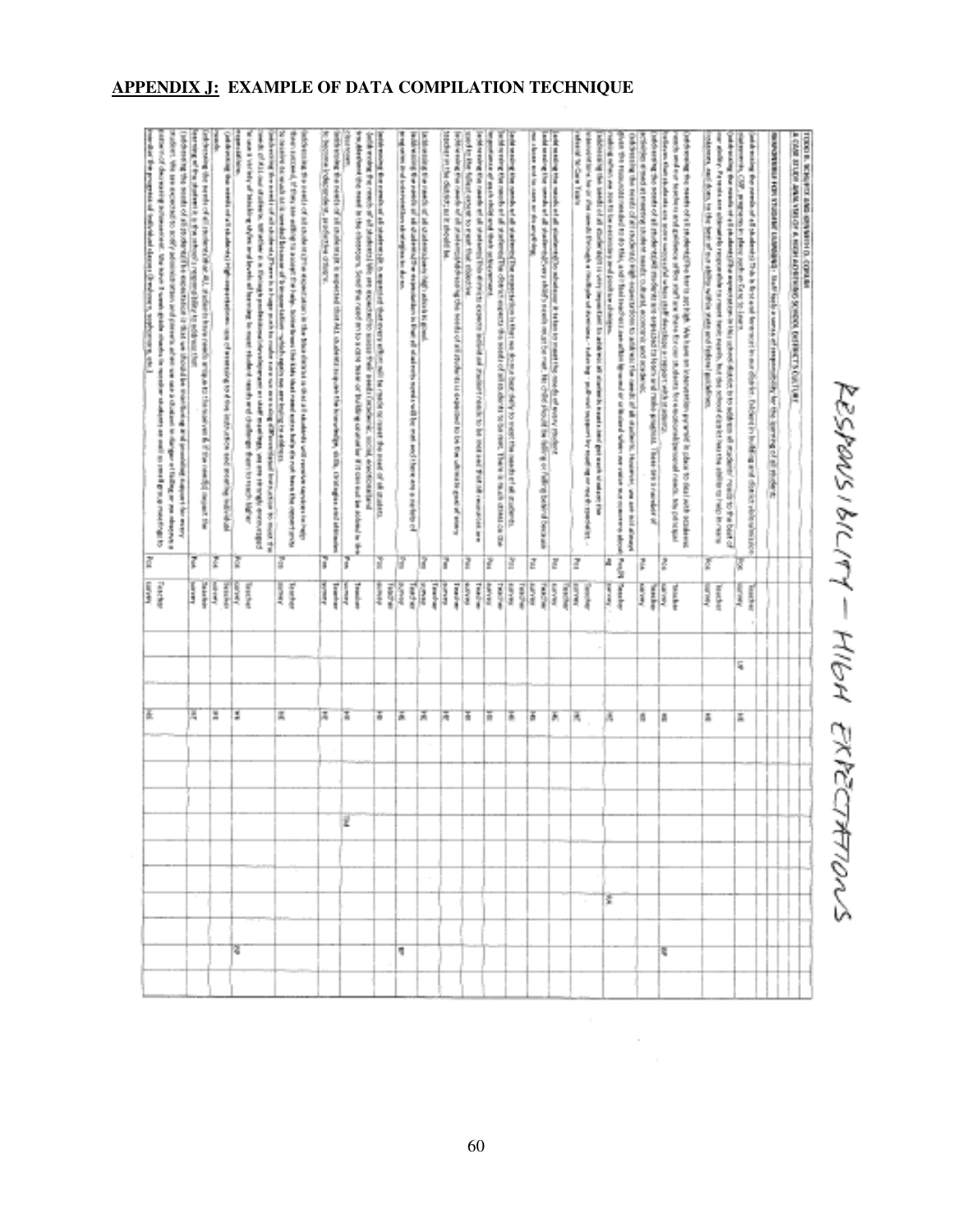### **APPENDIX K: FIVE DIMENSIONS OF THE SAINT LOUIS UNIVERSITY EXPERIENCE**

Reflective of its mission, Saint Louis University strives to engage its students in five interrelated dimensions: scholarship and knowledge, intellectual inquiry, community building, leadership and service, and spirituality and values. Under each of the dimensions described below are sample indicators of a student's engagement with the dimensions. These are examples only and are not exhaustive.

#### **Scholarship and Knowledge**

By developing a well-rounded educational foundation, by becoming scholars in their chosen fields, and by dedicating themselves to the advancement of knowledge, students are prepared for advanced study, for their careers, and for lifelong learning.

Indicators include:

- Being prepared for advanced study
- Being prepared professionally for work
- Demonstrating substantial knowledge and understanding of at least one field of study

#### **Intellectual inquiry and Communication**

By developing the abilities of intellectual inquiry and communication, students are able to learn effectively, express ideas and concepts clearly, and apply their knowledge to new situations they encounter.

Indicators include:

- Using the tools and methods of research
- Understanding and applying technology and other resources
- Demonstrating the skills of:

 Communication Critical thinking (application, integration, analysis, synthesis, evaluation) Problem-solving Inquiry

#### **Community Building**

By welcoming all, regardless of race, ethnicity, religion, or gender, students build an inclusive community which leads to respect and compassion for human life and the dignity of each person.

Indicators include:

- Working collaboratively
- Demonstrating acceptance of and respect for others' differences
- Advocating diversity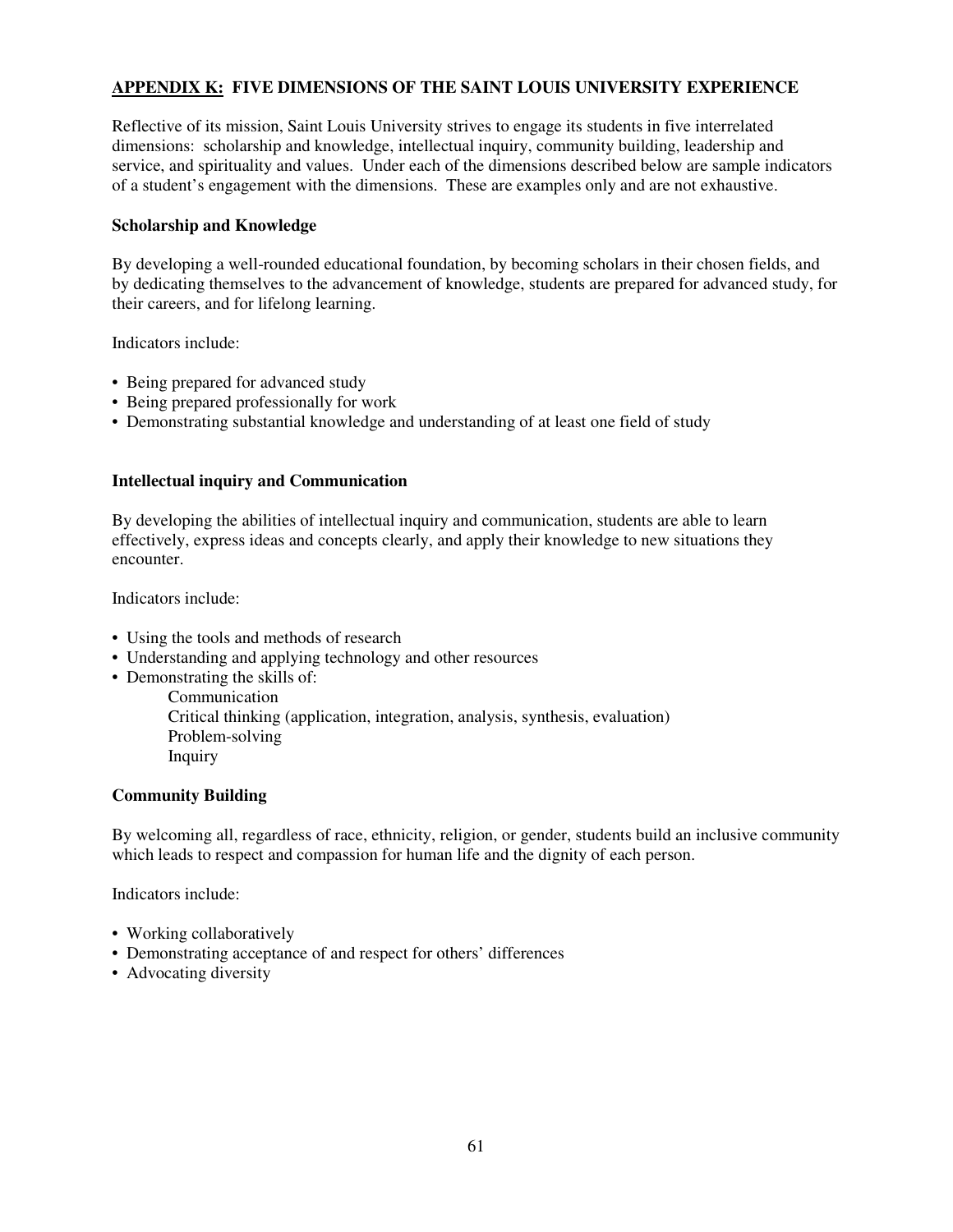#### **Leadership and Service**

By serving others and by promoting social justice, students become men and women for others who lead by their example.

Indicators include:

- Devoting time and effort to help others in need
- Serving as an example for others to follow
- Demonstrating an understanding of the interconnectedness of global and local concerns

#### **Spirituality and Values**

By developing their spirituality, values, and openness to the transcendent, students determine principles to guide their actions and their relationships with others.

Indicators include:

- Defining and articulating one's own values and beliefs
- Practicing self-reflection
- Making informed and ethical decisions in personal and professional situations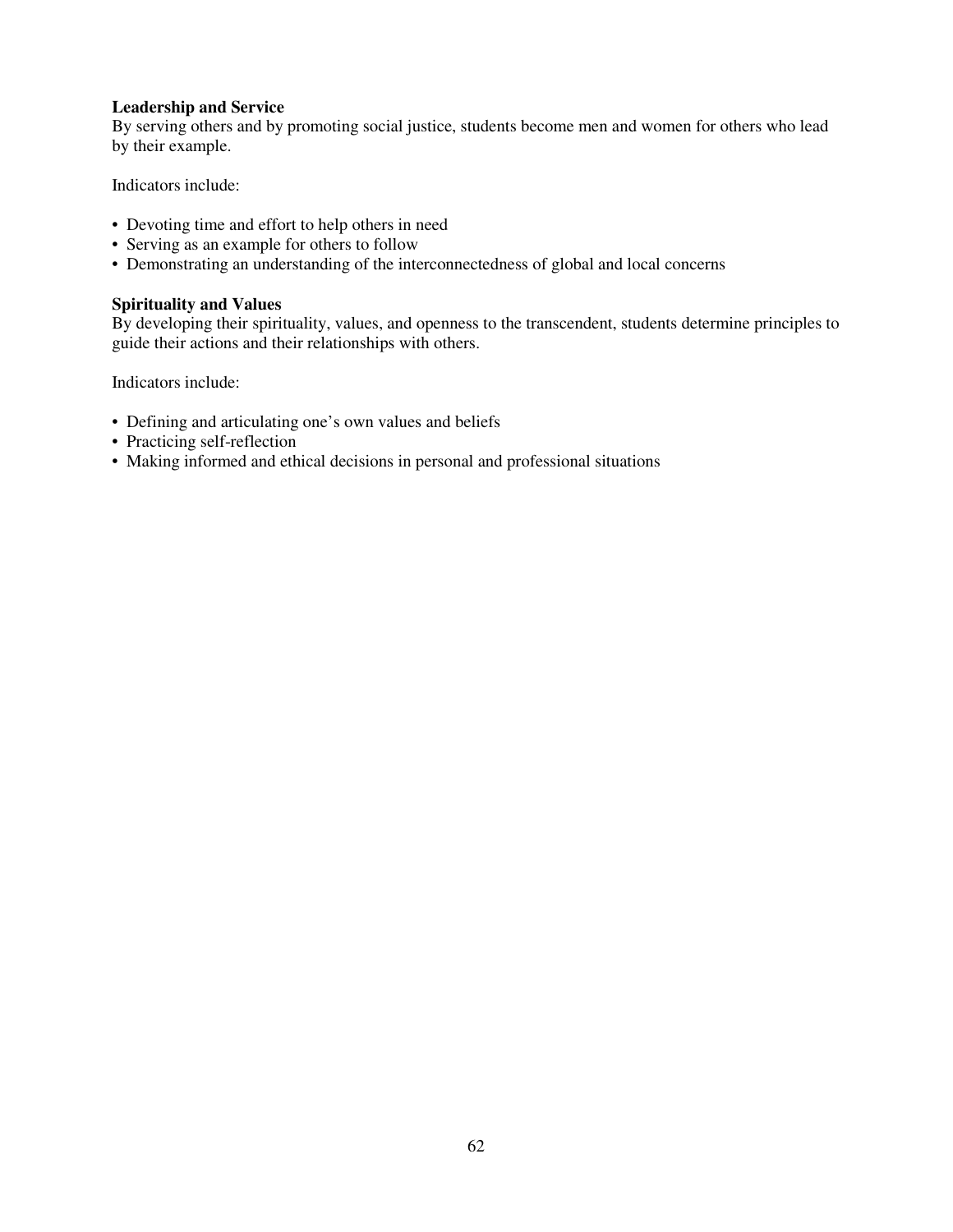### **APPENDIX L: SAINT LOUIS UNIVERSITY DEPARTMENT OF EDUCATIONAL LEADERSHIP AND HIGHER EDUCATION DEPARTMENTAL OBJECTIVES**

1. To prepare reflective practitioners committed to excellence in service to others.

2. To install four "habits" within our students: the habit of service, the habit of inquiry and research, the habit of self-examination and reflection, and the habit of leadership within a community of scholars.

3. To offer students an excellent professional education and a sound background within the liberal tradition of education.

4. To reaffirm and strengthen a commitment of service to the community.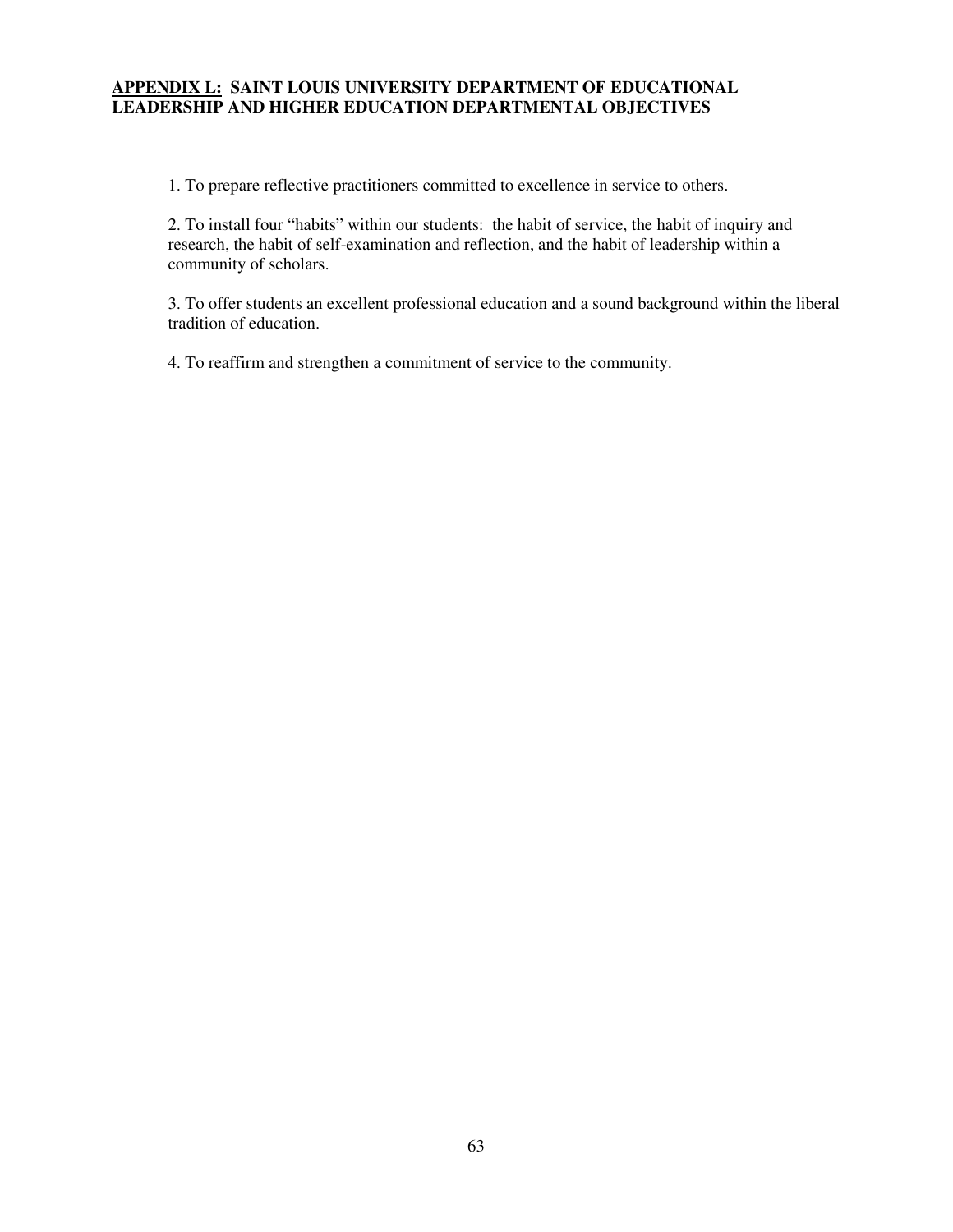# **APPENDIX M: INTERSTATE SCHOOL LEADERS LICENSURE CONSORTIUM STANDARDS**

- 1. Education leaders ensure the achievement of all students by guiding the development and implementation of a shared vision of learning, strong organizational mission, and setting high expectations for every student.
- 2. Education leaders ensure achievement and success of all students by monitoring and continuously improving teaching and learning.
- 3. Education leaders ensure the success of all students by managing organizational systems and resources for a safe, high-performing learning environment.
- 4. Education leaders ensure the success of all students by collaborating with families and stakeholders who represent diverse community interests and needs and mobilizing community resources that improve teaching and learning.
- 5. Education leaders ensure the success of all students by being ethical and acting with integrity.
- 6. Education leaders ensure the success of all students by influencing interrelated systems of political, social, economic, legal, and cultural contexts affecting education to advocate for their teachers' and students' needs.